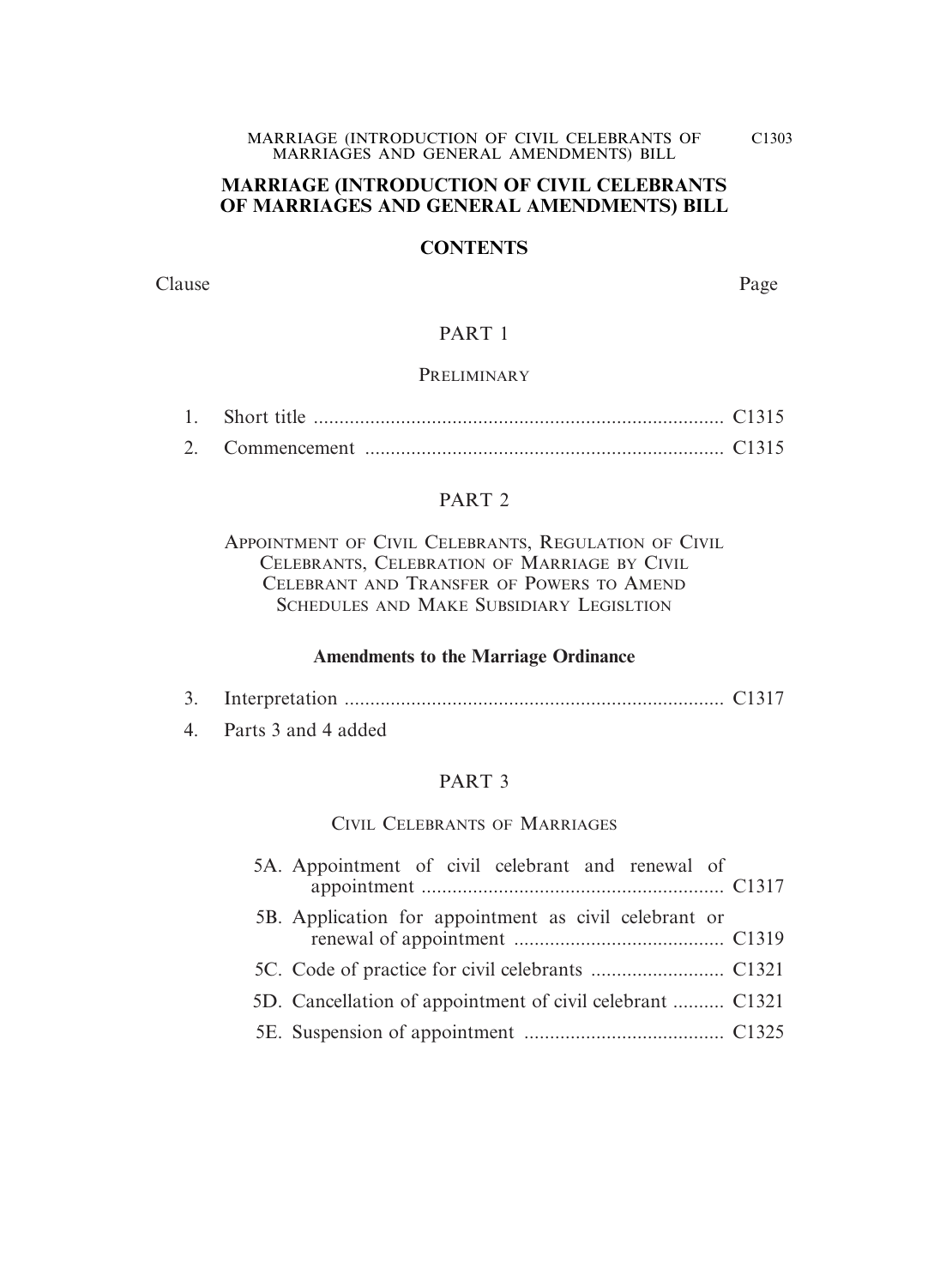## Clause Page

| 5F. Marriage not affected by defect in civil celebrant's  |  |
|-----------------------------------------------------------|--|
| 5G. Return documents to Registrar in case of cancellation |  |
|                                                           |  |
|                                                           |  |

## PART 4

## APPEALS RELATING TO APPOINTMENT OF CIVIL CELEBRANTS

|     | 5J. Civil Celebrant of Marriages Appointment Appeal          |  |
|-----|--------------------------------------------------------------|--|
|     |                                                              |  |
|     |                                                              |  |
|     |                                                              |  |
| 5.  |                                                              |  |
| 6.  | Section added                                                |  |
|     | 6A. Provisions applicable where notice of intended           |  |
| 7.  |                                                              |  |
| 8.  |                                                              |  |
| 9.  | Section substituted                                          |  |
|     | 12. Affidavit prior to issue of certificate of the Registrar |  |
| 10. |                                                              |  |
| 11. | Section added                                                |  |
|     | 20A. Certificates of marriage to be supplied to civil        |  |
| 12. |                                                              |  |
| 13. |                                                              |  |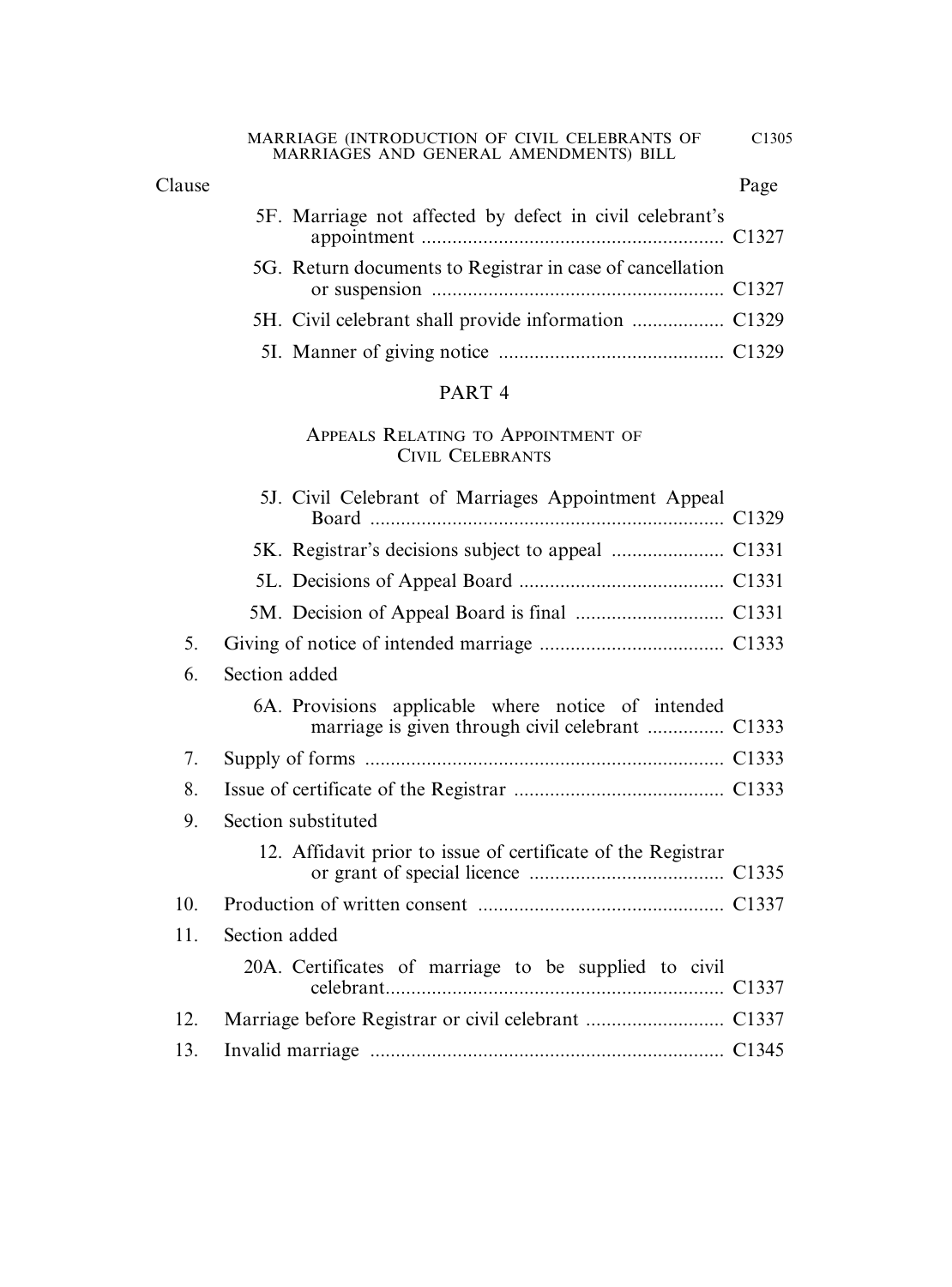| MARRIAGE (INTRODUCTION OF CIVIL CELEBRANTS OF |  |  | C <sub>1307</sub> |
|-----------------------------------------------|--|--|-------------------|
| MARRIAGES AND GENERAL AMENDMENTS) BILL        |  |  |                   |

| Clause |                                                               | Page |
|--------|---------------------------------------------------------------|------|
| 14.    |                                                               |      |
| 15.    | Section substituted                                           |      |
|        | 31. Offences for failure to transmit certificate, etc.  C1345 |      |
| 16.    | Section added                                                 |      |
|        |                                                               |      |
| 17.    | Sections added                                                |      |
|        | 33A. Offence for providing false information in relation to   |      |
|        | 33B. Offence of falsely holding out as civil celebrant  C1347 |      |
| 18.    | Section substituted                                           |      |
|        |                                                               |      |
| 19.    | Section added                                                 |      |
|        |                                                               |      |
| 20.    | Section added                                                 |      |
|        | 44. Registrar may provide information relating to civil       |      |
| 21.    |                                                               |      |
| 22.    |                                                               |      |
| 23.    | Consent required to the marriage of a party of or over 16 and |      |
| 24.    | Schedule 4 added                                              |      |
|        | Schedule 4 Eligibility criteria for civil celebrants  C1361   |      |

## PART 3

## CONSEQUENTIAL AMENDMENTS

## **Specification of Public Offices**

|--|--|

## **Immigration Service Ordinance**

| 26. |  |  |  |  |
|-----|--|--|--|--|
|-----|--|--|--|--|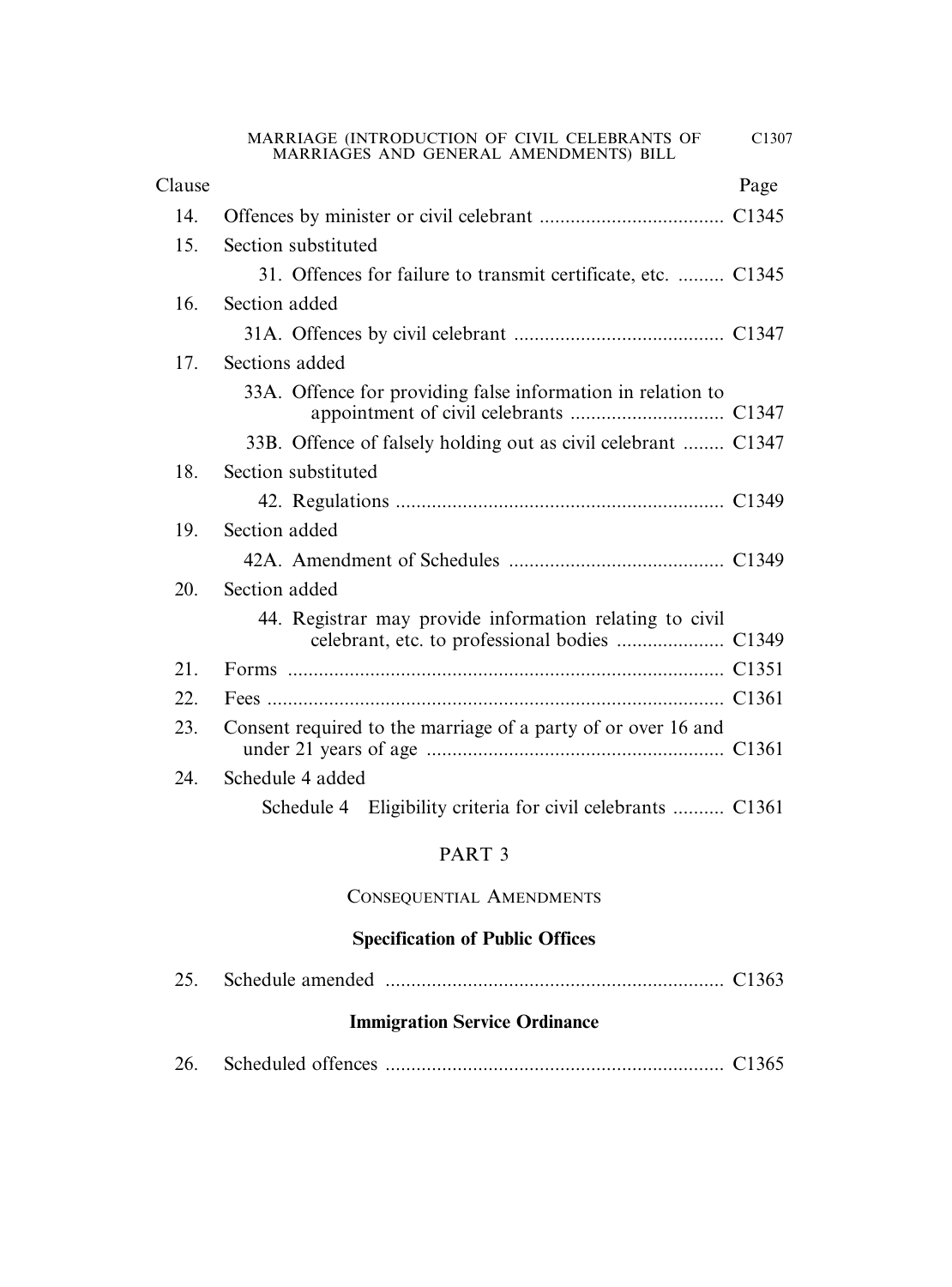## Clause Page

## **Electronic Transactions Ordinance**

27. Proceedings in relation to which sections 5, 5A, 6, 7 and 8 of this Ordinance do not apply under section 13(1) of this Ordinance ............................................................................ C1365

## PART 4

## MODERNIZING THE DRAFTING STYLE OF CERTAIN PROVISIONS OF THE MARRIAGE ORDINANCE AND MISCELLANEOUS AMENDMENTS

28. Part heading added (Part 1)

## PART 1

30. Part heading added (Part 2)

## PART 2

| AUTHORITIES FOR CELEBRATION OF MARRIAGE  C1367 |  |
|------------------------------------------------|--|
|                                                |  |
|                                                |  |

33. Part heading added (Part 5)

## PART 5

| REQUIREMENTS RELATING TO PRE-CELEBRATION                    |  |
|-------------------------------------------------------------|--|
|                                                             |  |
|                                                             |  |
| 35. Filing, exhibition and inspection of notice of intended |  |
|                                                             |  |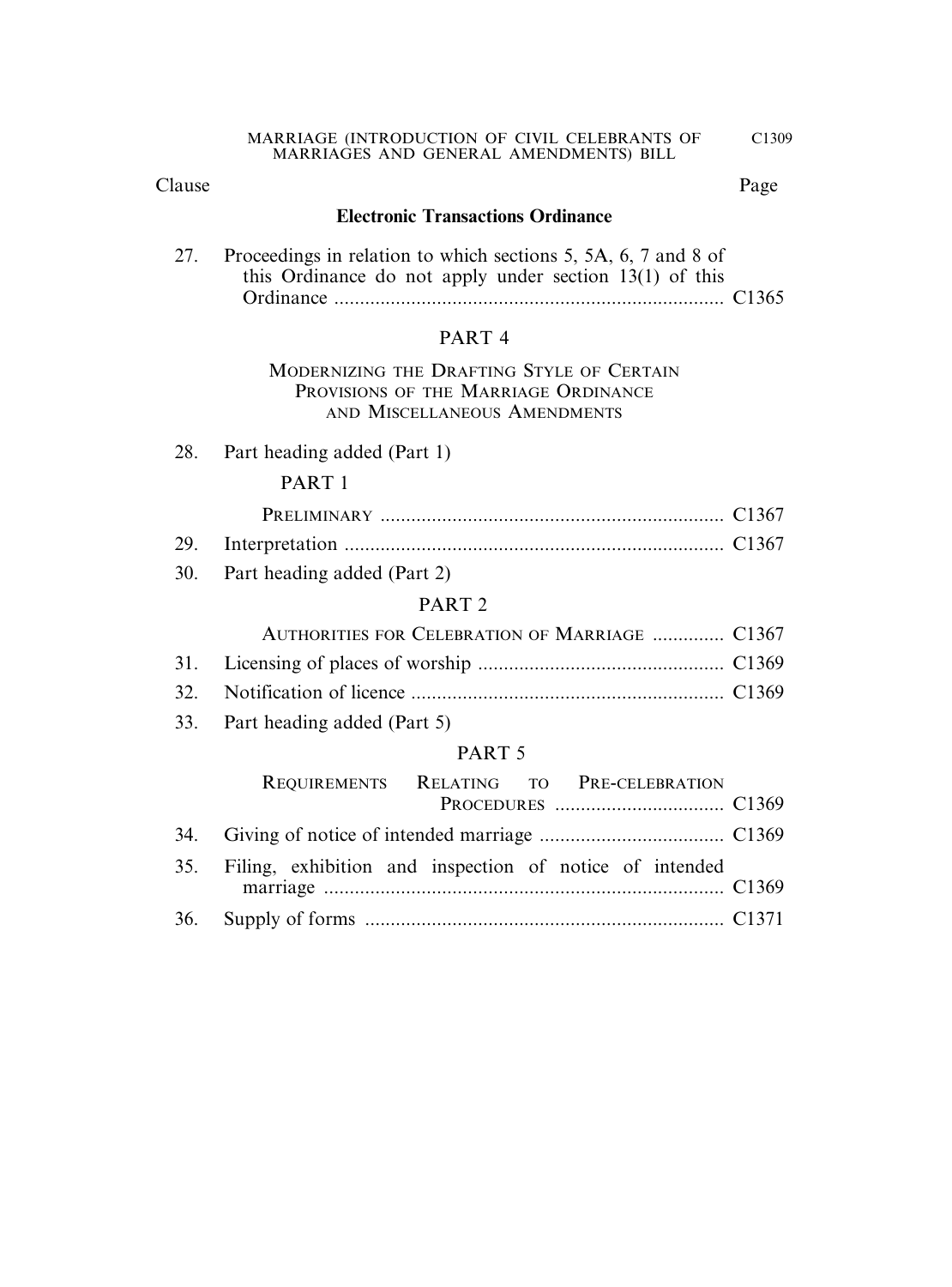## 37. Issue of certificate of the Registrar ......................................... C1371 38. Notice of intended marriage void unless marriage within 3 months ............................................................................. C1371 39. Grant of special licence ........................................................... C1371 40. No licence or certificate if either party under 16 .................... C1373 41. Right to forbid issue of certificate of the Registrar ................ C1373 42. Registrar may inquire into right to forbid .............................. C1373 43. Appeal against decision of Registrar ...................................... C1375 44. District Judge may give consent ............................................. C1375 Clause Page

45. Part heading added (Part 6)

## PART 6

|     | OF MARRIAGE, CERTIFICATE OF<br><b>CELEBRATION</b><br>MARRIAGE AND VALIDITY OF MARRIAGE  C1375 |  |
|-----|-----------------------------------------------------------------------------------------------|--|
| 46. | Celebration of marriage in licensed place of worship  C1375                                   |  |
| 47. | Certificates of marriage for marriage celebrated in licensed                                  |  |
| 48. |                                                                                               |  |
| 49. | Part heading added (Part 7)                                                                   |  |
|     | PART <sub>7</sub>                                                                             |  |
|     |                                                                                               |  |
| 50. | Marrying, etc., person under 21 without required consent  C1377                               |  |
| 51. |                                                                                               |  |
| 52. |                                                                                               |  |
| 53. | Part heading added (Part 8)                                                                   |  |
|     | PART <sub>8</sub>                                                                             |  |
|     |                                                                                               |  |
| 54. |                                                                                               |  |
| 55. |                                                                                               |  |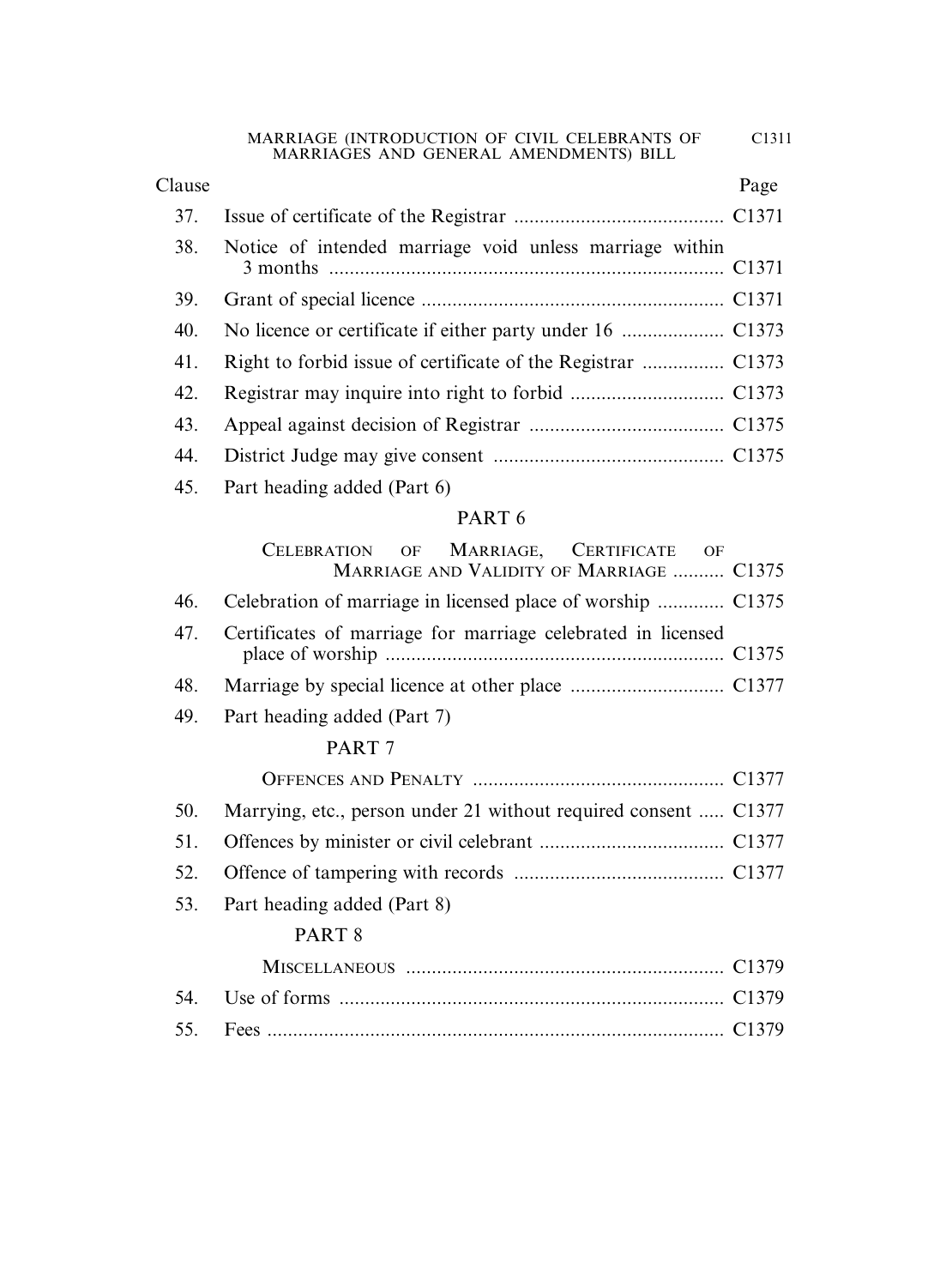| Clause |                                                                  | Page |
|--------|------------------------------------------------------------------|------|
| 56.    | Marriage under this Ordinance of persons customarily             |      |
|        | 57. Cases in which marriage of a dying person may be celebrated, |      |
|        |                                                                  |      |
|        |                                                                  |      |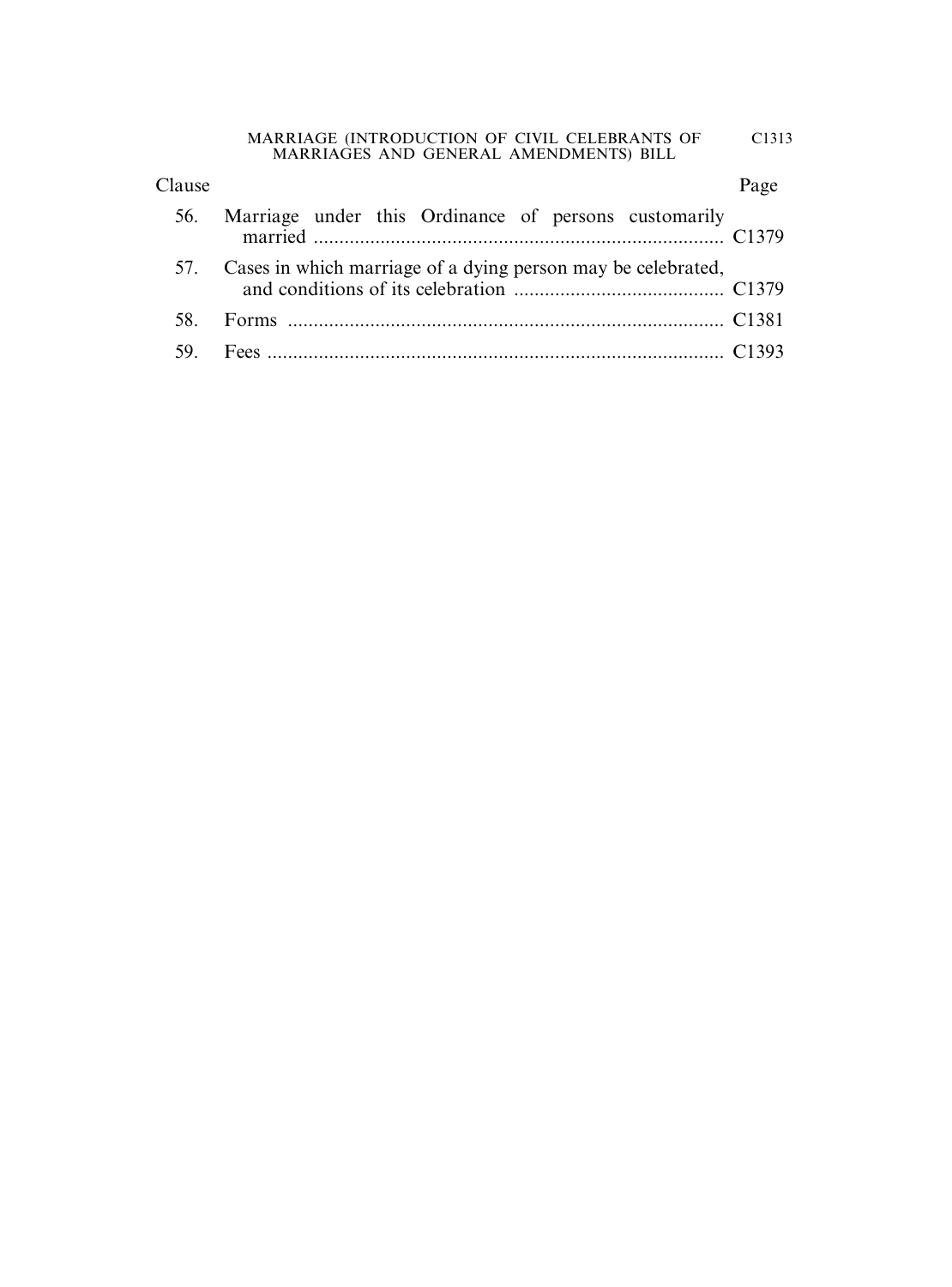# A BILL

# To

Amend the Marriage Ordinance to—

- (*a*) provide for appointment of civil celebrants of marriages;
- (*b*) enable marriages to be celebrated by civil celebrants;
- (*c*) regulate the practice of civil celebrants;
- (*d*) transfer the power of the Chief Executive to make subsidiary legislation under that Ordinance to the Secretary for Security;
- (*e*) transfer the power of the Chief Executive to amend two Schedules to that Ordinance to the Secretary for Security;
- (*f*) modernize the drafting style of certain provisions of that Ordinance,

and to make related and consequential amendments to the Marriage Ordinance and other Ordinances.

Enacted by the Legislative Council.

#### PART 1

#### **PRELIMINARY**

#### **1. Short title**

This Ordinance may be cited as the Marriage (Introduction of Civil Celebrants of Marriages and General Amendments) Ordinance.

#### **2. Commencement**

This Ordinance shall come into operation on a day to be appointed by the Secretary for Security by notice published in the Gazette.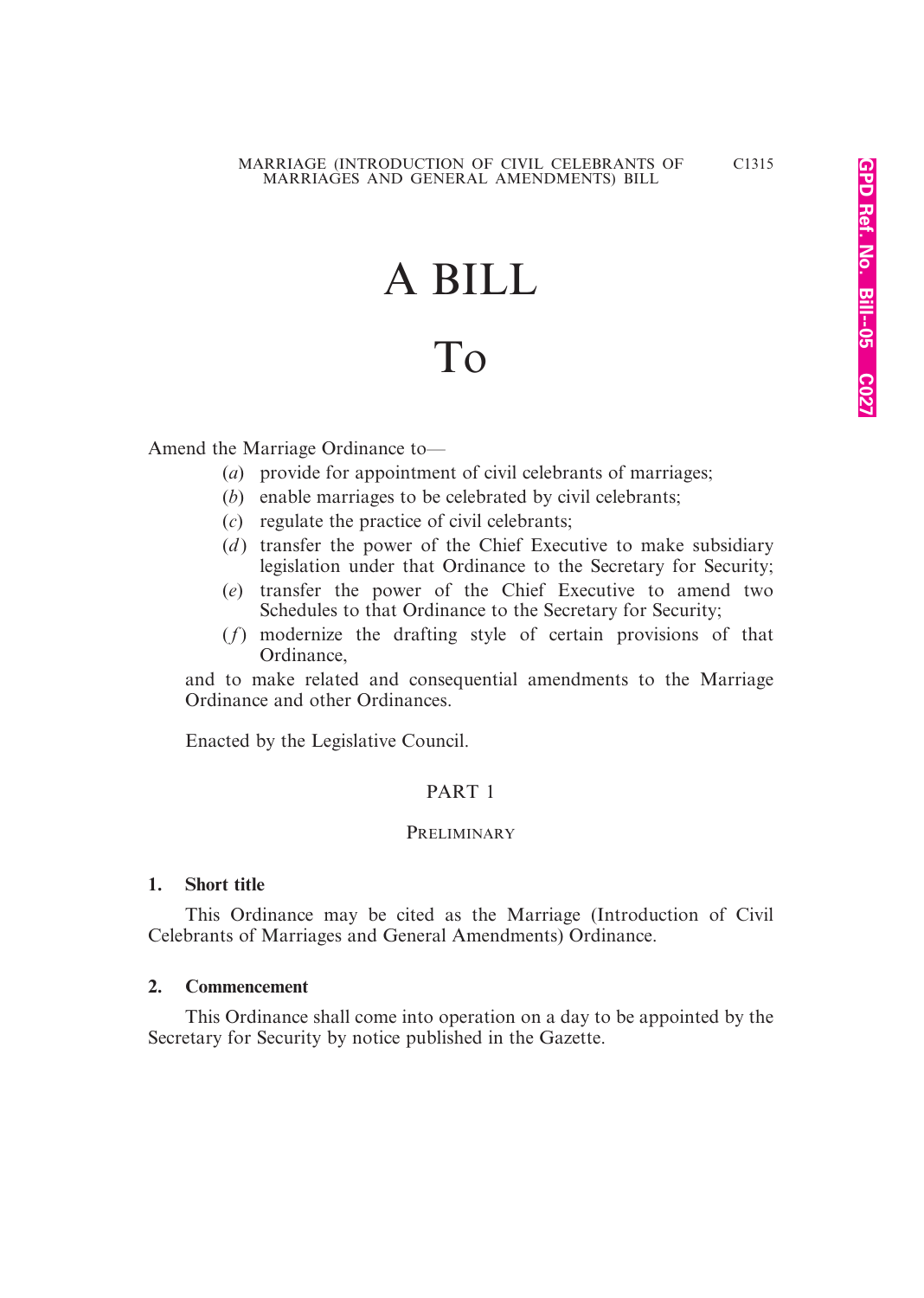#### PART 2

#### APPOINTMENT OF CIVIL CELEBRANTS, REGULATION OF CIVIL CELEBRANTS, CELEBRATION OF MARRIAGE BY CIVIL CELEBRANT AND TRANSFER OF POWERS TO AMEND SCHEDULES AND MAKE SUBSIDIARY LEGISLATION

#### **Amendments to the Marriage Ordinance**

#### **3. Interpretation**

Section 2 of the Marriage Ordinance (Cap. 181) is amended by adding—

- ""Appeal Board" (上訴委員會) means the Civil Celebrant of Marriages Appointment Appeal Board established under section 5J;
	- "civil celebrant" (婚姻監禮人) means a civil celebrant of marriages appointed under section 5A whose appointment is for the time being valid;
	- "code of practice" (實務守則) means a code of practice issued under section 5C(1):
	- "prescribed fee" (訂明費用) means, in relation to any matter provided for in this Ordinance, the fee specified in Schedule 2 in respect of the matter;

"proposed date of marriage" (預定結婚日期) means the date on which an intended marriage is proposed to be contracted;

"Secretary" (局長) means the Secretary for Security;".

#### **4. Parts 3 and 4 added**

The following are added after section 5—

#### "PART 3

#### CIVIL CELEBRANTS OF MARRIAGES

#### **5A. Appointment of civil celebrant and renewal of appointment**

(1) The Registrar may, upon application, appoint any person who meets all criteria prescribed for the time being in Schedule 4 as a civil celebrant of marriages.

(2) The Registrar may, upon application of a civil celebrant, renew his appointment as a civil celebrant if he meets all criteria prescribed for the time being in Schedule 4.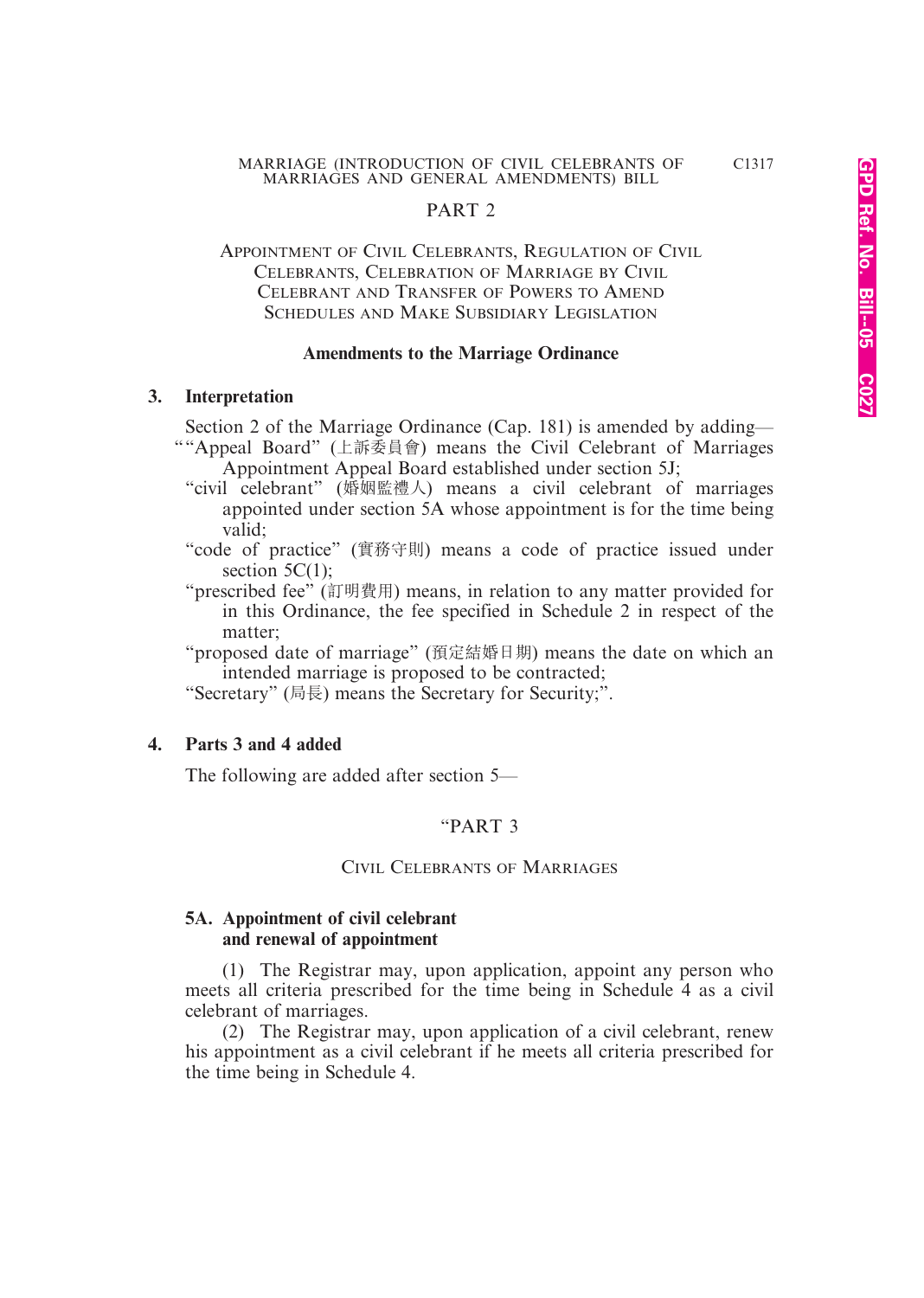- (3) An appointment—
	- (*a*) made under subsection (1); or
	- (*b*) renewed under subsection (2),

is valid for 5 years. This period of 5 years shall not be affected by any suspension under section 5E.

- (4) The Registrar shall—
	- (*a*) effect an appointment by giving the applicant concerned a written notice;
	- (*b*) effect a renewal of appointment by giving the civil celebrant concerned a written notice; and
	- (*c*) publish an appointment or a renewal of appointment by general notice in the Gazette.

#### **5B. Application for appointment as civil celebrant or renewal of appointment**

(1) An application for appointment or renewal of appointment under section 5A shall be—

- (*a*) in such form as the Registrar may specify;
- (*b*) submitted in such manner as the Registrar may specify;
- (*c*) accompanied by such information or documents as the Registrar may specify or as he may reasonably require;
- (*d*) accompanied by the prescribed fee for application processing; and
- (*e*) accompanied by the prescribed fee for—
	- (i) appointment as civil celebrant; or
	- (ii) renewal of appointment as civil celebrant,
	- as may be appropriate.

(2) The Registrar may refuse to process an application if subsection (1) is not complied with in relation to it.

- (3) The Registrar shall refuse an application if—
	- (*a*) the applicant does not meet any criterion prescribed in Schedule 4; or
	- (*b*) a notice given under section 5D(7) is in force in relation to the applicant.
	- (4) If an application is refused by the Registrar—
		- (*a*) he shall give the applicant a written notice of—
			- (i) the refusal; and
			- (ii) the reason for the refusal; and
		- (*b*) the prescribed fee for—
			- (i) appointment as civil celebrant; or
			- (ii) renewal of appointment as civil celebrant,
			- as may be appropriate, shall be refunded to the applicant.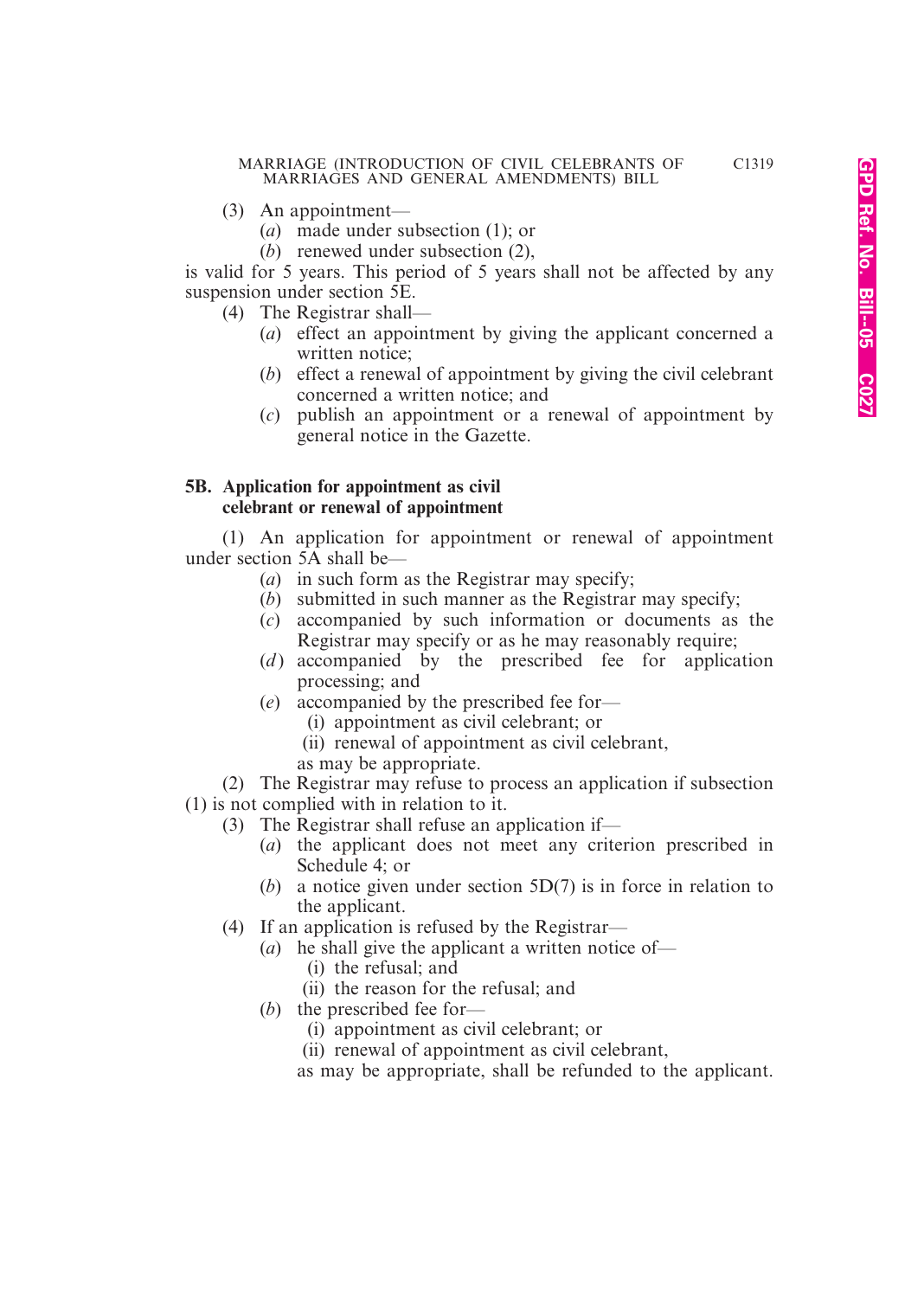- (5) Where—
	- (*a*) a person applies for appointment or renewal of appointment by virtue of a professional qualification prescribed in Schedule 4; and
	- (*b*) he is a member of a professional body which has statutory authority to regulate the relevant profession,

the Registrar may consult the body on whether the applicant meets any criterion prescribed in Schedule 4.

#### **5C. Code of practice for civil celebrants**

(1) The Registrar may issue such code of practice as he considers appropriate for the purpose of providing practical guidance in respect of the professional conduct of civil celebrants.

- (2) The Registrar may from time to time revise a code of practice.
- (3) The Registrar shall publish by general notice in the Gazette—
	- (*a*) a code of practice and its commencement date; and
	- (*b*) the particulars of any revision under subsection (2) and its commencement date.

#### **5D. Cancellation of appointment of civil celebrant**

- (1) The Registrar may cancel the appointment of a civil celebrant—
	- (*a*) if the civil celebrant ceases to meet any criterion prescribed in Schedule 4 as in force at—
		- (i) the time of the appointment; or
		- (ii) the time of the latest renewal of the appointment,
		- as may be appropriate;
	- (*b*) if he is satisfied that at the time of the appointment or renewal of appointment, as may be appropriate, the civil celebrant did not meet any criterion so prescribed;
	- (*c*) if the civil celebrant contravenes a code of practice;
	- (*d*) if the civil celebrant is convicted of an offence under this Ordinance;
	- (*e*) upon a written request of the civil celebrant; or
	- (*f*) if the civil celebrant dies.

(2) The Registrar may cancel the appointment of a civil celebrant under subsection (1) notwithstanding that the appointment has already been suspended under section 5E.

(3) Where a civil celebrant is a member of a professional body, the Registrar may consult the body on whether—

(*a*) the civil celebrant ceases to meet any criterion prescribed in Schedule 4 as in force at—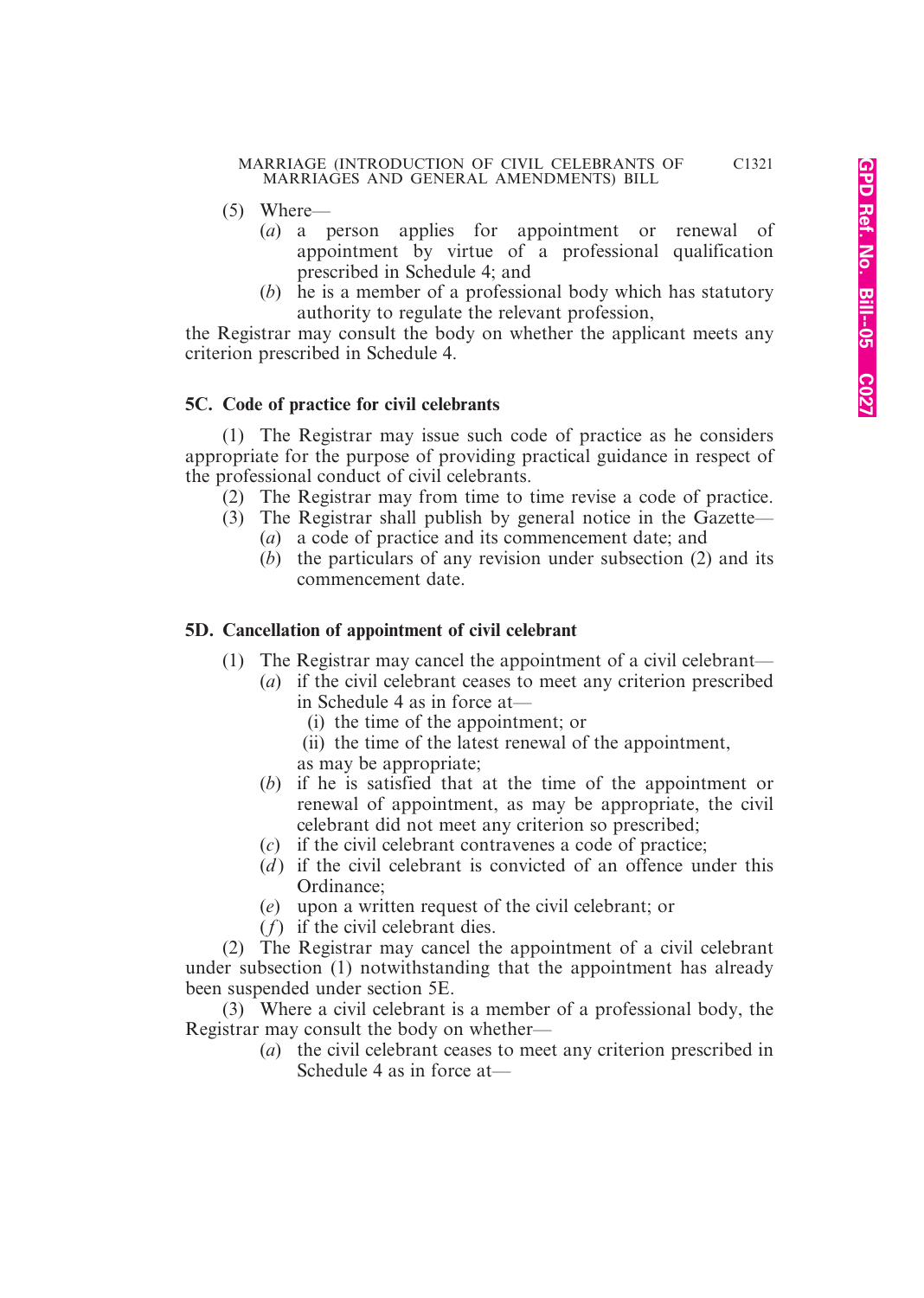- (i) the time of his appointment; or
- (ii) the time of the latest renewal of his appointment, as may be appropriate; or
- (*b*) the civil celebrant met any criterion so prescribed when—
	- (i) he was appointed a civil celebrant; or
	- (ii) his appointment was renewed,
	- as may be appropriate.

(4) Except where subsection (5) applies, if the Registrar intends to cancel the appointment of a person under subsection  $(1)(a)$ ,  $(b)$ ,  $(c)$  or  $(d)$ , the Registrar—

- (*a*) shall give the person a written notice of the intention and the reason for the proposed cancellation;
- (*b*) shall not cancel the appointment of the person until—
	- (i) the expiry of a period of 14 days after the date of posting the notice; and
		- (ii) the Registrar has considered the representation (if any) made by the person.
- $(5)$  If—
	- (*a*) a civil celebrant—
		- (i) was appointed by virtue of meeting the criterion prescribed in paragraph 1(*a*) of Schedule 4; and
		- (ii) has his name struck off from the roll of the solicitors of the High Court; or
	- (*b*) a civil celebrant—
		- (i) was appointed by virtue of meeting the criterion prescribed in paragraph 1(*b*) of Schedule 4; and
		- (ii) has his name struck off from the register of notaries public,

his appointment as a civil celebrant is deemed to be cancelled under subsection  $(1)$ .

- (6) If the Registrar cancels the appointment of a person, he shall—
	- (*a*) publish the cancellation by general notice in the Gazette; and
		- (*b*) give the person a written notice of the cancellation.

(7) If the Registrar cancels the appointment of a person under subsection  $(1)(c)$  or  $(d)$ , he may, by giving the person a written notice, prohibit the person from applying for appointment under section 5B in such period as he may specify in the notice.

(8) A period specified under subsection (7) shall not be longer than 3 years.

(9) If an appointment is cancelled, no fee paid in accordance with section  $5B(1)(e)$  in respect of the appointment or the renewal of it shall be refunded.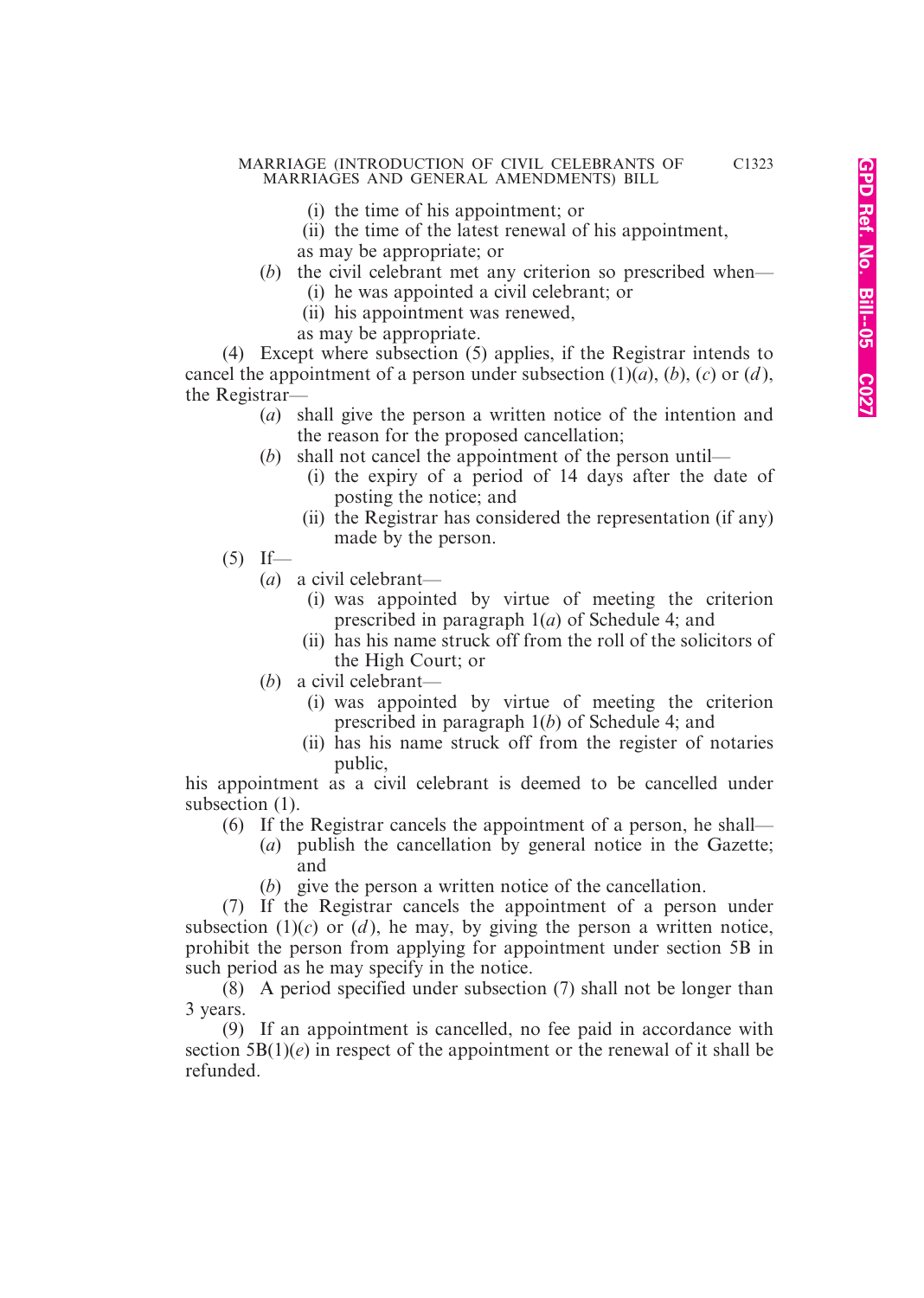#### **5E. Suspension of appointment**

(1) If a civil celebrant contravenes a code of practice, the Registrar may, by giving the person a written notice, suspend the appointment of the civil celebrant for such period as the Registrar may specify in the notice.

(2) Subsection (1) is without prejudice to section  $5D(1)(c)$ .

(3) If the Registrar intends to suspend the appointment of a person under subsection (1), the Registrar—

- (*a*) shall give the person a written notice of—
	- (i) the intention;
	- (ii) the reason for the proposed suspension; and
	- (iii) the length of the proposed suspension period;
- (*b*) shall not suspend the appointment until—
	- (i) the expiry of a period of 14 days after the date of posting the notice; and
	- (ii) the Registrar has considered the representation (if any) made by the person.
- (4) A period specified under subsection (1)—
	- (*a*) may be longer or shorter than the proposed suspension period referred to in subsection  $(3)(a)(iii)$ ; and
	- (*b*) shall not be longer than 18 months.
- $(5)$  If—
	- (*a*) a person—
		- (i) was appointed as a civil celebrant by virtue of meeting the criterion prescribed in paragraph 1(*a*) of Schedule 4; and
		- (ii) is suspended from practice as a solicitor for any period by a Solicitors Disciplinary Tribunal under section 10 of the Legal Practitioners Ordinance (Cap. 159); or
	- (*b*) a person—
		- (i) was appointed as a civil celebrant by virtue of meeting the criterion prescribed in paragraph 1(*b*) of Schedule 4; and
		- (ii) is suspended from practice as a notary public for any period by a Notaries Public Disciplinary Tribunal under section 40J of the Legal Practitioners Ordinance (Cap. 159),

his appointment as a civil celebrant shall be suspended during that period.

(6) An appointment suspended under this section shall not be regarded as valid for the purposes of the definition of "civil celebrant" in section 2.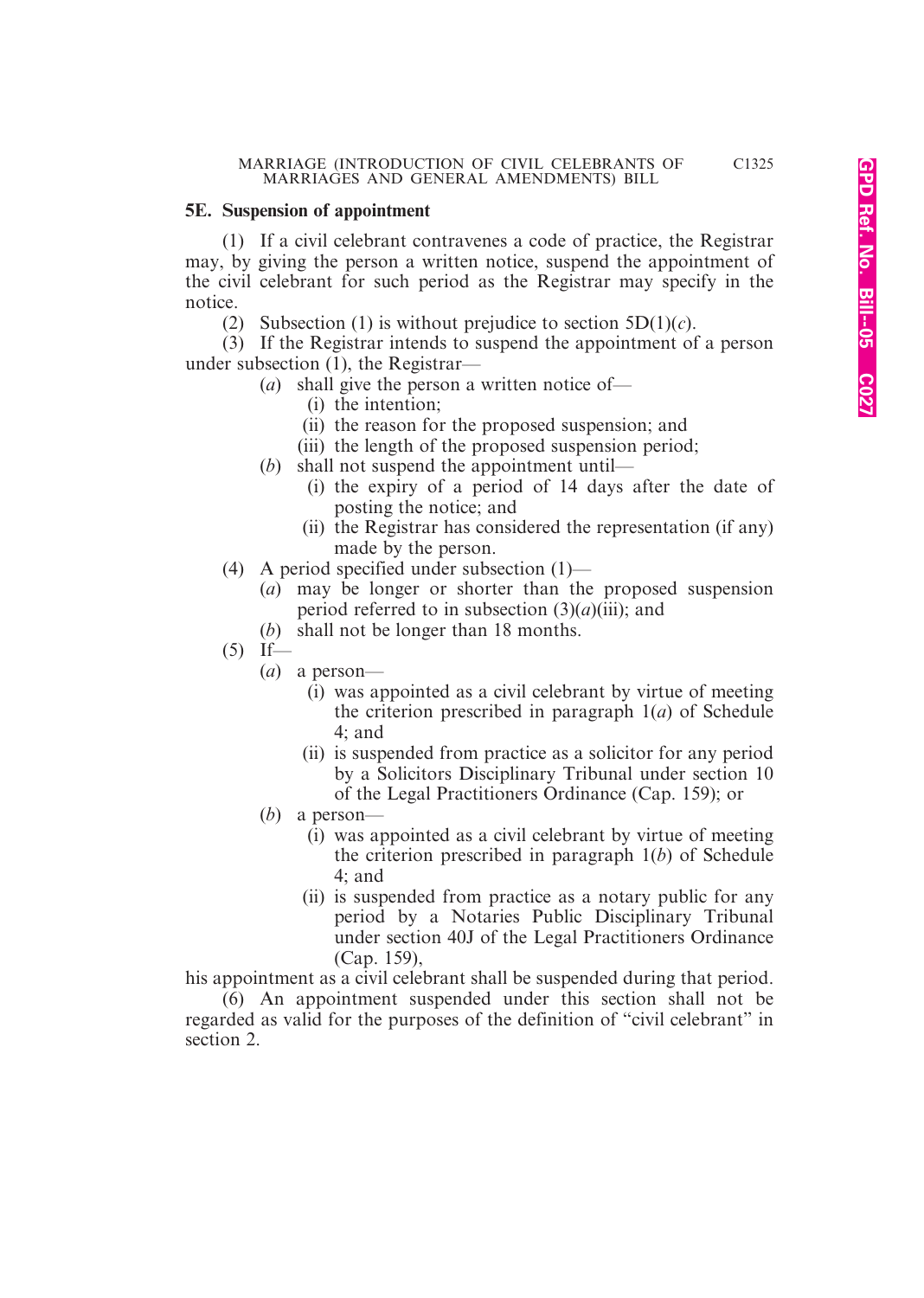(7) If the appointment of a civil celebrant is suspended, the Registrar shall publish the suspension by general notice in the Gazette.

(8) If an appointment is suspended, no fee paid in accordance with section  $5B(1)(e)$  in respect of the appointment or the renewal of it shall be refunded.

#### **5F. Marriage not affected by defect in civil celebrant**'**s appointment**

The validity of a marriage celebrated by a civil celebrant shall not be affected by—

- (*a*) any irregularity in the appointment of the civil celebrant by the Registrar;
- (b) the fact that the civil celebrant was not—
	- (i) eligible for appointment at the time of his appointment; or
	- (ii) eligible for having his appointment renewed at the time of renewal of his appointment,

as may be appropriate; or

(*c*) the fact that the appointment of the civil celebrant was, at the time of the celebration, liable to be cancelled or suspended.

#### **5G. Return documents to Registrar in case of cancellation or suspension**

(1) A civil celebrant whose appointment is cancelled under section 5D(1) or suspended under section 5E shall deliver—

- (*a*) the notice of appointment or renewal of appointment given to him by the Registrar;
- (*b*) all notices of intended marriage supplied to him under section 8 (including those which have been cancelled); and
- (*c*) all marriage certificates supplied to him under section 20A that have not been issued (including those which have been cancelled),

to the Registrar within 14 days after such cancellation or suspension.

- (2) Where—
	- (*a*) the appointment of a civil celebrant is suspended for a period; and
	- (*b*) the civil celebrant delivers any notice of appointment or renewal of appointment to the Registrar in accordance with subsection  $(1)(a)$ ,

the Registrar shall return such notice to the civil celebrant as soon as practicable after the expiry of that period.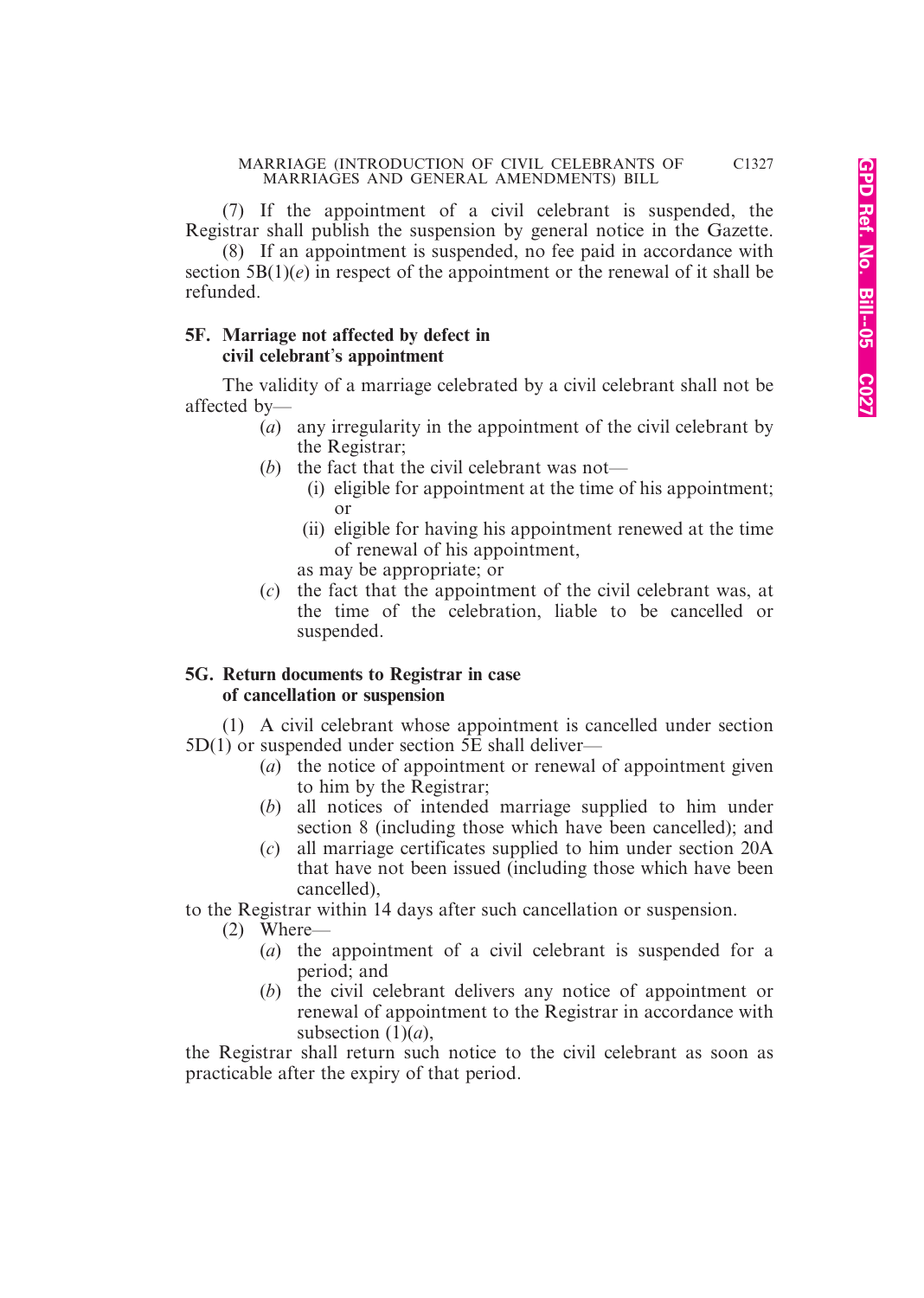#### **5H. Civil celebrant shall provide information**

(1) Upon a request by the Registrar, a civil celebrant shall, as soon as practicable, provide the Registrar with such information as the Registrar may reasonably require in relation to the practice of the civil celebrant.

(2) If a civil celebrant ceases to meet any criterion prescribed in Schedule 4 as in force at—

(*a*) the time of his appointment; or

(*b*) the time of the latest renewal of his appointment,

as may be appropriate, he shall, within 14 days of such cessation, notify the Registrar in writing of such cessation.

#### **5I. Manner of giving notice**

A written notice that may be given or is required to be given under this Part to a person shall be sent by post to the person's last address known to the Registrar.

#### PART 4

APPEALS RELATING TO APPOINTMENT OF CIVIL CELEBRANTS

#### **5J. Civil Celebrant of Marriages Appointment Appeal Board**

(1) There shall be a Civil Celebrant of Marriages Appointment Appeal Board.

(2) The Appeal Board comprises—

- (*a*) a Chairperson;
- (*b*) such number of Deputy Chairpersons as the Secretary considers necessary; and
- (*c*) such number of members as the Secretary considers necessary.

(3) The Chairperson, Deputy Chairpersons and members of the Appeal Board shall be appointed by the Secretary for a term specified in the instrument of appointment.

(4) A public officer shall not be appointed under subsection (3).

(5) The Secretary shall give notice of all appointments made under subsection (3) in the Gazette.

(6) The function of the Appeal Board is to hear and determine appeals lodged under section 5K.

(7) The Chairperson, Deputy Chairpersons and members of the Appeal Board shall be paid such remuneration as the Secretary may determine.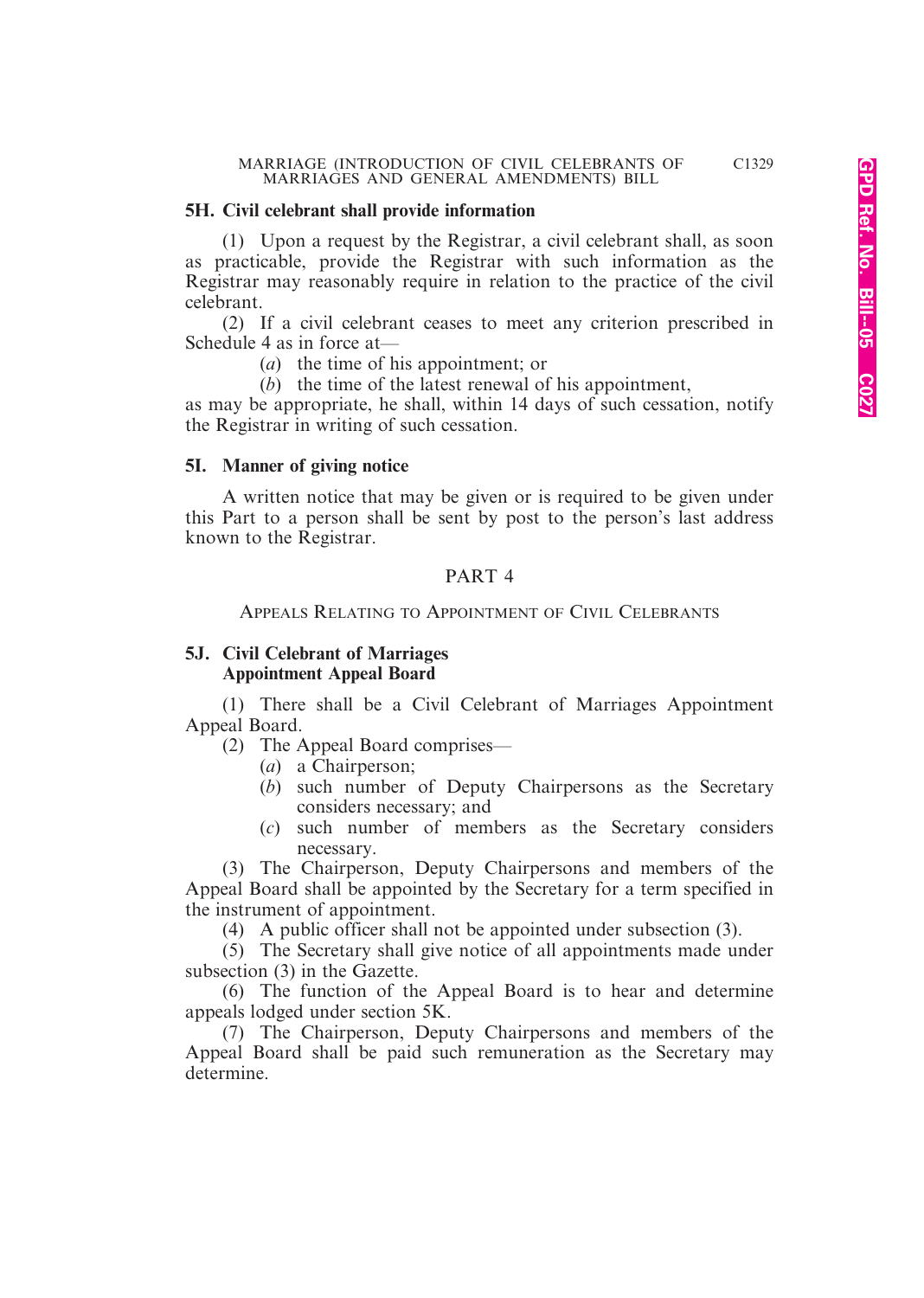#### **5K. Registrar**'**s decisions subject to appeal**

(1) An applicant who is aggrieved by the refusal of his application under section  $\overline{5B(3)}$  may appeal to the Appeal Board against the decision of the Registrar.

(2) A civil celebrant who is aggrieved by the cancellation of his appointment under section  $5D(1)$  (except by virtue of section  $5D(5)$ ) may appeal to the Appeal Board against the decision of the Registrar.

(3) A person who is aggrieved by a notice given to him under section 5D(7) may appeal to the Appeal Board against the decision of the Registrar.

(4) A civil celebrant who is aggrieved by a suspension of his appointment under section 5E(1) may appeal to the Appeal Board against the decision of the Registrar.

(5) An appeal under subsection (2), (3) or (4) does not suspend the decision of the Registrar appealed against.

#### **5L. Decisions of Appeal Board**

(1) The Appeal Board may, on an appeal lodged under section 5K against a decision of the Registrar—

- (*a*) confirm the decision appealed against and dismiss the appeal accordingly;
- (*b*) revoke the decision appealed against and substitute any decision that the Registrar could have made for the decision appealed against; or
- (*c*) revoke the decision appealed against.

(2) An appointment cancelled under subsection (1)(*b*) shall, for the purposes of other provisions of this Ordinance (except section 5K), be regarded as being cancelled under section 5D(1).

(3) If the Appeal Board gives under subsection (1)(*b*) a notice that the Registrar could have given under section 5D(7), the notice shall, for the purposes of other provisions of this Ordinance (except section 5K), be regarded as a notice given under section 5D(7).

(4) An appointment suspended under subsection (1)(*b*) shall, for the purposes of other provisions of this Ordinance (except section 5K), be regarded as being suspended under section 5E(1).

#### **5M. Decision of Appeal Board is final**

The decision of the Appeal Board on an appeal shall be final.".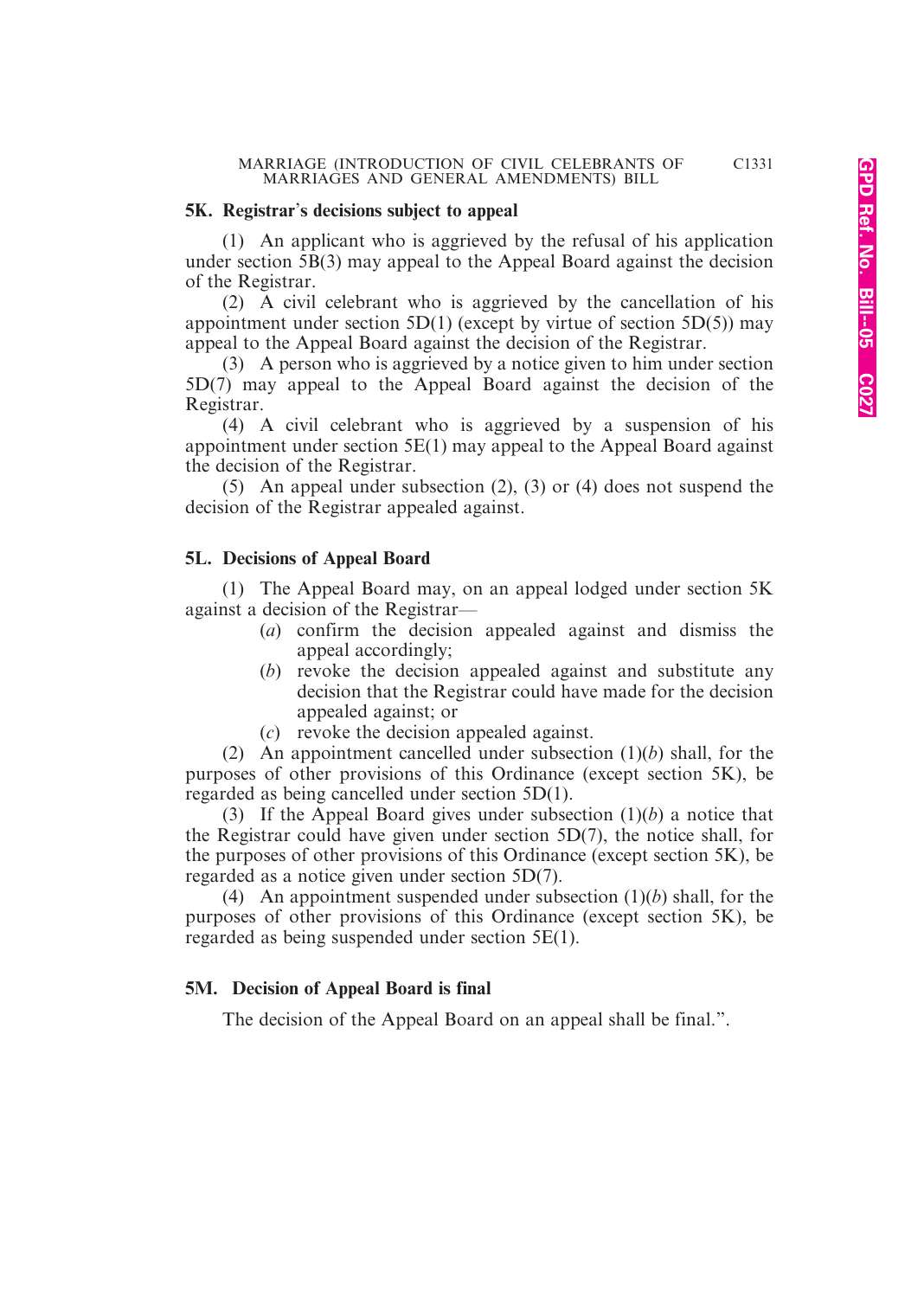#### **5. Giving of notice of intended marriage**

(1) Section 6(1) is amended by repealing "the prescribed form" and substituting "Form 1 in Schedule 1 either directly or through a civil celebrant".

(2) Section 6 is amended by adding—

"(3) A notice of intended marriage given through a civil celebrant shall—

- (*a*) be accompanied by the prescribed fee for filing and exhibition of the notice; and
- (*b*) subject to section  $6A(1)(c)$ , be given within the period of 3 months preceding the proposed date of marriage.".

#### **6. Section added**

The following is added—

#### "**6A. Provisions applicable where notice of intended marriage is given through civil celebrant**

(1) Where a civil celebrant agrees to be a civil celebrant through whom a notice of intended marriage is given to the Registrar, the civil celebrant shall, as soon as practicable—

- (*a*) accept the notice if it is duly completed and accompanied by the prescribed fee for filing and exhibition of the notice;
- (*b*) collect the prescribed fee on behalf of the Registrar; and
- (*c*) transmit—
	- (i) the notice;
	- (ii) the prescribed fee;
	- (iii) the affidavit taken under section 12 in respect of the intended marriage; and
	- (iv) (where applicable) the written consent produced to him under section 14(1A),
	- to the Registrar.

(2) A civil celebrant shall not charge any fee for any acceptance, collection and transmission under subsection (1).".

#### **7. Supply of forms**

Section 8 is amended by adding "and civil celebrants" before the full stop.

#### **8. Issue of certificate of the Registrar**

Section 9 is amended by adding—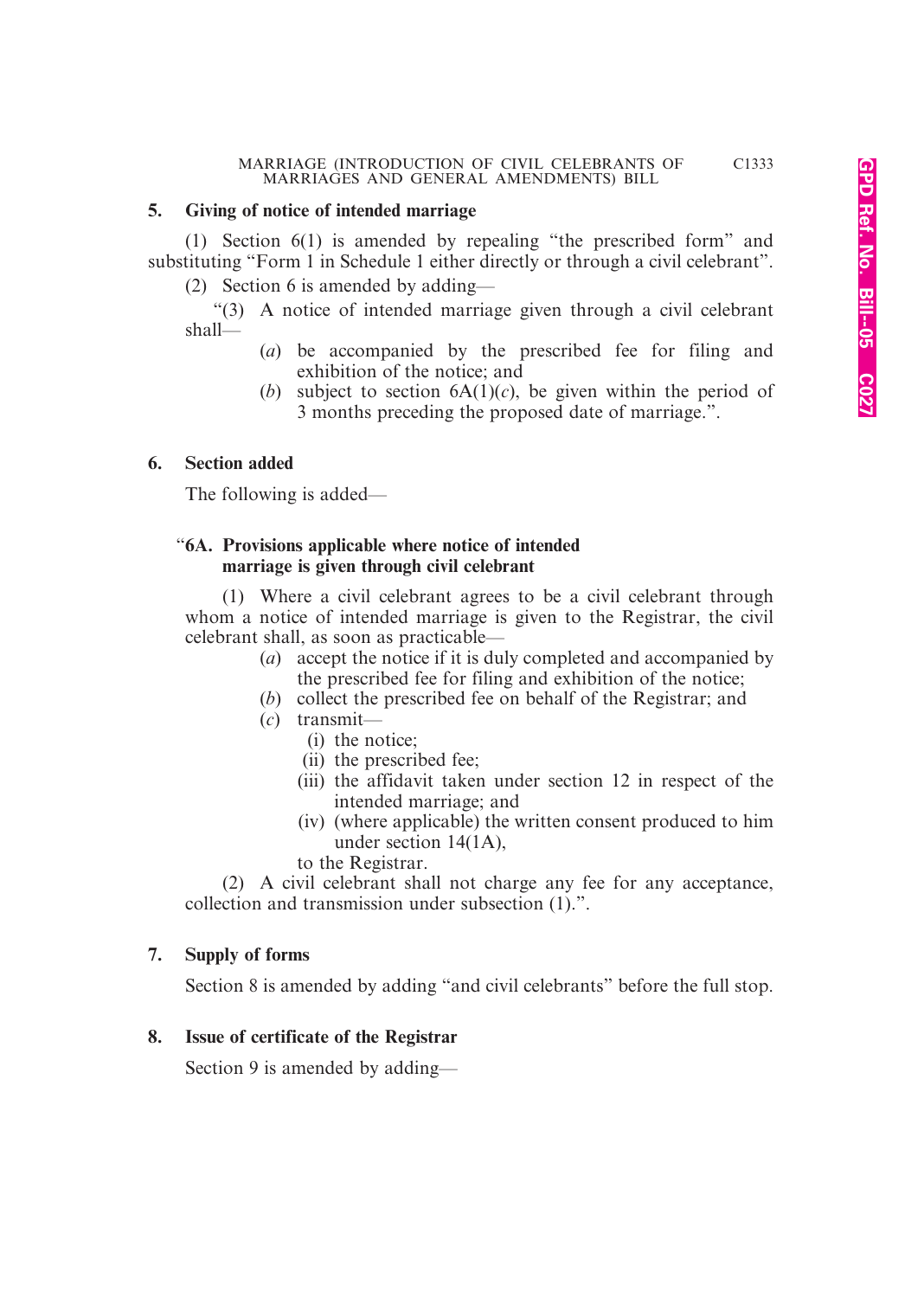"(1A) The Registrar may refuse to issue a certificate of the Registrar in relation to an intended marriage if—

- (*a*) any prescribed fee that is due is not paid; or
- (*b*) the affidavit taken under section 12 in respect of the intended marriage or (where applicable) the written consent produced to him under section 14(1A) is not in order.

(1B) If the issue of a certificate of the Registrar is forbidden under section 16(1), it shall not be issued.

(1C) If the intended marriage is to be contracted before a minister, the certificate of the Registrar shall be issued to either of the proposed parties.

(1D) If the intended marriage is to be contracted before a civil celebrant, the certificate of the Registrar shall be issued to either of the proposed parties through a civil celebrant nominated by either of the proposed parties.

(1E) A civil celebrant through whom a certificate of the Registrar is issued under subsection (1D) shall forward it as soon as practicable to either of the proposed parties.".

#### **9. Section substituted**

Section 12 is repealed and the following substituted—

#### "**12. Affidavit prior to issue of certificate of the Registrar or grant of special licence**

(1) After a notice of intended marriage is given but before a certificate of the Registrar is issued or a special licence is granted in respect of an intended marriage, one of the proposed parties to the intended marriage shall—

- (*a*) appear personally before the Registrar or a civil celebrant; and
- (*b*) make before the Registrar or the civil celebrant, as the case may be, an affidavit—
	- (i) that the party believes that there is not any impediment of kindred or alliance or any other lawful hindrance to the marriage; and
	- (ii) that—
		- (A) the consent to the marriage required by section 14 has been obtained; or
		- (B) the marriage does not require any consent under section 14

(2) The Registrar and any civil celebrant shall have power to take an affidavit referred to in subsection (1)(*b*).".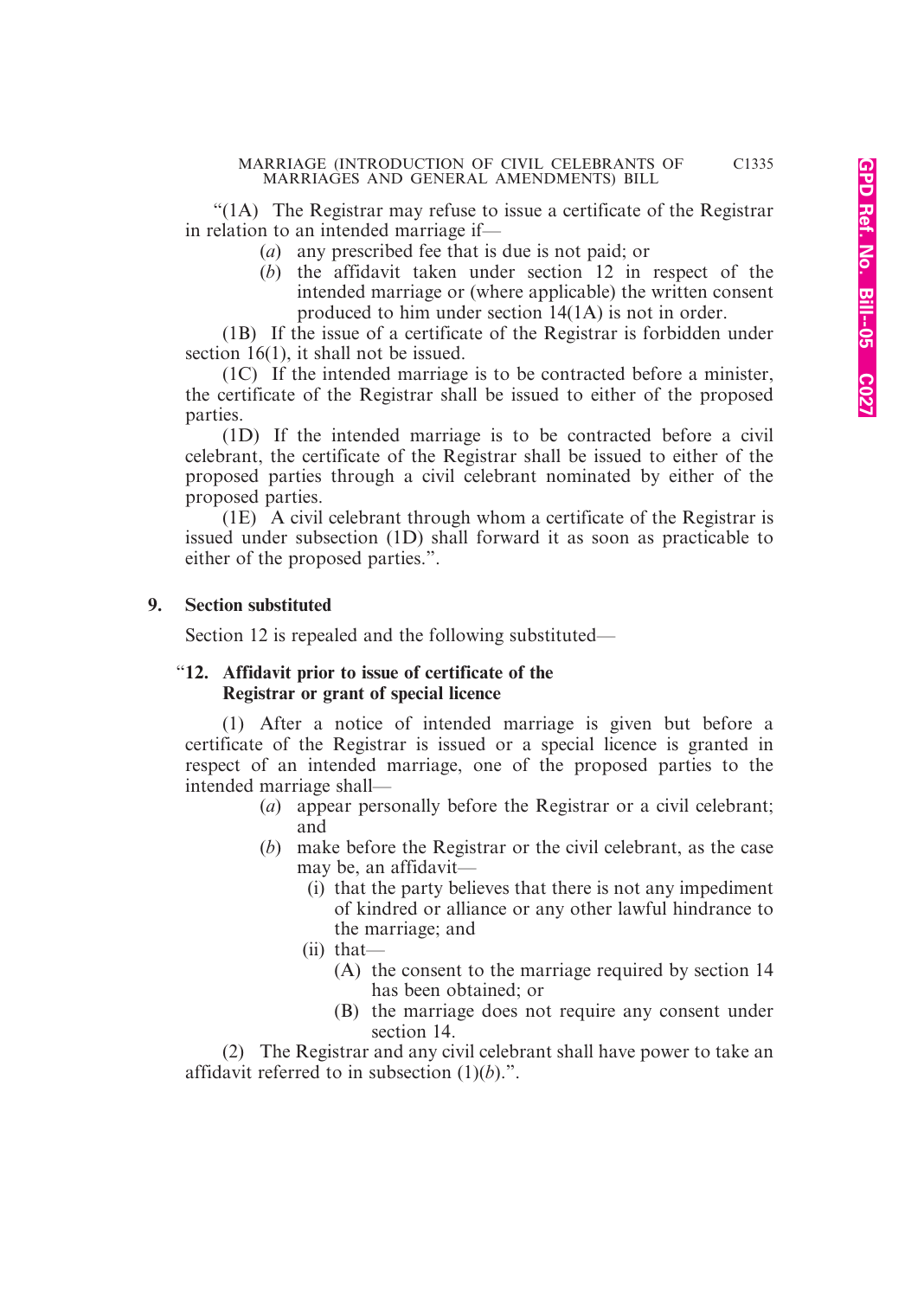#### **10. Production of written consent**

Section 14(1) is repealed and the following substituted—

"(1) This section applies in relation to an intended marriage if any proposed party to the intended marriage—

- (*a*) is of or over 16 and under 21 years of age as at the date of marriage; and
- (*b*) is not a widower or widow.

(1A) The written consent of the relevant person specified in Schedule 3 to the intended marriage—

- (*a*) shall be produced to the Registrar or a civil celebrant before a certificate of the Registrar may be issued; or
- (*b*) shall be produced to the Registrar before a special licence may be granted.".

#### **11. Section added**

The following is added—

#### "**20A. Certificates of marriage to be supplied to civil celebrant**

The Registrar shall cause to be prepared and supplied upon request to any civil celebrant books of marriage certificates in Form 7 in Schedule 1 in duplicate and with butts in such form as may be specified by the Registrar.".

#### **12. Marriage before Registrar or civil celebrant**

(1) Section 21(1) is amended by repealing everything after "of a certificate" and substituting "of the Registrar or the grant of a special licence, the parties may, subject to subsection (1A), contract a marriage before the Registrar or a civil celebrant.".

(2) Section 21 is amended by adding—

"(1A) Before a marriage is—

- (*a*) celebrated by the Registrar, each of the parties shall sign a written declaration in the presence of the Registrar;
- (*b*) celebrated by a civil celebrant, each of the parties shall sign a written declaration in the presence of the civil celebrant.

(1B) If a declaration is signed before the Registrar or a civil celebrant, he shall witness the signature.

(1C) A declaration referred to in subsection (1A) shall be in Form 5 in Schedule 1.".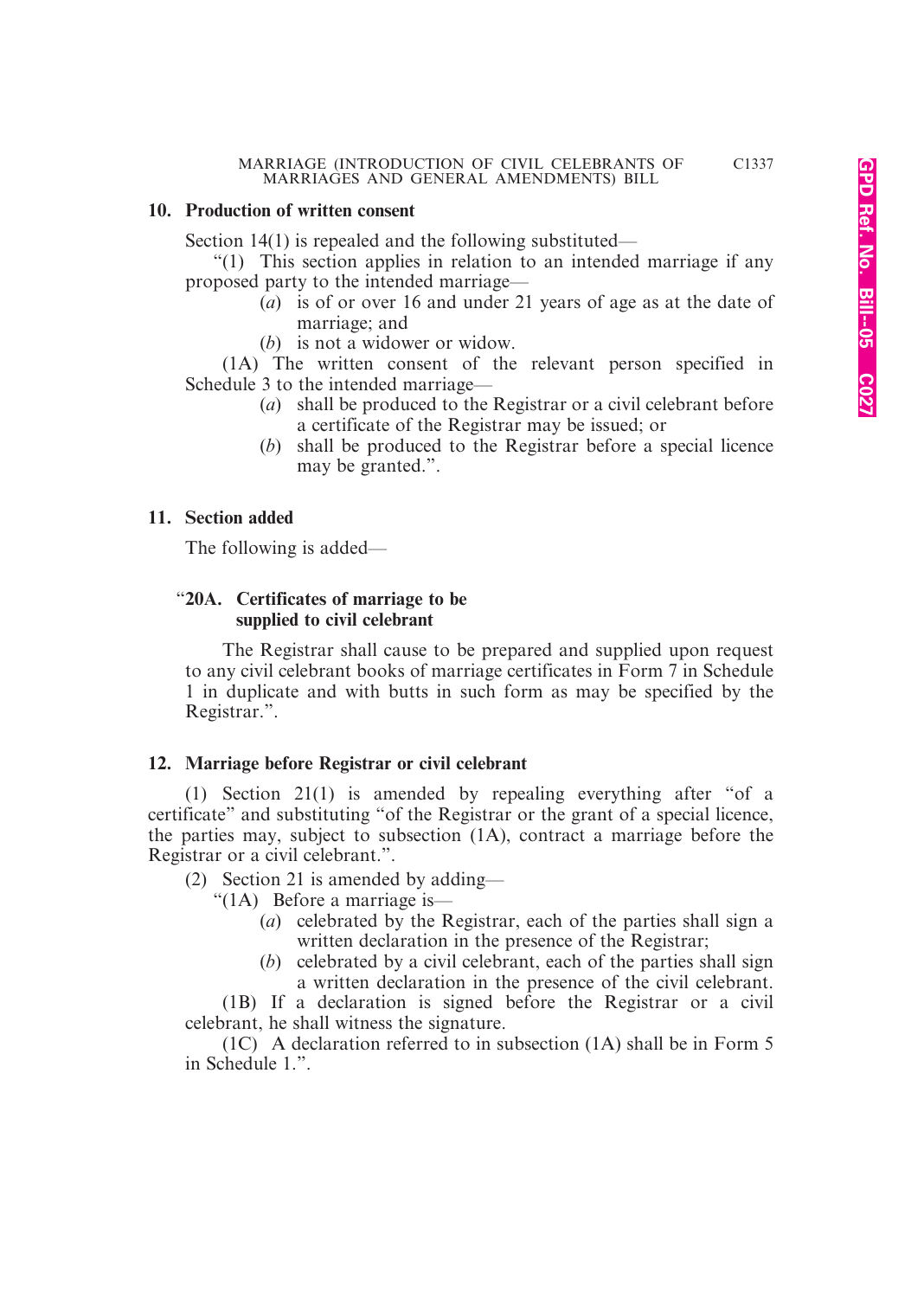(3) Section 21(2) is amended by repealing "Such declaration" and substituting "A declaration referred to in subsection (1A)".

(4) Section 21(2) is amended by adding "or a civil celebrant, as the case may be" after "the Registrar".

(5) Section 21(3) is amended by repealing "The marriage shall take place in the office of the Registrar" and substituting "A marriage celebrated by the Registrar shall take place in his office".

(6) Section 21 is amended by adding—

"(3A) A marriage celebrated by a civil celebrant—

- (*a*) may take place at any hour; and
- (*b*) shall take place at any place which is a place in Hong Kong other than the office of the Registrar and a licensed place of worship.".

(7) Section 21(4)(*a*) is amended by repealing "The marriage" and substituting "A marriage celebrated by the Registrar or a civil celebrant".

(8) Section  $21(4)(a)(i)$  is amended by adding "or the civil celebrant, as the case may be," after "the Registrar".

(9) Section  $21(4)(a)(i)$  is amended by repealing "in this Registry (or place)" and substituting "contracted under the Marriage Ordinance".

(10) Section  $21(4)(a)(i)$  is amended by repealing "A.B., and C.D." and substituting "[*name of the male party*], and [*name of the female party*]".

(11) Section  $21(4)(a)(ii)$  is repealed and the following substituted—

"(ii) the male party shall then say to the female party either—

- (A) in Chinese— "我請在場各人見證:我 [男方姓名] 願以妳 [女方姓名] 為我合法妻  $\vec{\pm}$   $\cdot$  ": or
- (B) in English—

"I call upon all persons here present to witness that I, [*name of the male party*], do take thee, [*name of the female party*], to be my lawful wedded wife."; and

(iii) the female party shall then say to the male party either—

(A) in Chinese—

"我請在場各人見證:我 [女方姓名] 願以你 [男方姓名] 為我合法丈 夫。"; or

(B) in English—

"I call upon all persons here present to witness that I, [*name of the female party*], do take thee, [*name of the male party*], to be my lawful wedded husband.".".

(12) Section  $21(4)(b)$  is amended by repealing everything after "the Registrar" and substituting—

"or the civil celebrant, as the case may be—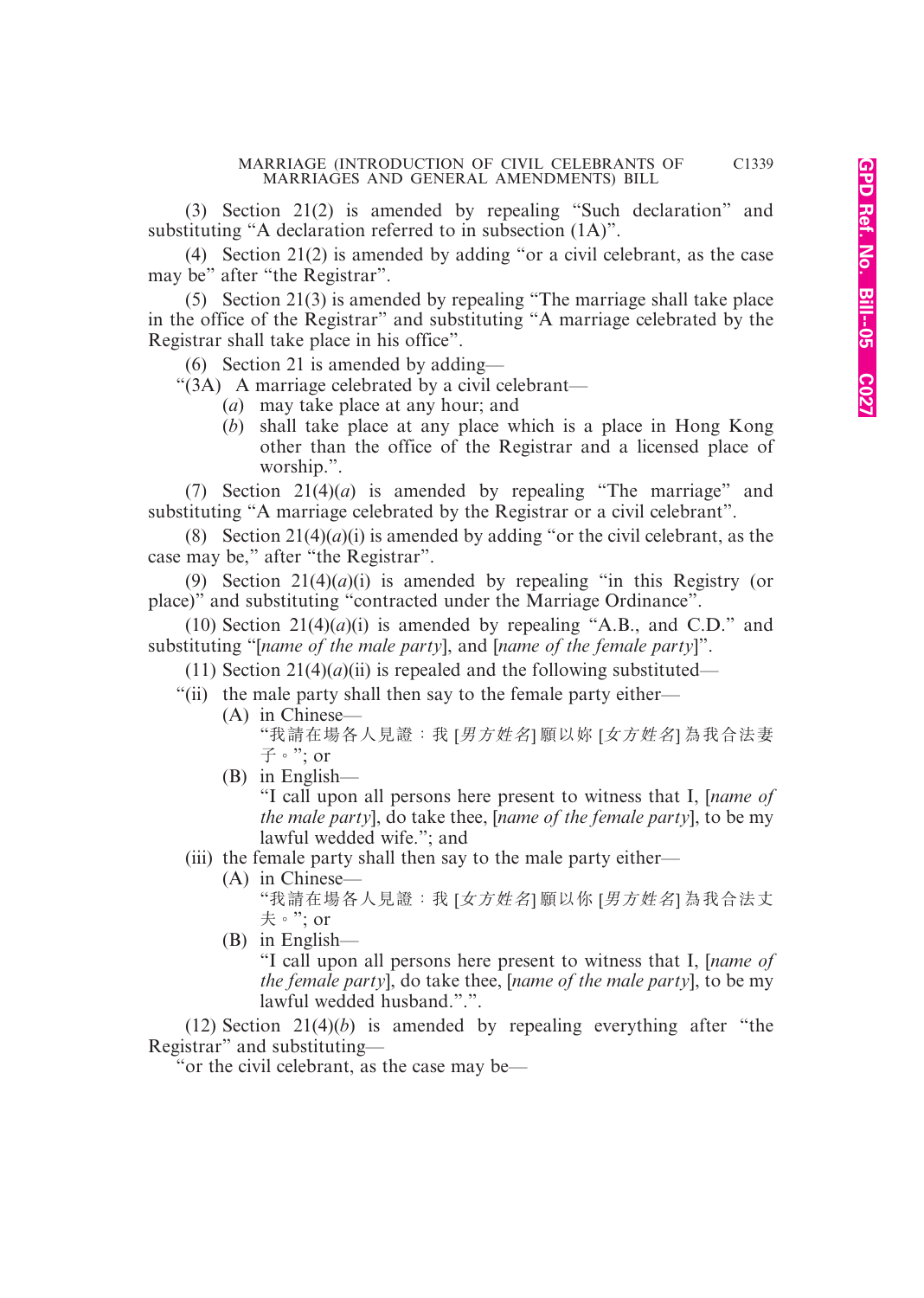- (i) is satisfied that the parties and witnesses all understand the Chinese language, the marriage may be celebrated in the Chinese language; or
- (ii) is satisfied that the parties and witnesses all understand the English language, the marriage may be celebrated in the English language.".

(13) Section 21 is amended by adding—

"(4A) Where a male party is unable to make the statement required by subsection  $(4)(a)(ii)$  because of any physical disability (whether permanent or temporary) or because he is neither Chinese-speaking nor English-speaking, if—

- (*a*) a person other than the male party, the female party, the Registrar or the civil celebrant says to the female party either—
	- (i) in Chinese—

"現代表 [男方姓名] 聲明如下: 我請在場各人見證: 我 [男方 姓名] 願以妳 [女方姓名] 為我合法妻子。"; or

(ii) in English—

"It is declared on behalf of [*name of the male party*] as follows: I call upon all persons here present to witness that I, [*name of the male party*], do take thee, [*name of the female party*], to be my lawful wedded wife."; and

(*b*) upon inquiry by the Registrar or the civil celebrant, the male party signifies, in whatever manner and by whatever means, to the satisfaction of the Registrar or the civil celebrant, as the case may be, that what was said reflects his will to marry the female party,

the male party shall be regarded as having complied with subsection (4)(*a*)(ii).

(4B) Where a female party is unable to make the statement required by subsection  $(4)(a)(iii)$  because of any physical disability (whether permanent or temporary) or because she is neither Chinese-speaking nor English-speaking, if—

- (*a*) a person other than the female party, the male party, the Registrar or the civil celebrant says to the male party either—
	- (i) in Chinese—

"現代表 [女方姓名] 聲明如下:我請在場各人見證:我 [女方 姓名] 願以你 [男方姓名] 為我合法丈夫。"; or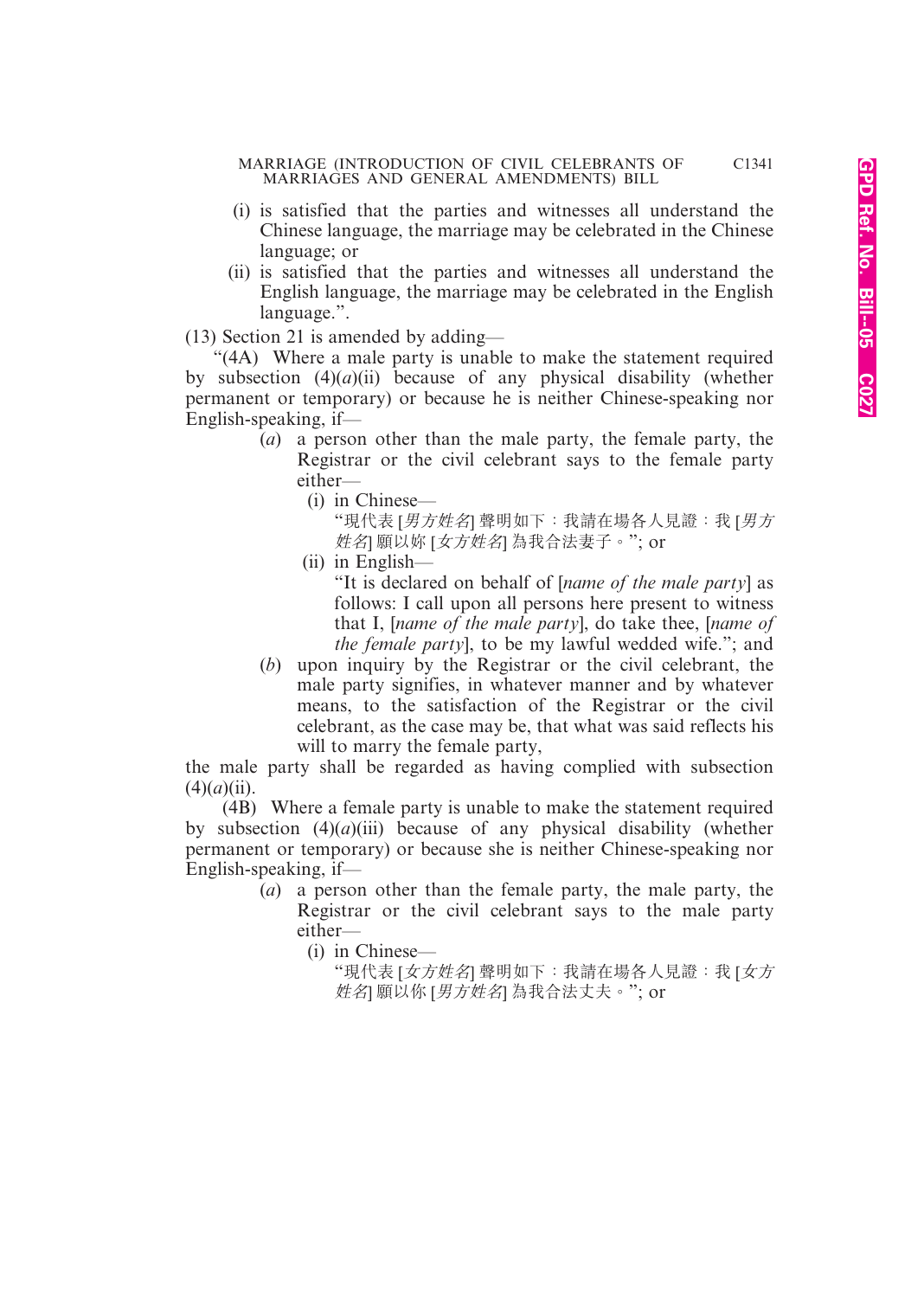- (ii) in English—
	- "It is declared on behalf of [*name of the female party*] as follows: I call upon all persons here present to witness that I, [*name of the female party*], do take thee, [*name of the male party*], to be my lawful wedded husband."; and
- (*b*) upon inquiry by the Registrar or the civil celebrant, the female party signifies, in whatever manner and by whatever means, to the satisfaction of the Registrar or the civil celebrant, as the case may be, that what was said reflects her will to marry the male party,

the female party shall be regarded as having complied with subsection  $(4)(a)(iii)$ .".

(14) Section 21(5) is repealed and the following substituted—

- "(5) Upon subsection (4) being complied with—
	- (*a*) the Registrar or the civil celebrant, as may be appropriate;
	- (*b*) the parties; and
	- $(c)$  the witnesses referred to in subsection  $(4)(a)$ ,

shall sign a certificate of marriage in Form 7 in Schedule 1 in duplicate.".

- (15) Section 21(6) is repealed and the following substituted—
- "(6) If a marriage is celebrated by the Registrar, he shall—
	- (*a*) deliver one certificate of marriage signed in accordance with subsection (5) to the parties immediately after it has been signed; and
	- (*b*) file the other certificate of marriage in his office.".
- (16) Section 21 is amended by adding—
- "(7) If a marriage is celebrated by a civil celebrant—
	- (*a*) the civil celebrant shall—
		- (i) deliver one certificate of marriage signed in accordance with subsection (5) to the parties immediately after it has been signed;
		- (ii) enter in the butt the names of the parties and the date of marriage; and
		- (iii) transmit—
			- (A) the other certificate of marriage; and
			- (B) the declaration signed by the parties in accordance with subsection (1A)(*b*),

to the Registrar within 7 days after the marriage; and

(*b*) the Registrar shall file the certificate transmitted to him in accordance with paragraph (*a*)(iii) in his office.".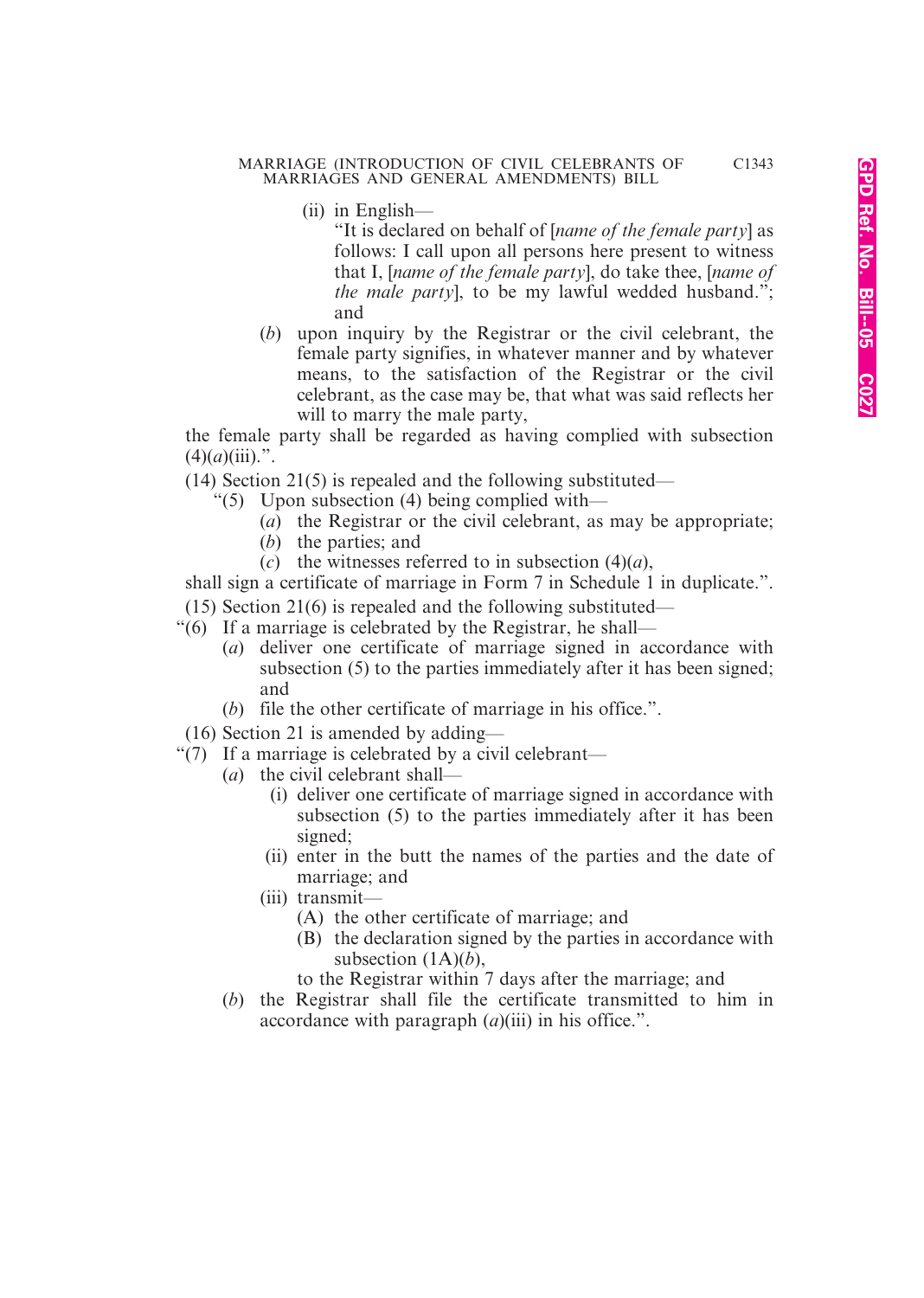#### **13. Invalid marriage**

Section 27(2) is amended by repealing everything after "A marriage shall be" and substituting—

"null and void—

(*a*) if—

(i) the marriage is not celebrated—

- (A) by the Registrar in the office of the Registrar;
- (B) by a competent minister in a licensed place of worship; or
- (C) by a civil celebrant in accordance with section 21(3A); and
- (ii) the parties knowingly and wilfully acquiesce in its celebration,

unless the marriage—

- (iii) is authorized by a special licence;
- (iv) is celebrated under paragraph (*b*) of the proviso to section 21(3); or
- (v) is celebrated under section 39;
- (*b*) if the marriage is celebrated under a false name;
- (*c*) if neither a certificate of the Registrar has been issued nor a special licence has been granted in respect of the marriage; or
- (*d* ) if at the time of its celebration any party is under 16 years of age.".

#### **14. Offences by minister or civil celebrant**

Section 30 is amended by adding "or civil celebrant" after "Any minister".

#### **15. Section substituted**

Section 31 is repealed and the following substituted—

#### "**31. Offences for failure to transmit certificate, etc.**

(1) Any minister who fails to transmit a certificate of marriage to the Registrar in accordance with section 20(3) shall be guilty of an offence and shall be liable to a fine at level 1.

- (2) Any civil celebrant who—
	- (*a*) fails to transmit the documents referred to in section  $6A(1)(c)$  in accordance with that section; or
	- (*b*) fails to transmit a certificate or declaration in accordance with section  $21(7)(a)(iii)$ .

shall be guilty of an offence and shall be liable to a fine at level 1.".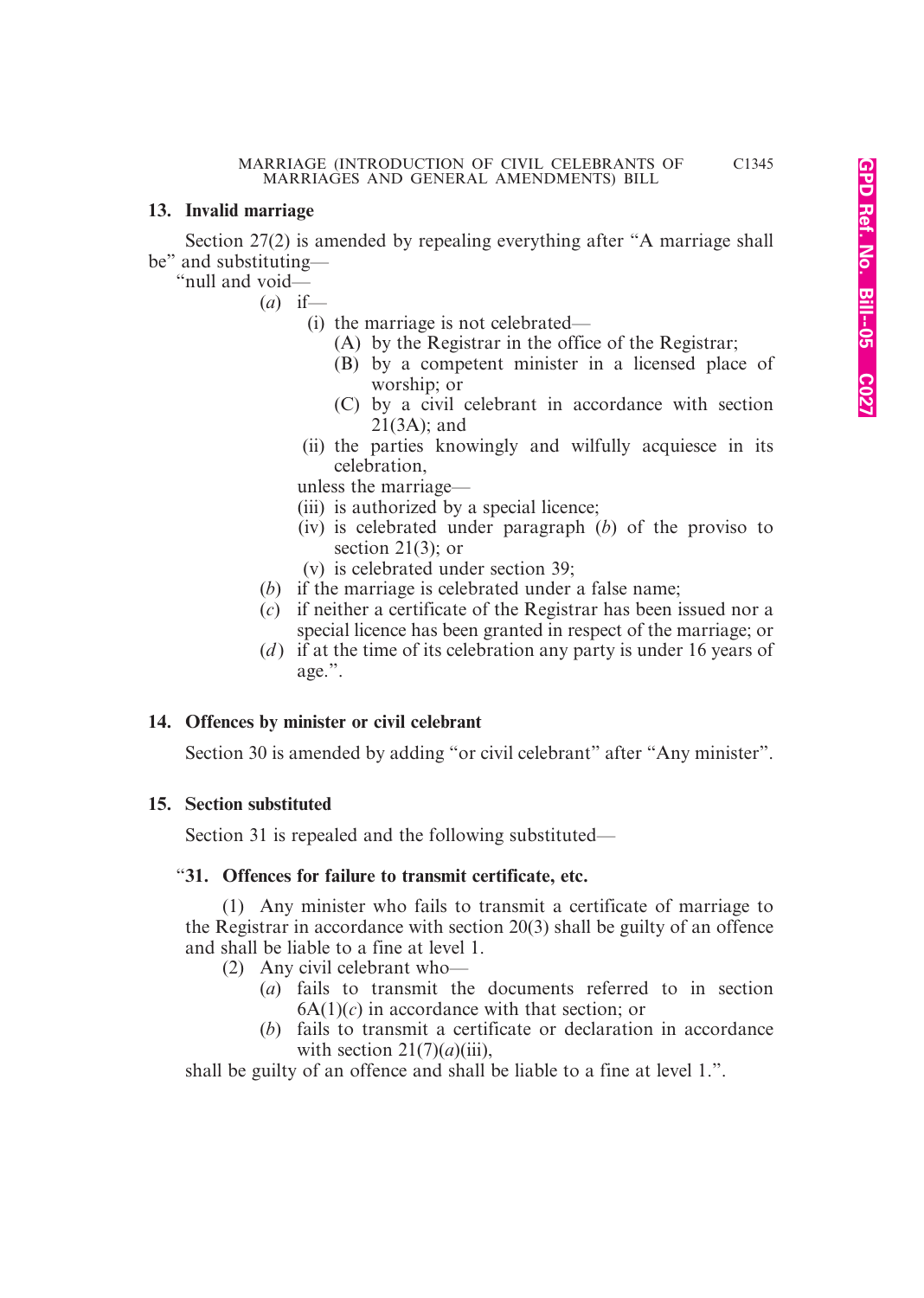#### **16. Section added**

The following is added—

#### "**31A. Offences by civil celebrant**

(1) Any civil celebrant who contravenes section  $5G(1)$  shall be guilty of an offence and shall be liable to a fine at level 3.

(2) Any civil celebrant who without reasonable excuse contravenes section 5H(1) shall be guilty of an offence and shall be liable to a fine at level 1.

(3) Any civil celebrant who contravenes section 5H(2) shall be guilty of an offence and shall be liable to a fine at level 3.

(4) Any civil celebrant who contravenes section 6A(2) shall be guilty of an offence and shall be liable to a fine at level 3.

(5) Any civil celebrant who contravenes section 9(1E) shall be guilty of an offence and shall be liable to a fine at level 4.".

#### **17. Sections added**

The following are added—

#### "**33A. Offence for providing false information in relation to appointment of civil celebrants**

- (1) Any person who provides any false information which—
	- (*a*) he knows to be false; or
	- (*b*) he has no reasonable ground to believe to be true,

to the Registrar for specified purposes shall be guilty of an offence and shall be liable to a fine at level 5 and to imprisonment for 1 year.

- (2) In subsection (1), "specified purposes" (指明目的) means—
	- (*a*) procuring the appointment of any person as a civil celebrant or renewal of such appointment;
	- (*b*) avoiding the cancellation or suspension of the appointment of any civil celebrant; or
	- (*c*) avoiding the giving of a notice under section 5D(7) in respect of any person.

#### **33B. Offence of falsely holding out as civil celebrant**

Any person who, not being a civil celebrant—

- (*a*) advertises or represents himself as a civil celebrant; or
- (*b*) knowingly permits himself to be advertised or represented as a civil celebrant,

shall be guilty of an offence and shall be liable to a fine at level 4.".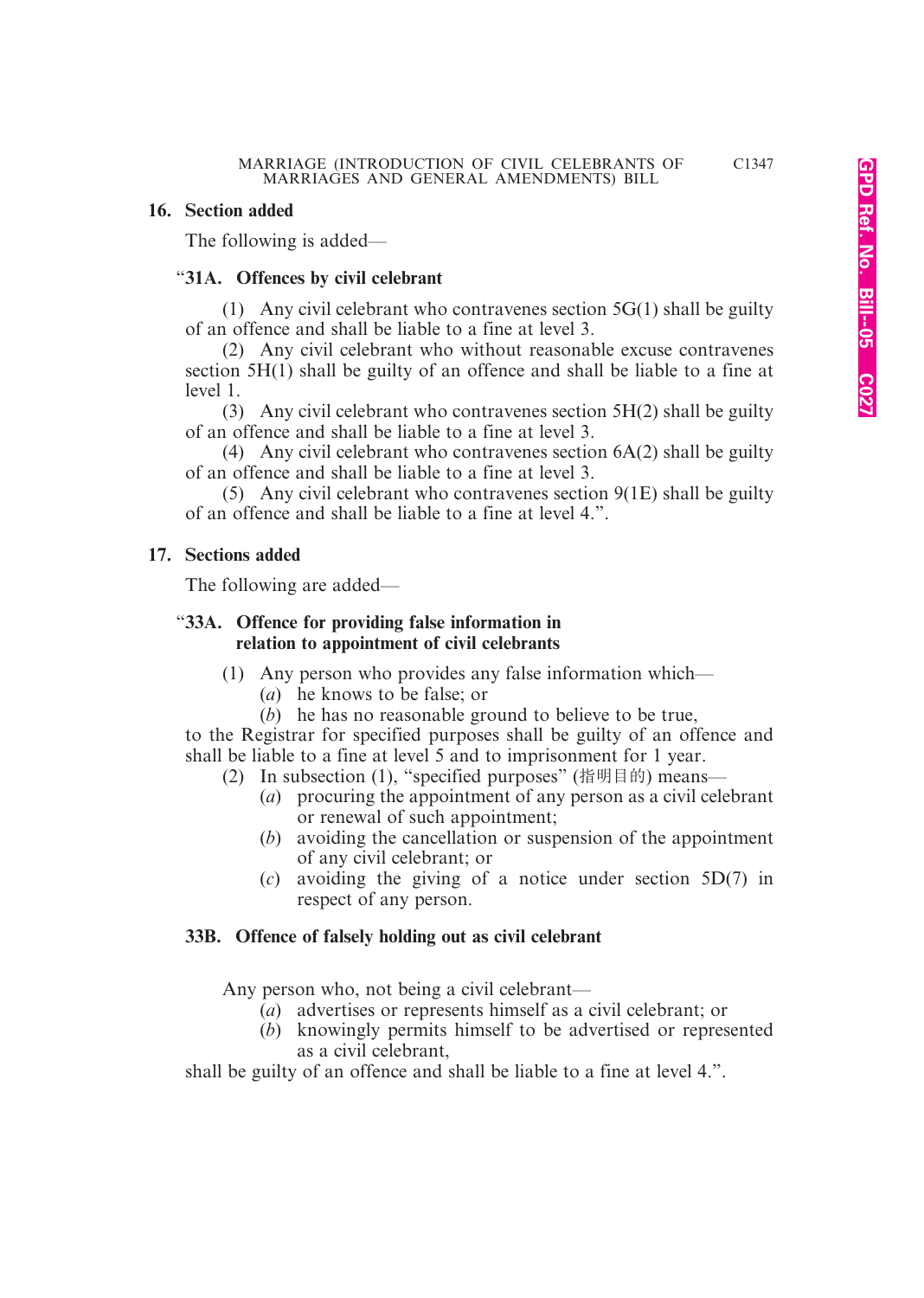#### **18. Section substituted**

Section 42 is repealed and the following substituted—

#### "**42. Regulations**

The Secretary may make regulations—

- (*a*) to provide for the composition of the Appeal Board for hearing appeals;
- (*b*) to provide for the operation of the Appeal Board;
- (*c*) to provide for the practice and procedure for handling of appeals by the Appeal Board;
- $(d)$  to provide for legal representation of parties to an appeal;
- (*e*) to provide for the appointment and function of the Secretary of the Appeal Board;
- (*f*) to provide for the delegation of functions of the Appeal Board to the Secretary of the Appeal Board;
- (*g*) to provide for the powers that the Appeal Board may exercise in relation to appeals;
- (*h*) to provide for matters ancillary or incidental to the matters specified in paragraph  $(a)$ ,  $(b)$ ,  $(c)$ ,  $(d)$ ,  $(e)$ ,  $(f)$  or  $(g)$ ; and
- (*i*) generally for the better carrying out of this Ordinance.".

#### **19. Section added**

The following is added—

#### "**42A. Amendment of Schedules**

The Secretary may, by notice published in the Gazette, amend Schedule 1, Schedule 3 or Schedule 4.".

#### **20. Section added**

The following is added—

#### "**44. Registrar may provide information relating to civil celebrant, etc. to professional bodies**

The Registrar may provide—

- (*a*) any information relating to the performance of any function as a civil celebrant by any person who—
	- (i) is a civil celebrant; or
	- (ii) has been a civil celebrant; or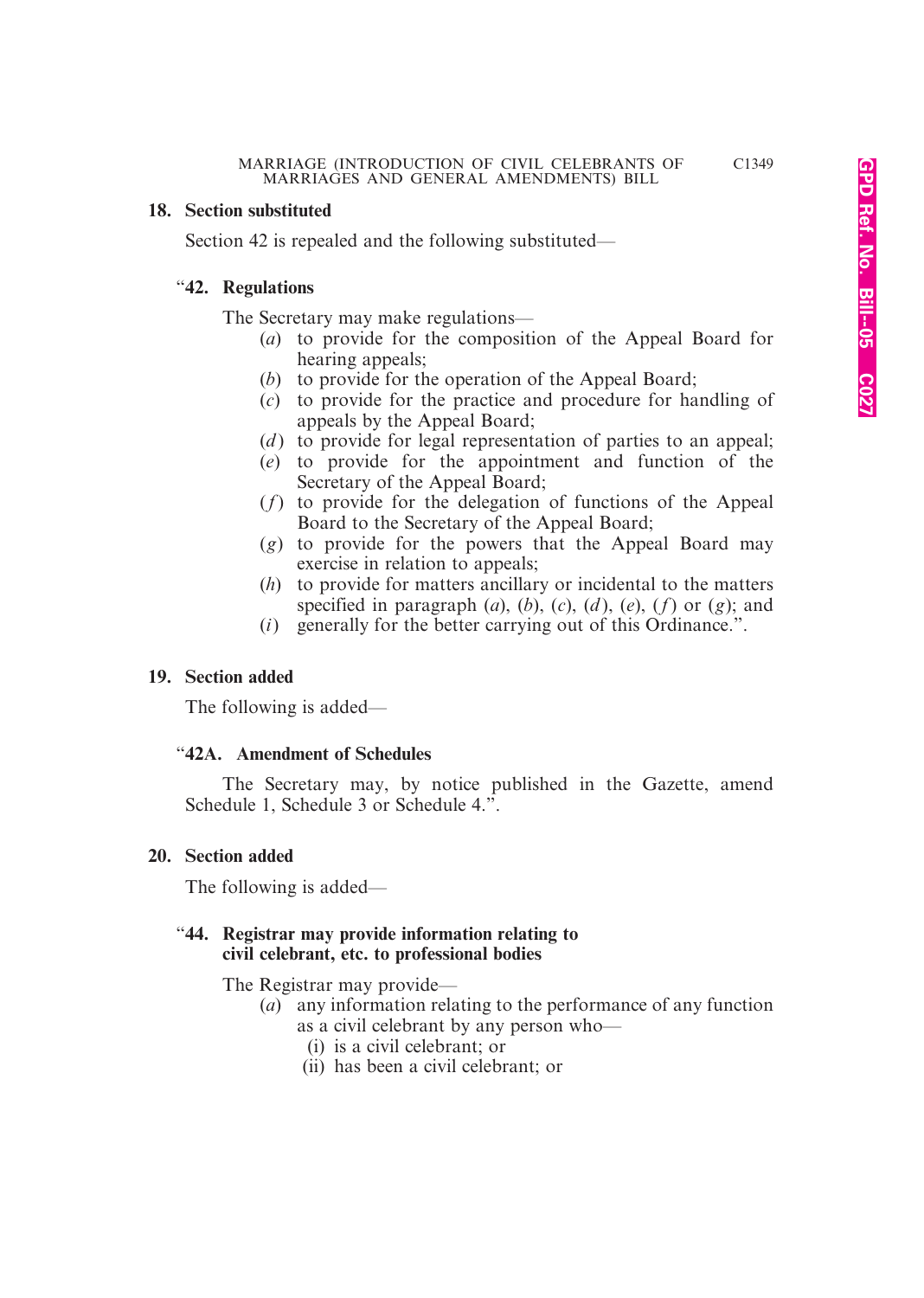(*b*) any information relating to any improper conduct of any person in his application for appointment or renewal of appointment as civil celebrant,

to any professional body for its use in connection with any disciplinary proceedings or prospective disciplinary proceedings against the person on such terms as the Registrar may specify.".

#### **21. Forms**

(1) The First Schedule is amended by repealing—

"FIRST SCHEDULE [s. 35]"

and substituting—

| "SCHEDULE 1 | [ss. 2, 6, 9, 11, 20, 20A, |
|-------------|----------------------------|
|             | 21, 35, 39 & 42A]          |

FORMS".

(2) Schedule 1 is amended by repealing Form 1 and substituting—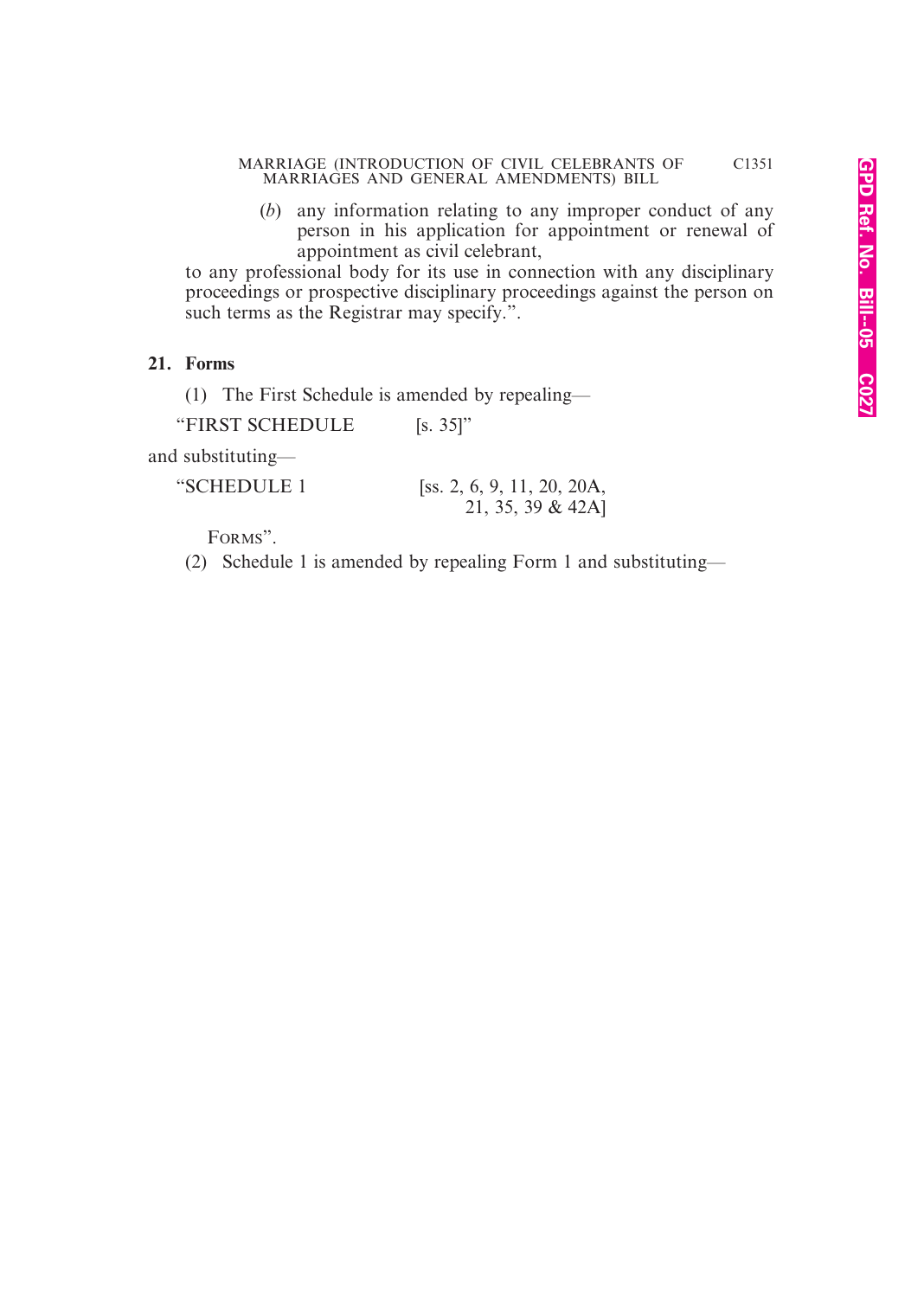"FORM  $1$  [s. 6]

#### NOTICE OF INTENDED MARRIAGE 擬結婚通知書

(Marriage Ordinance (Cap. 181)) (《婚姻條例》(第181章))

To: The Registrar of Marriages, Hong Kong<br>致: 香港婚姻登記官

Take notice that the parties named in this notice intend to contract a marriage within 3 months from the date of this notice. 現謹通告名列本通知書的雙方擬在自本通知書日期起計的3個月內結婚。

| Part I<br>第 I 部分                                                                |                                                  |                                                |
|---------------------------------------------------------------------------------|--------------------------------------------------|------------------------------------------------|
|                                                                                 | Bridegroom<br>新郎                                 | Bride<br>新娘                                    |
| Surname and name<br>姓名                                                          |                                                  |                                                |
| Marital condition<br>婚姻現況                                                       | Bachelor/Widower/Divorced person<br>未婚 / 鰥夫 / 離婚 | Spinster/Widow/Divorced person<br>未婚 / 寡婦 / 離婚 |
| Occupation<br>職業                                                                |                                                  |                                                |
| Date of birth<br>出生日期                                                           |                                                  |                                                |
| Residential address<br>(Street name & district)<br>住址(街道名稱及地區)                  |                                                  |                                                |
| Consent of the third party<br>(if any)<br>第三者的同意(如有)                            |                                                  |                                                |
| Part II<br>第 II 部分                                                              |                                                  |                                                |
| HK identity card no. /<br>Travel document type and no.<br>香港身分證號碼/<br>旅行證件類別及號碼 |                                                  |                                                |
| Residential address in full<br>詳細住址                                             |                                                  |                                                |
| Daytime telephone no.<br>日間電話號碼                                                 |                                                  |                                                |
| Surname and name of father<br>父親姓名                                              |                                                  |                                                |
| Surname and name of mother<br>母親姓名                                              |                                                  |                                                |

[Where applicable] This notice is given through (name of civil celebrant), Civil Celebrant of Marriages. [如適用]本通知書透過婚姻監禮人 (*婚姻監禮人的姓名*) 發出。

I and the other party named above intend to contract a marriage at (place of celebration of marriage) on the day of  $, 20$ 日在 (學行婚禮地點) 本人與名列上表的另一方擬於 年 月

before  $\Box$ the Registrar 在

登記官  $\Box$  $a$  civil celebrant. 主持下締結婚姻。 婚姻監禮人  $\Box$ a competent minister. 合資格的神職人員

 $\begin{array}{cc} , & 20 \\ \square & \end{array}$  $\textrm{day}$  of Dated this 年 月

(Signature of the party giving the notice)<br>(發出通知書的一方簽署)

(Name of the party) (該方姓名)".

C1353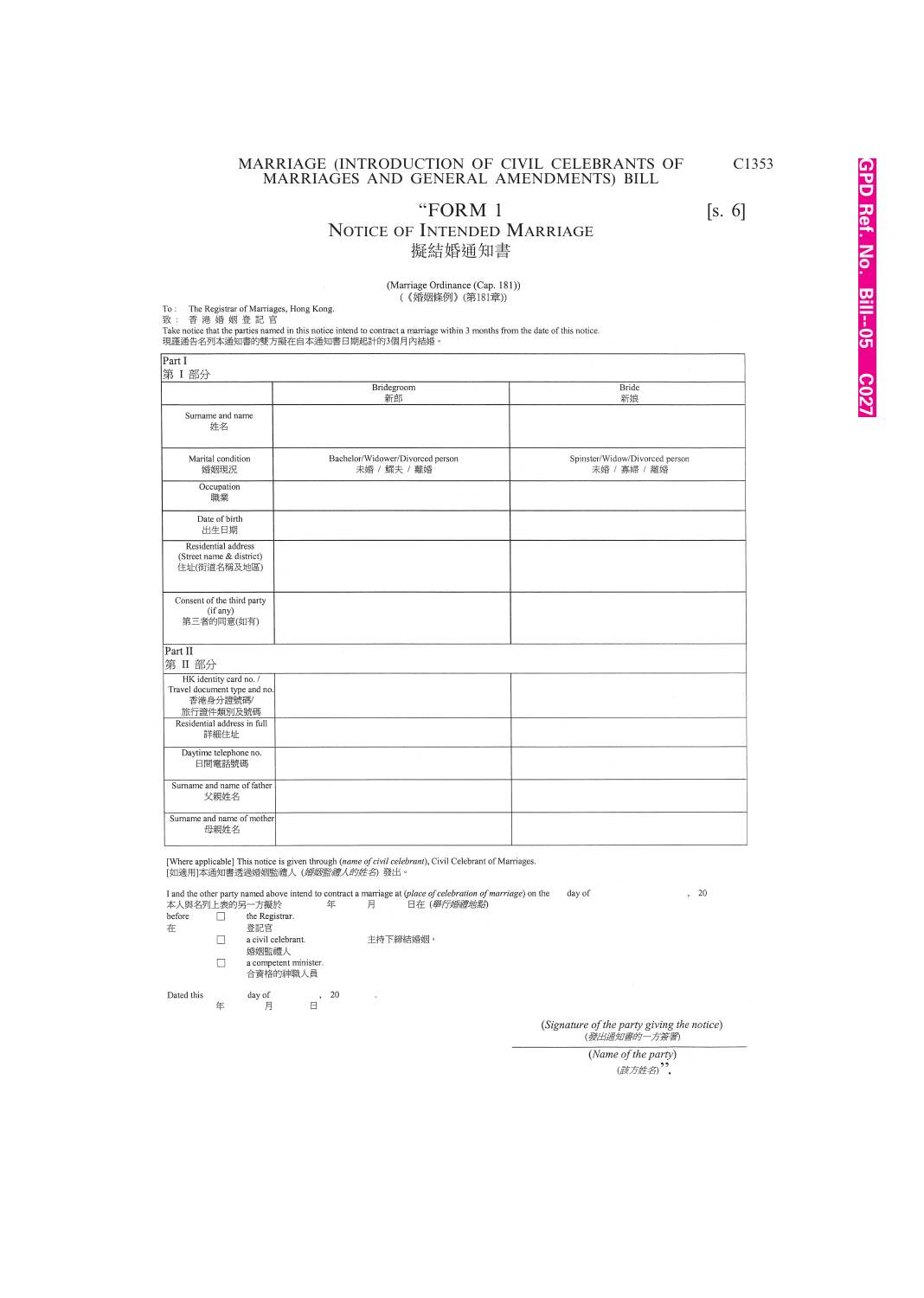(3) Schedule 1 is amended by repealing Form 5 and substituting—

#### "FORM  $5$  [s. 21]

#### **DECLARATION**

#### (Section 21 of the Marriage Ordinance (Cap. 181))

I, [*name of the person making the declaration*] of [*address*] hereby declare that I fully understand that—

- (*a*) by taking [*name of spouse*] as my \*wife/\*husband in the presence of \*the Registrar of Marriages/\*a Deputy Registrar of Marriages/\*a Civil Celebrant of Marriages in accordance with the Marriage Ordinance (Cap. 181), I shall become legally married and bound to [*name of spouse*], although there will be no other rite of a civil or religious nature;
- (*b*) the effect of my taking [*name of spouse*] as my \*wife/\*husband is to create between us a marriage which cannot be dissolved during our joint lives except by a valid judicial decree; and
- (*c*) if I contract, during the lifetime of my \*wife/\*husband, another marriage while this marriage subsists, I commit the offence of bigamy and will be liable for the penalty for that offence.

Dated this day of , 20

(*Signature of the person making this declaration*) (*Name of the person making this declaration*)

Witness,

(*Signature of the person taking this declaration*) (*Name of the person taking this declaration*) \*Registrar of Marriages/ \*Deputy Registrar of Marriages/ \*Civil Celebrant of Marriages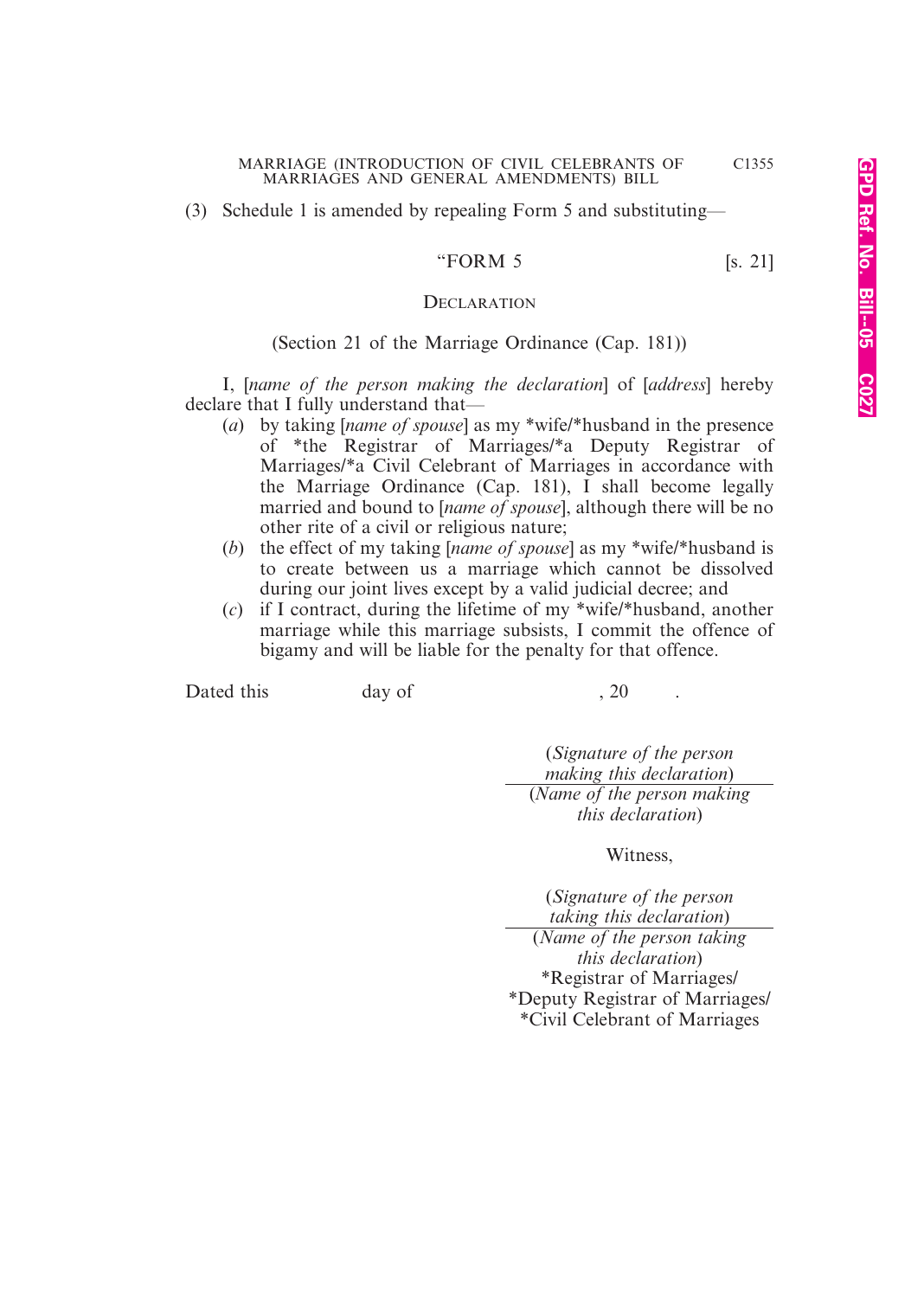Interpreted to the person making this declaration in the language in the presence of the person taking this declaration.

> (*Signature of the interpreter*) (*Name of the interpreter*)

\* Delete where inappropriate.".

(4) Schedule 1 is amended by adding—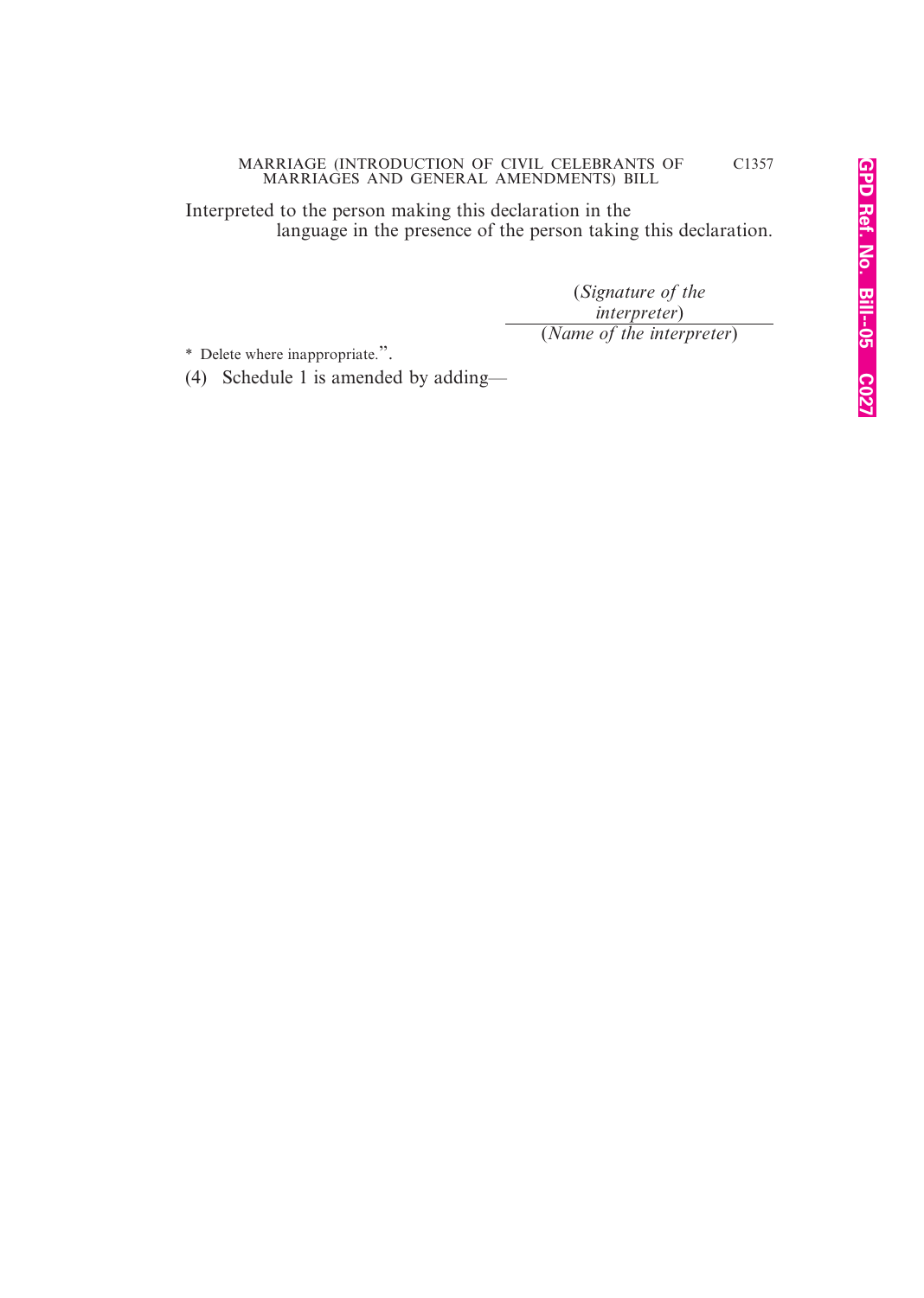"FORM 7 [ss. 2, 20A & 21]

CERTIFICATE OF MARRIAGE

結婚證書

(Marriage Ordinance (Cap. 181))

namage oramance (cap. 15<br>(《婚姻條例》(第181章))

| Registration No.<br>登記編號                                                                                                                                                                        |                                                                                           |                                                                              |                                                                                             |
|-------------------------------------------------------------------------------------------------------------------------------------------------------------------------------------------------|-------------------------------------------------------------------------------------------|------------------------------------------------------------------------------|---------------------------------------------------------------------------------------------|
| Date of Marriage<br>結婚日期                                                                                                                                                                        |                                                                                           |                                                                              |                                                                                             |
|                                                                                                                                                                                                 | Bridegroom<br>新郎                                                                          |                                                                              | Bride<br>新娘                                                                                 |
| Surname and name<br>姓名                                                                                                                                                                          |                                                                                           |                                                                              |                                                                                             |
| Age<br>年齡                                                                                                                                                                                       |                                                                                           |                                                                              |                                                                                             |
| Marital condition<br>before marriage<br>結婚前婚姻狀況                                                                                                                                                 | Bachelor/Widower/Divorced person<br>未婚 / 鰥夫 / 離婚                                          |                                                                              | Spinster/Widow/Divorced person<br>未婚 / 寡婦 / 離婚                                              |
| Occupation<br>職業                                                                                                                                                                                |                                                                                           |                                                                              |                                                                                             |
| Residential address<br>住址                                                                                                                                                                       |                                                                                           |                                                                              |                                                                                             |
| Sumame and name of father<br>父親姓名                                                                                                                                                               |                                                                                           |                                                                              |                                                                                             |
| Surname and name of mother<br>母親姓名                                                                                                                                                              |                                                                                           |                                                                              |                                                                                             |
| Married at (place of celebration of marriage), Hong Kong in accordance with the provisions of the Marriage Ordinance (Cap. 181) before me.<br>婚禮在本人主持下於香港 ( <i>舉行婚禮地點</i> ) 按照《婚姻條例》(第181章) 舉行。 |                                                                                           |                                                                              |                                                                                             |
|                                                                                                                                                                                                 |                                                                                           | (Signature of the person celebrating the marriage)<br>(主持婚禮的人的簽署)            |                                                                                             |
|                                                                                                                                                                                                 |                                                                                           | (Name and title of the person<br>celebrating the marriage)<br>(主持婚禮的人的姓名及稱銜) |                                                                                             |
| The marriage was solemnized<br>between us<br>結婚雙方                                                                                                                                               | (Signature of bridegroom)<br>(新郎答署)                                                       | and<br>皥                                                                     | (Signature of bride)<br>(新娘等署)                                                              |
| in the presence of us<br>證婚人                                                                                                                                                                    | (Signature of the first witness)<br>(第一見證人簽署)<br>(Name of the first witness)<br>(第一見證人姓名) | and<br>及                                                                     | (Signature of the second witness)<br>(第二見證人簽署)<br>(Name of the second witness)<br>(第二見證人姓名) |
|                                                                                                                                                                                                 |                                                                                           |                                                                              |                                                                                             |

".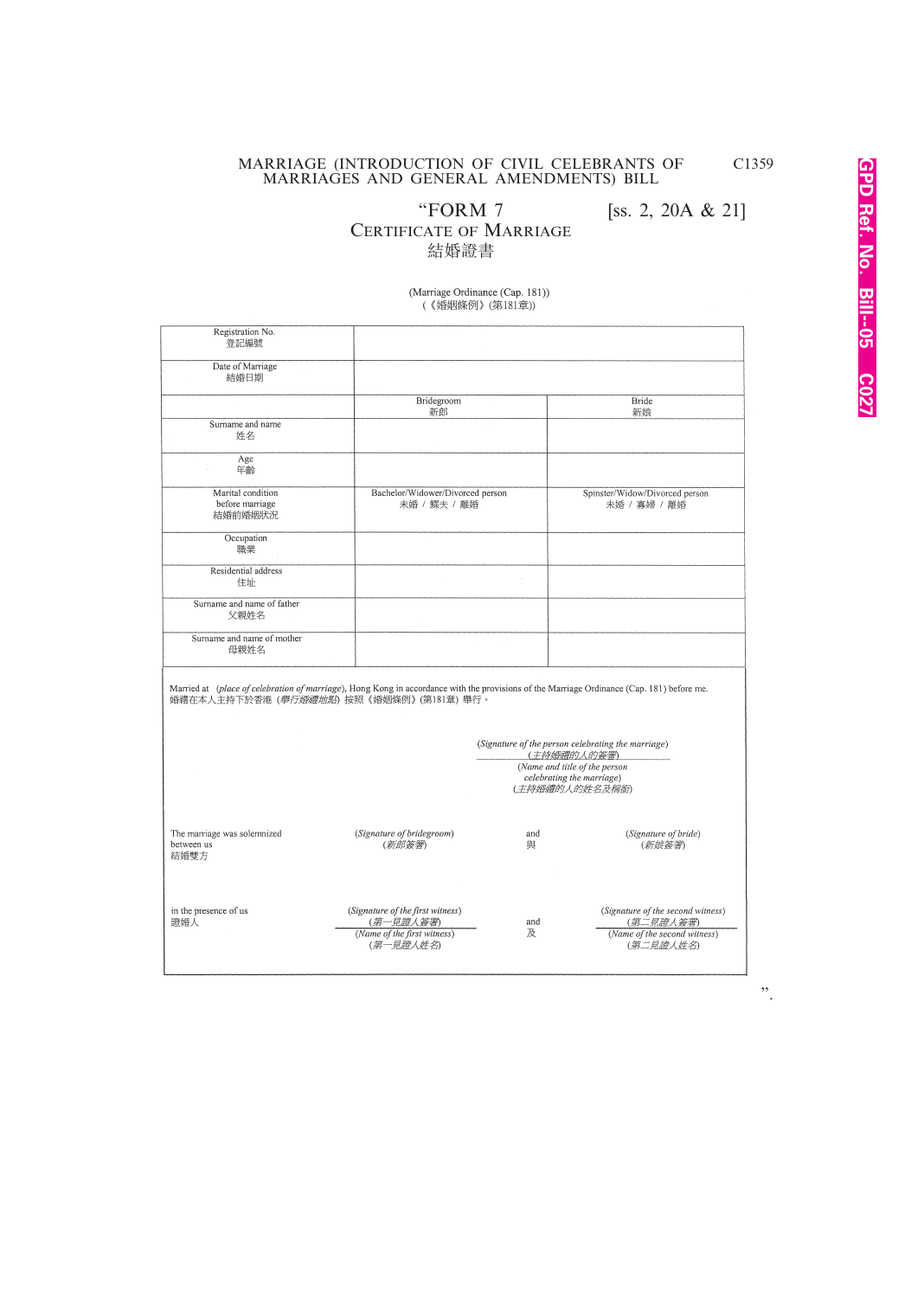#### **22. Fees**

(1) The Second Schedule is amended by repealing—

"Second Schedule [s. 36]"

and substituting—

| "Schedule 2<br>[ss. $2 \& 36$ ]".                                                                                                                                                                                   |     |
|---------------------------------------------------------------------------------------------------------------------------------------------------------------------------------------------------------------------|-----|
| (2) Schedule 2 is amended by adding—                                                                                                                                                                                |     |
| "10. Processing application for appointment as civil                                                                                                                                                                |     |
| celebrant or for renewal of such appointment                                                                                                                                                                        | 650 |
|                                                                                                                                                                                                                     | 350 |
| $\mathbf{A} \bullet \mathbf{B}$ and $\mathbf{A} \bullet \mathbf{A}$ and $\mathbf{A} \bullet \mathbf{A}$ and $\mathbf{A} \bullet \mathbf{A}$ and $\mathbf{A} \bullet \mathbf{A}$ and $\mathbf{A} \bullet \mathbf{A}$ |     |

12. Renewal of appointment as civil celebrant ................... 350".

#### **23. Consent required to the marriage of a party of or over 16 and under 21 years of age**

|                   | The Third Schedule is amended by repealing— |
|-------------------|---------------------------------------------|
| "Third Schedule"  | [ss. 14, 18A & 42]"                         |
| and substituting— |                                             |
| "Schedule 3"      | [ss. 14, 18A & 42A]".                       |

#### **24. Schedule 4 added**

The following is added—

## "SCHEDULE 4 [ss. 5A, 5B, 5D,

5E, 5H & 42A]

#### ELIGIBILITY CRITERIA FOR CIVIL CELEBRANTS

#### 1. Being—

(*a*) a solicitor—

- (i) holding a current practising certificate issued under section 6 of the Legal Practitioners Ordinance (Cap. 159) which is unconditional save as to the condition of compliance with the Continuing Professional Development Rules (Cap. 159 sub. leg. W); and
- (ii) having not less than 7 years of post-qualification experience; or
- (*b*) a notary public—
	- (i) who holds a current practising certificate issued under section 40E of the Legal Practitioners Ordinance (Cap. 159) which is unconditional; or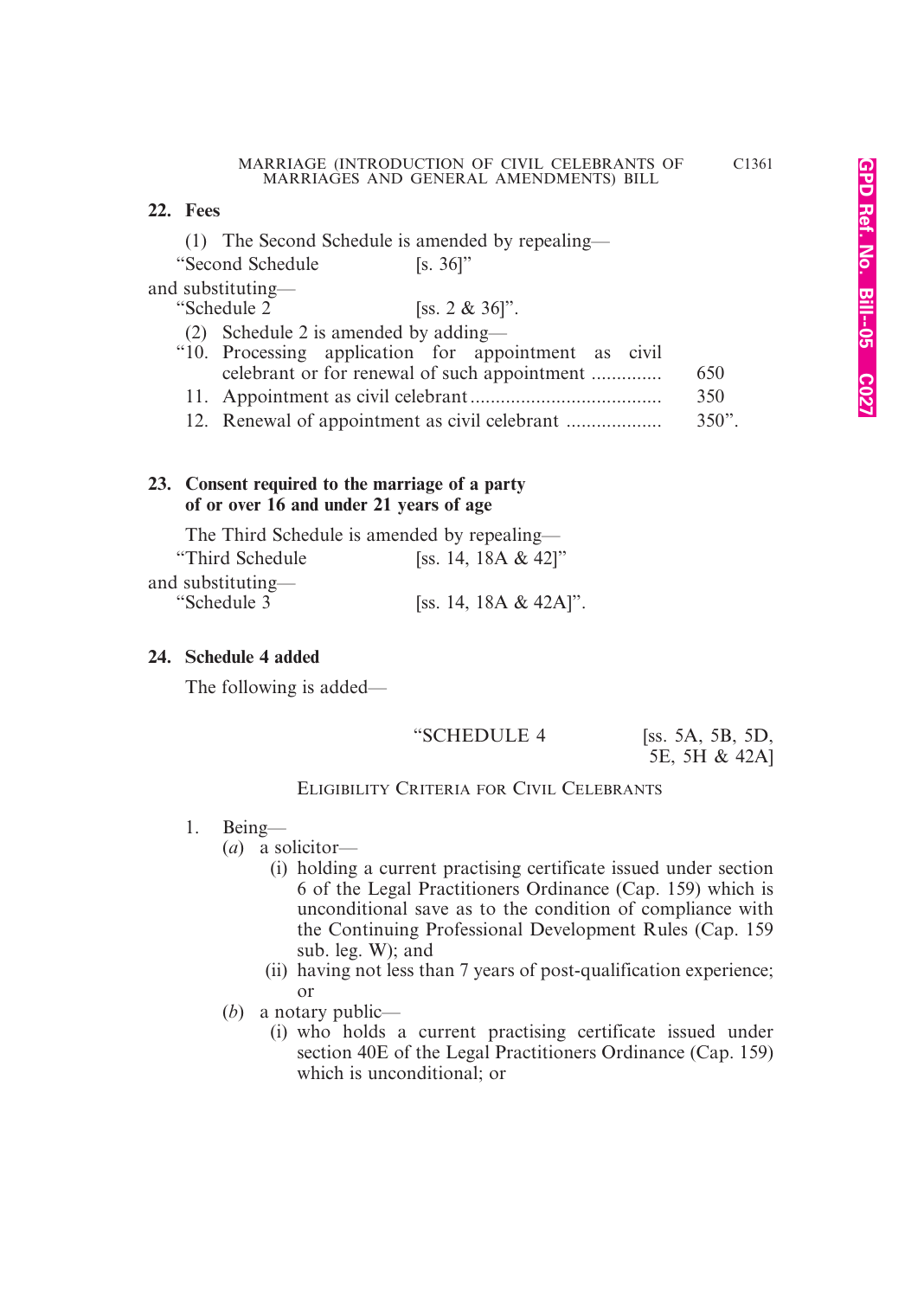- (ii) who is qualified to practise as a notary public under subsection (1) of section 40D of the Legal Practitioners Ordinance (Cap. 159) by virtue of subsection (2) of that section.
- 2. Has not been—
	- (*a*) the subject of a valid order made under section 10(2) of the Legal Practitioners Ordinance (Cap. 159) by a Solicitors Disciplinary Tribunal constituted under section 9B of that Ordinance;
	- (*b*) removed from or struck off the register of notaries public before 30 June 2005 under section  $42$  of the Legal Practitioners Ordinance (Cap. 159) as then in force;
	- (*c*) suspended from practice as a notary public before 30 June 2005 under section 42 of the Legal Practitioners Ordinance (Cap. 159) as then in force; or
	- $(d)$  the subject of a valid order made under section  $40J(2)$  of the Legal Practitioners Ordinance (Cap. 159) by a Notaries Public Disciplinary Tribunal constituted under section 40I of that Ordinance,

during the 3 years immediately preceding the date of the application for appointment as civil celebrant or renewal of appointment as civil celebrant, as may be appropriate.

3. Having completed such training organized for the purposes of this Ordinance as the Registrar may specify.".

#### PART 3

#### CONSEQUENTIAL AMENDMENTS

#### **Specification of Public Offices**

#### **25. Schedule amended**

The Schedule to the Specification of Public Offices (Cap. 1 sub. leg. C) is amended by adding—<br>"Secretary for Security"

Marriage Ordinance (Chapter 181), section  $5J(7)$ .".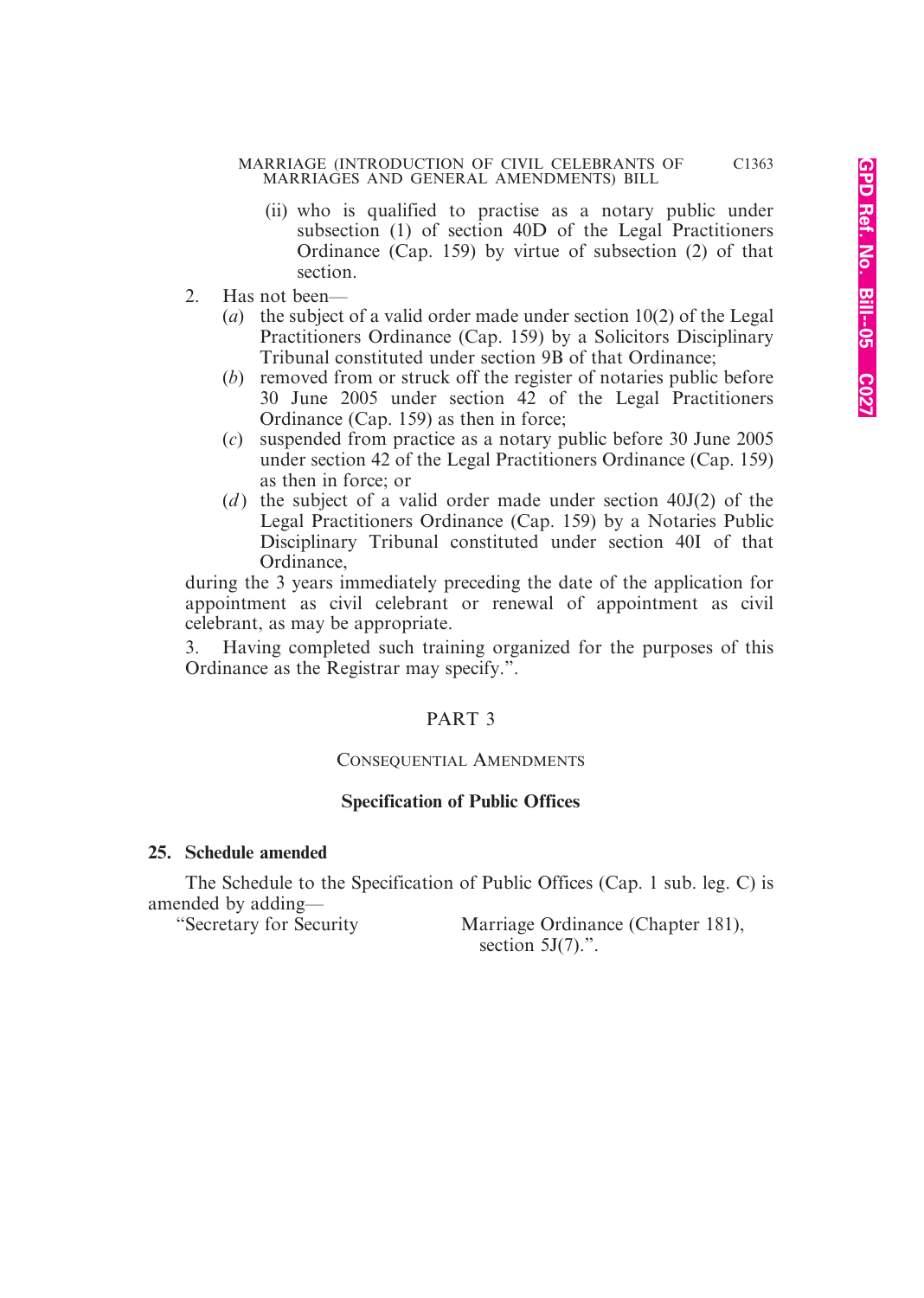#### **Immigration Service Ordinance**

#### **26. Scheduled offences**

(1) Schedule 2 to the Immigration Service Ordinance (Cap. 331) is amended, in Part II, in item 5, in column 2, by repealing "section 31" and substituting "section  $31(1)$  or  $(2)$ ".

(2) Schedule 2 is amended, in Part II, in item 5, by adding—

| "section $31A(1)$ | failure by civil celebrant to return notice of<br>appointment, etc. upon cancellation or<br>suspension of appointment |
|-------------------|-----------------------------------------------------------------------------------------------------------------------|
| section $31A(2)$  | failure by civil celebrant to provide<br>information                                                                  |
| section $31A(3)$  | failure by civil celebrant to notify cessation<br>of compliance with appointment criteria                             |
| section $31A(4)$  | civil celebrant charging prohibited fee                                                                               |
| section $31A(5)$  | failure by civil celebrant to forward<br>certificate of the Registrar to parties"                                     |
| before—           |                                                                                                                       |
| "section 32       | removing, etc. record".                                                                                               |
|                   | (3) Schedule 2 is amended, in Part II, in item 5, by adding—                                                          |
| "section $33A(1)$ | providing false information in relation to<br>appointment of civil celebrant                                          |
| section 33B       | false advertisement or representation as<br>regards status of civil celebrant"                                        |
| after—            |                                                                                                                       |
| "section 33       | unauthorized person celebrating marriage".                                                                            |

#### **Electronic Transactions Ordinance**

#### **27. Proceedings in relation to which sections 5, 5A, 6, 7 and 8 of this Ordinance do not apply under section 13(1) of this Ordinance**

(1) Schedule 2 to the Electronic Transactions Ordinance (Cap. 553) is amended, in paragraph  $(zo)$ , by repealing ";  $\overrightarrow{\mathbb{R}}$ " and substituting a semicolon.

(2) Schedule 2 is amended, in paragraph (*zp*), by repealing the full stop and substituting a semicolon.

(3) Schedule 2 is amended by adding—

"(*zq*) the Civil Celebrant of Marriages Appointment Appeal Board established under the Marriage Ordinance (Cap. 181).".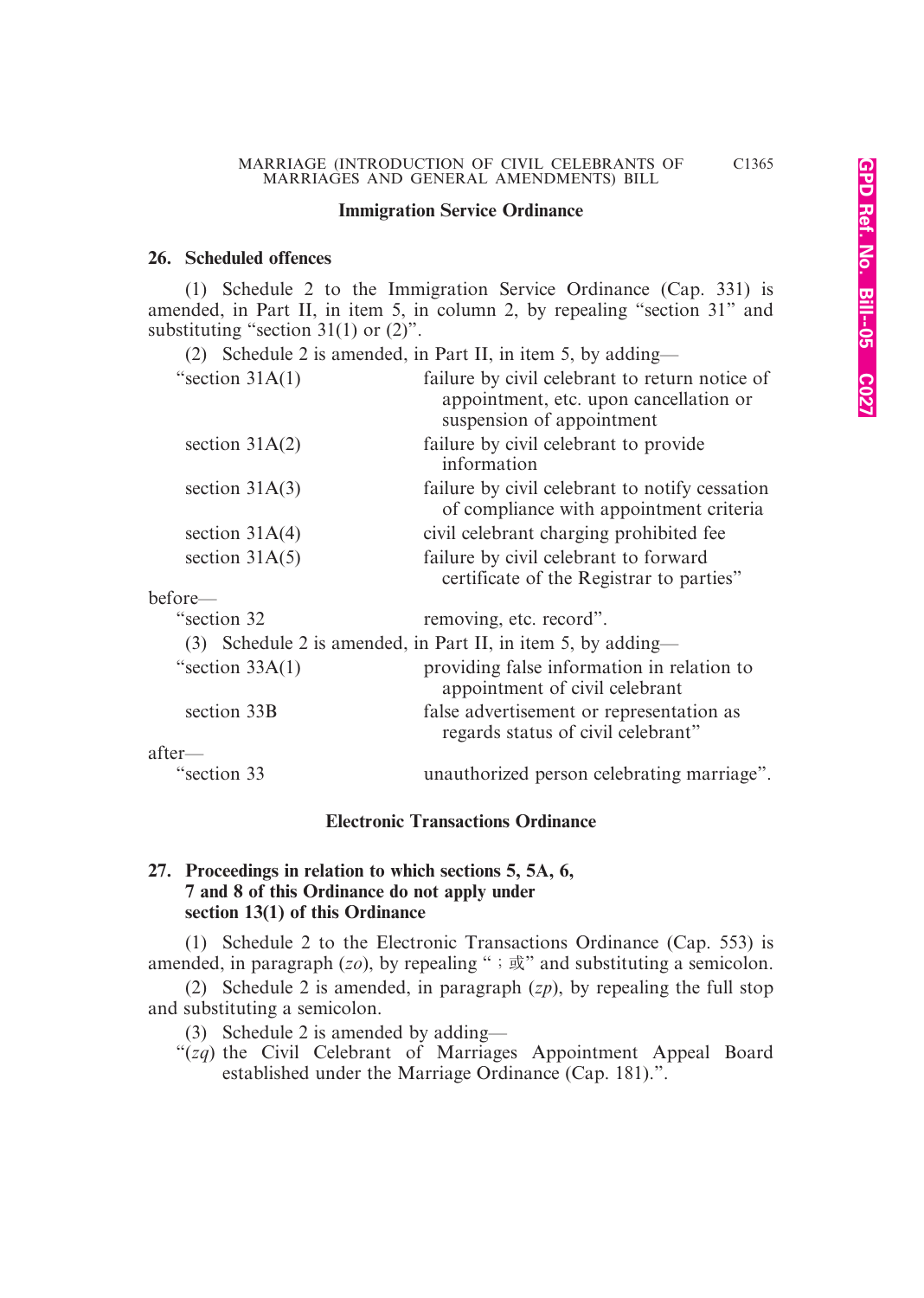#### PART 4

#### MODERNIZING THE DRAFTING STYLE OF CERTAIN PROVISIONS OF THE MARRIAGE ORDINANCE AND MISCELLANEOUS AMENDMENTS

#### **28. Part heading added (Part 1)**

The Marriage Ordinance (Cap. 181) is amended by adding before section 1—

"PART 1 PRELIMINARY".

#### **29. Interpretation**

- (1) Section 2 is amended, in the definition of "Registrar"—
	- (*a*) by adding "(登記官)" before "means";
	- (*b*) by adding "includes" before "any deputy";
	- (*c*) by repealing the full stop and substituting a semicolon.
- (2) Section 2 is amended by adding—
- ""certificate of marriage" (結婚證書) means a certificate of marriage in Form 4, Form 6 or Form 7, as may be applicable, in Schedule 1;
	- "certificate of the Registrar" (登記官證明書) means a Certificate of Registrar of Marriages issued under section 9(1);
	- "licensed place of worship" (特許禮拜場所) means a place licensed under section 4;
	- "notice of intended marriage" (擬結婚通知書) means a notice given under section  $6(1)$ ;
	- "special licence" (特別許可證) means a special licence granted under section  $11(1)$ .".

#### **30. Part heading added (Part 2)**

The following is added before section 3— "PART 2

AUTHORITIES FOR CELEBRATION OF MARRIAGE".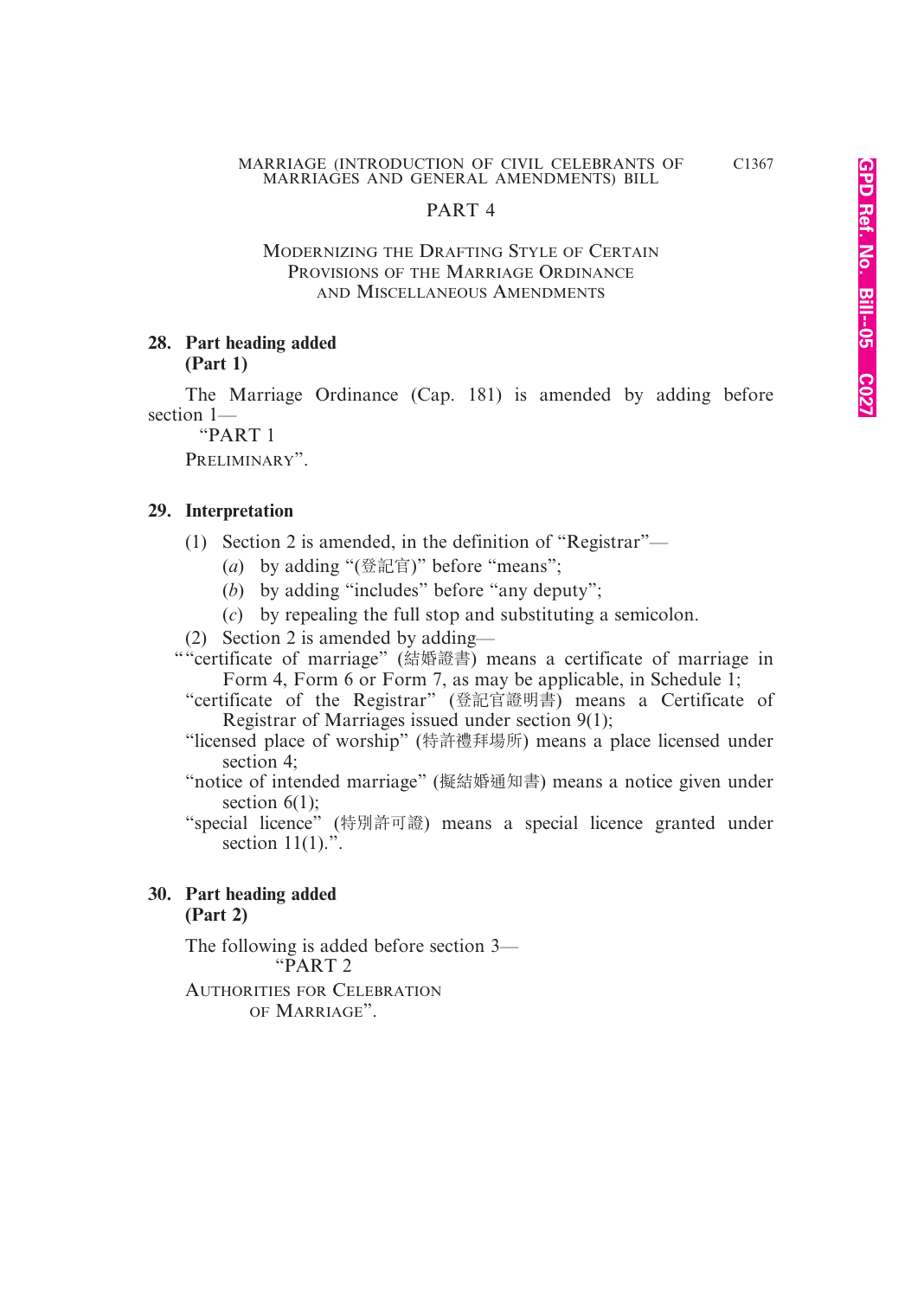#### **31. Licensing of places of worship**

Section 4 is amended by repealing everything after "Chief Executive" and substituting—

"may—

- (*a*) by granting a licence in respect of any place of public worship, license such place to be a place for celebration of marriages; and
- (*b*) cancel any such licence at any time.".

#### **32. Notification of licence**

Section 5 is amended by repealing "such licence" and substituting "licence under section 4".

#### **33. Part heading added (Part 5)**

The following is added before section 6— "PART 5

REQUIREMENTS RELATING TO PRE-CELEBRATION PROCEDURES".

#### **34. Giving of notice of intended marriage**

(1) Section 6(1) is amended by adding "proposed" before "parties".

(2) Section 6(1) is amended by repealing "notice thereof" and substituting "a notice of intended marriage".

(3) Section 6(2) is amended by repealing "such notice" and substituting "notice of intended marriage".

(4) Section 6 is amended by adding—

"(4) A notice of intended marriage shall not be invalidated by any change in any information contained in it, but the Registrar may require the parties to make an appropriate amendment to it.".

#### **35. Filing, exhibition and inspection of notice of intended marriage**

(1) Section 7(1) is amended by repealing "such notice" and substituting "notice of intended marriage given to him".

(2) Section 7(2) is amended by repealing "such notice" and substituting "Part I of a notice of intended marriage".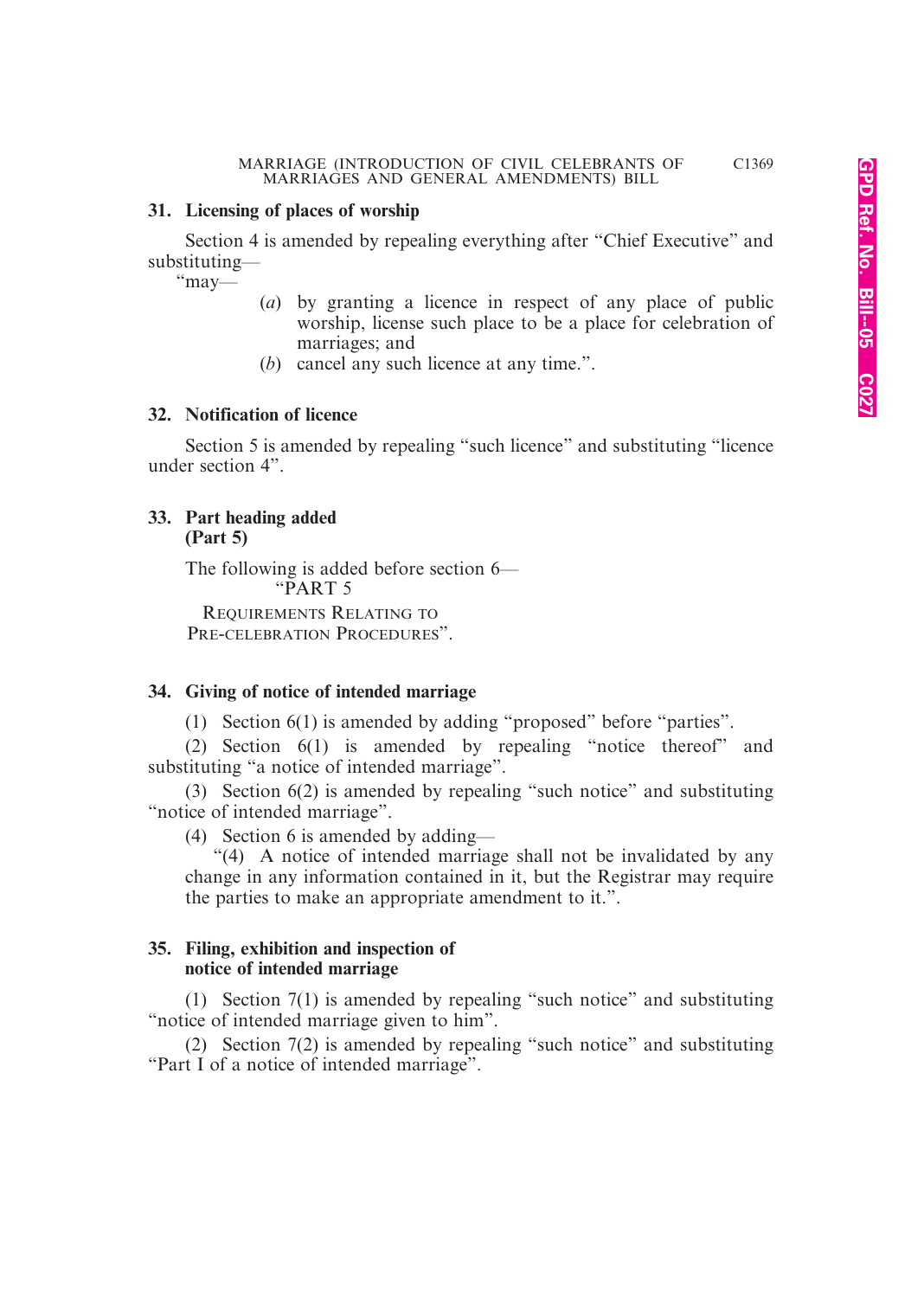(3) Section 7(3) is amended by repealing "the notices" and substituting "all notices of intended marriage".

(4) Section 7(4) is amended by adding "of intended marriage" after "inspect any notice".

#### **36. Supply of forms**

Section 8 is amended by repealing "notice" and substituting "notice of intended marriage".

#### **37. Issue of certificate of the Registrar**

(1) Section 9(1) is amended by repealing "such notice," and substituting "a notice of intended marriage,".

(2) Section 9(1) is amended by repealing "certificate in the prescribed form" and substituting "Certificate of Registrar of Marriages in Form 2 in Schedule 1".

(3) Section 9(2) is amended by repealing "certificate under subsection (1)" and substituting "certificate of the Registrar".

(4) Section 9(2) is amended by repealing "such notice" and substituting "the notice of intended marriage".

(5) Section 9(2) is amended by adding "of the Registrar" before "had been issued".

#### **38. Notice of intended marriage void unless marriage within 3 months**

(1) Section 10 is amended by repealing "above-mentioned notice, the notice given" and substituting "notice of intended marriage, the notice".

(2) Section 10 is amended by repealing "utterly".

(3) Section 10 is amended by repealing "fresh notice will be required before any marriage can be had between the parties" and substituting "another notice of intended marriage will be required before the parties can contract a marriage".

#### **39. Grant of special licence**

(1) Section 11(1) is repealed and the following substituted—

"(1) The Chief Executive may, by granting a special licence in Form 3 in Schedule 1—

(*a*) dispense with—

(i) the notice of intended marriage;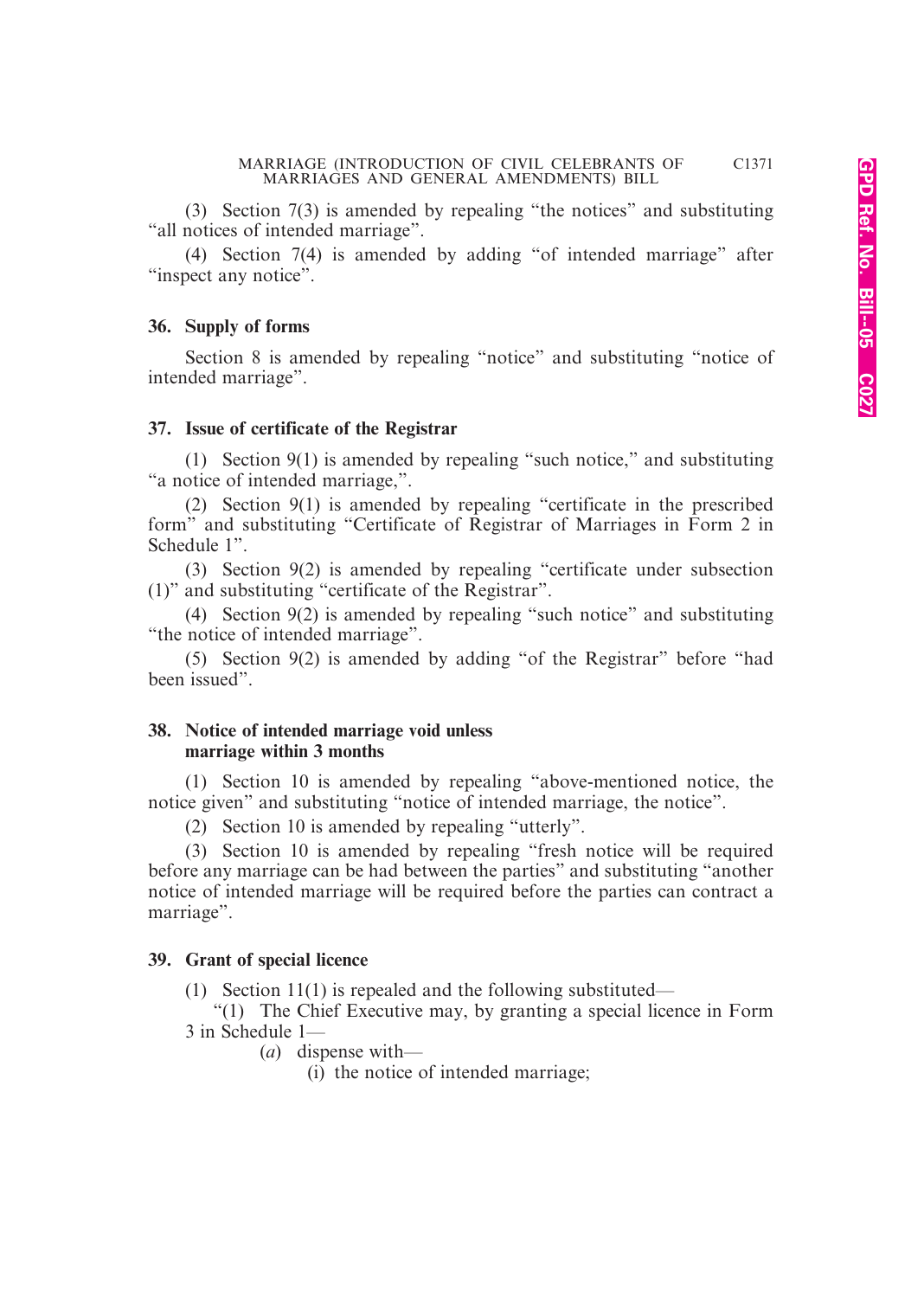- (ii) the certificate of the Registrar; or
- (iii) both such notice and such certificate,
- in relation to any intended marriage; and
- (*b*) authorize the celebration of a marriage between the parties named in the licence at the place and time specified in the licence."

(2) Section 11(2) is amended by repealing "such licence" and substituting "a special licence".

(3) Section 11(2) is amended by repealing "any fee" and substituting "the prescribed fee".

#### **40. No licence or certificate if either party under 16**

Section 13 is amended by repealing "licence of the Chief Executive and no certificate of the Registrar shall be issued under this Ordinance if either party" and substituting "certificate of the Registrar may be issued or special licence may be granted if any proposed party".

#### **41. Right to forbid issue of certificate of the Registrar**

(1) Section 16(1) is amended by repealing everything after "whose consent" and substituting—

"to an intended marriage is required under section 14 may, before the issue of a certificate of the Registrar in respect of the intended marriage, forbid the issue of the certificate by—

- (*a*) writing the characters "不准" or the word "Forbidden";
- (*b*) signing his name; and
- (*c*) stating the capacity in which he forbids the issue,

on the copy of the notice of intended marriage produced for inspection under section 7(4).".

(2) Section 16(2) is amended by repealing "any certificate is so forbidden, the notice" and substituting "a certificate of the Registrar is so forbidden, the notice of intended marriage".

#### **42. Registrar may inquire into right to forbid**

(1) Section 17(1) is amended by repealing "parties to the intended marriage alleges that the person forbidding the issue of the certificate is not authorized by law" and substituting "proposed parties to an intended marriage alleges that a person forbidding the issue of a certificate of the Registrar in respect of the intended marriage has no right under section 16".

(2) Section 17(1) is amended by repealing "is not so authorized" and substituting "has no such right".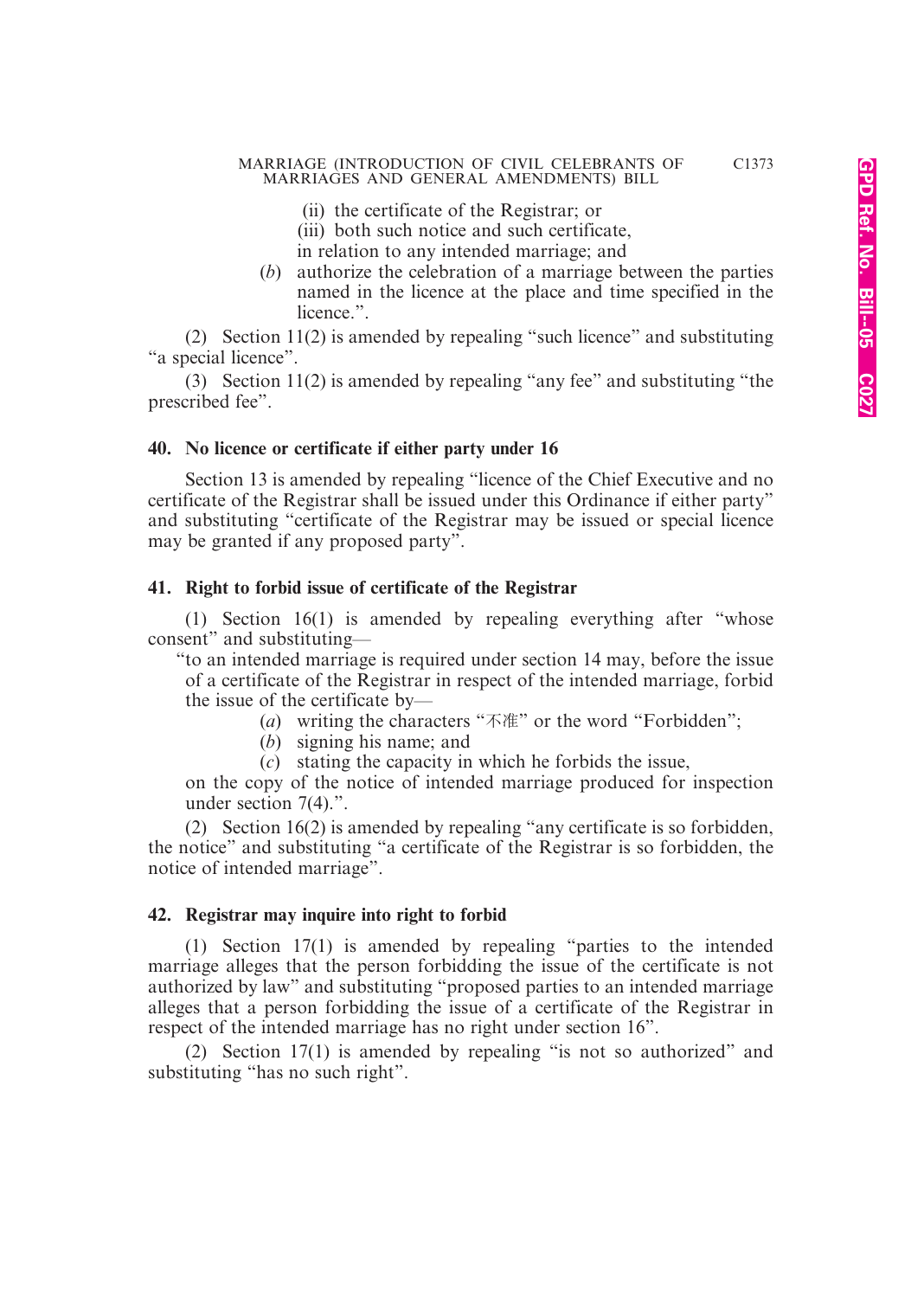#### **43. Appeal against decision of Registrar**

Section 18(1) is amended by repealing "considers that the person forbidding the issue of the certificate is authorized to do so, either of the parties" and substituting "is satisfied that a person forbidding the issue of a certificate of the Registrar in respect of an intended marriage has a right under section 16 to do so, either of the proposed parties".

#### **44. District Judge may give consent**

(1) Section 18A(1) is amended by repealing "the Third Schedule" and substituting "Schedule 3".

(2) Section 18A(1) is amended by adding "of the Registrar" before "had been withdrawn".

#### **45. Part heading added (Part 6)**

The following is added before section 19— "PART 6

CELEBRATION OF MARRIAGE, CERTIFICATE OF MARRIAGE AND VALIDITY OF MARRIAGE".

#### **46. Celebration of marriage in licensed place of worship**

Section 19(2) is amended by repealing "the Chief Executive's special" and substituting "a special".

#### **47. Certificates of marriage for marriage celebrated in licensed place of worship**

(1) Section 20(1) is amended by repealing "delivered to the several licensed places of worship books of marriage certificates in duplicate and with butts in the prescribed form" and substituting "supplied to all licensed places of worship books of marriage certificates in Form 4 in Schedule 1 in duplicate and with butts in such form as may be specified by the Registrar".

(2) Section 20(2) is amended by adding "of marriage" after "The certificate".

(3) Section 20(3) is amended by adding "of marriage" before "to the parties".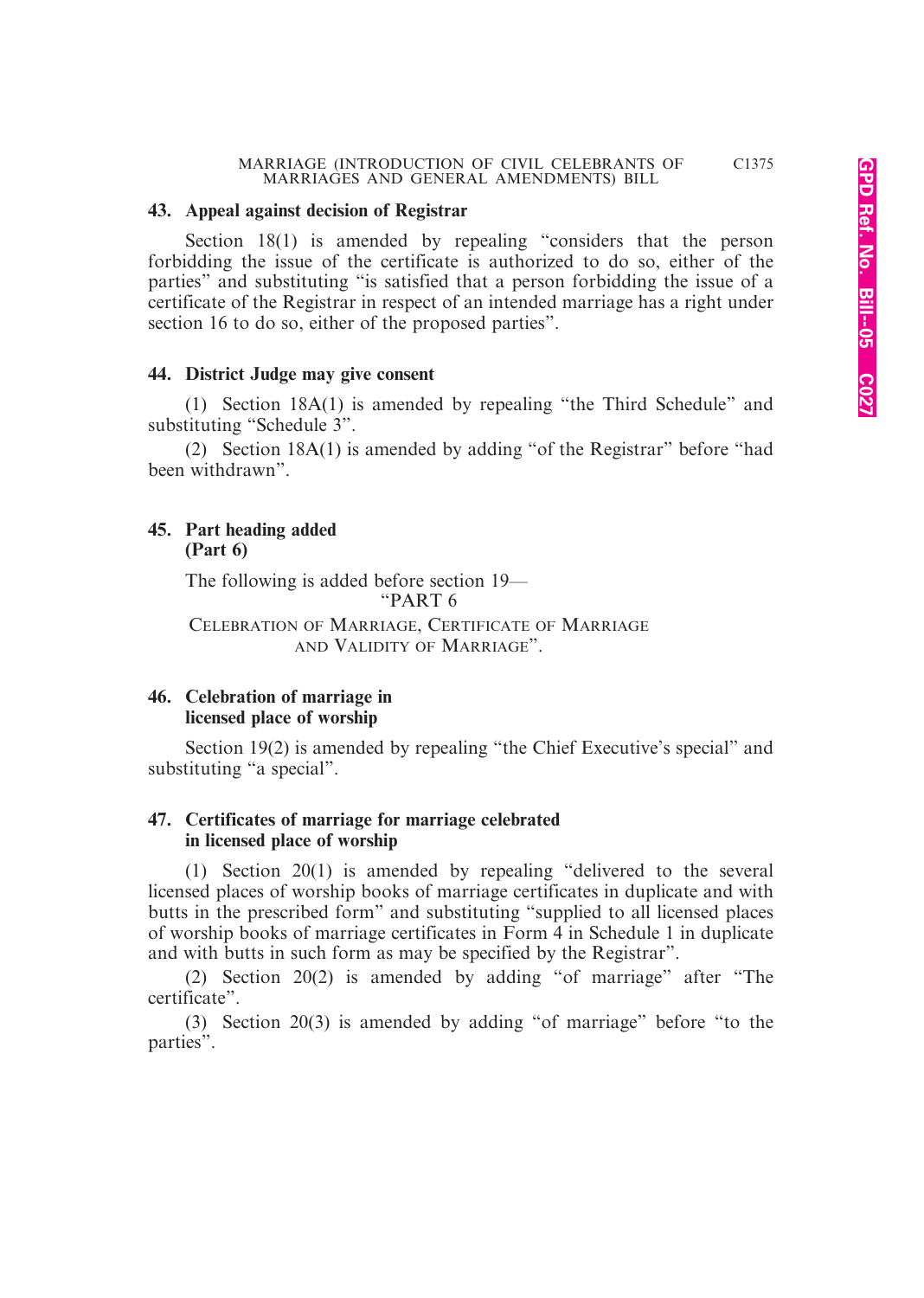#### **48. Marriage by special licence at other place**

Section 22 is amended by repealing "the Chief Executive's" and substituting "a".

**49. Part heading added (Part 7)**

> The following is added before section 29— "PART 7 OFFENCES AND PENALTY".

#### **50. Marrying, etc., person under 21 without required consent**

Section 29 is amended by repealing everything before "guilty of an offence" and substituting—

"Any person who, knowing that—

- $(a)$  a consent under section 14 is required in respect of the marriage of a party under 21 years of age; and
- (*b*) no such consent has been produced in accordance with section 14(1A) in respect of the party,

marries or assists or procures any other person to marry the person referred to in paragraph (*a*) shall be".

#### **51. Offences by minister or civil celebrant**

Section  $30(a)$  is repealed and the following substituted—

- "(*a*) knowing that—
	- (i) a consent under section 14 is required in respect of the marriage of a party under 21 years of age; and
	- (ii) no such consent has been produced in accordance with section 14(1A) in respect of the party,

wilfully celebrates the marriage of the party; or".

#### **52. Offence of tampering with records**

Section 32 is amended by adding "shall be guilty of an offence and" after "this Ordinance".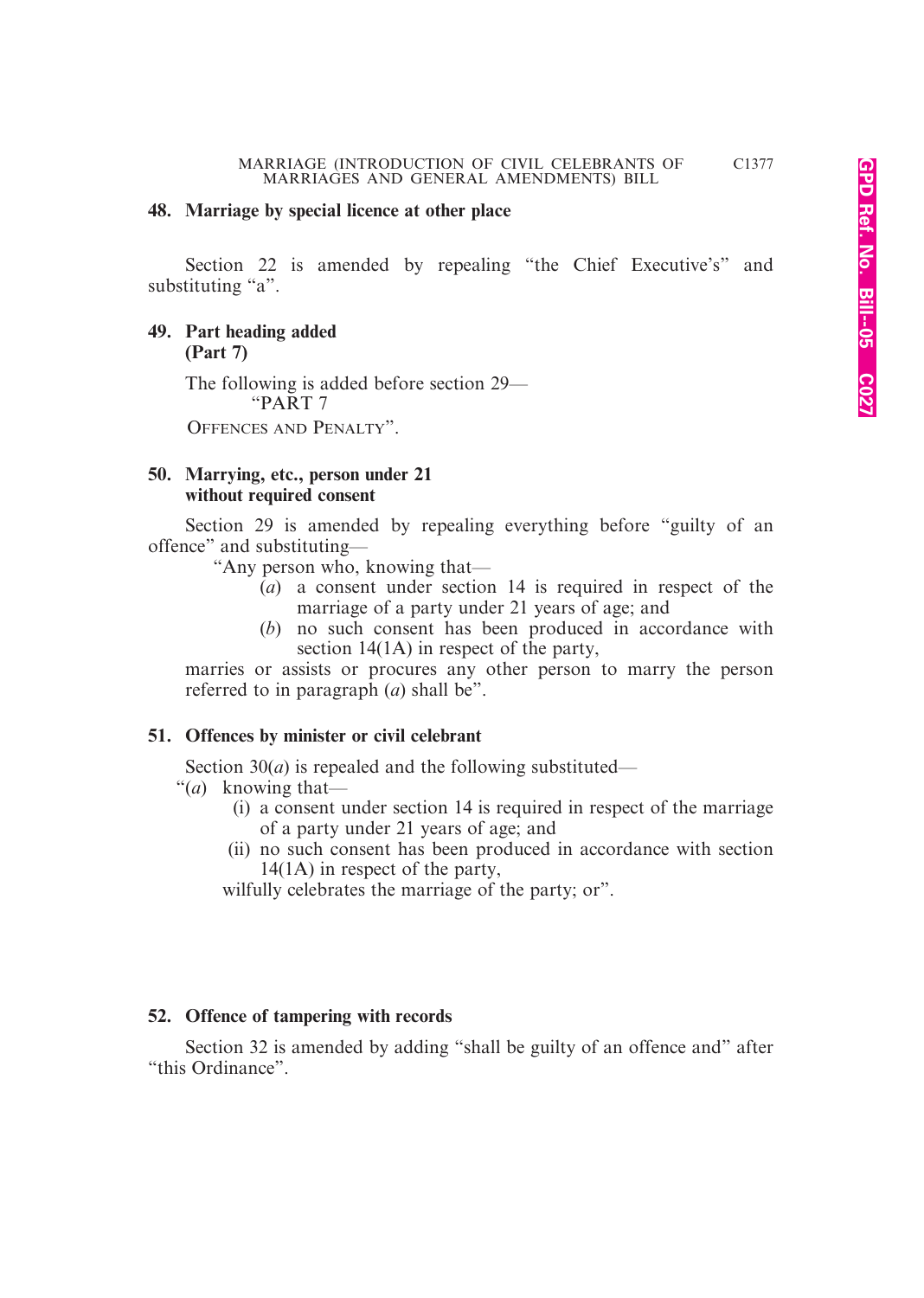#### **53. Part heading added (Part 8)**

The following is added before section 35— "PART 8

MISCELLANEOUS".

#### **54. Use of forms**

Section 35 is amended by repealing "the First Schedule" and substituting "Schedule 1".

#### **55. Fees**

(1) Section 36 is amended by renumbering it as section 36(1).

(2) Section 36(1) is amended by repealing "the Second Schedule" and substituting "Schedule 2".

(3) Section 36(1) is amended by repealing everything after "to the Registrar" and substituting "for the respective matters specified opposite to the fees in that Schedule.".

(4) Section 36 is amended by adding—

"(2) The Chief Executive in Council may by order published in the Gazette amend Schedule 2.".

#### **56. Marriage under this Ordinance of persons customarily married**

Section 38 is amended by repealing "the appointed day under the Marriage Reform Ordinance (Cap. 178)" and substituting "7 October 1971".

#### **57. Cases in which marriage of a dying person may be celebrated, and conditions of its celebration**

(1) Section 39(1) is amended by repealing "the Registrar has not issued a certificate under the provisions of section 9 and that the Chief Executive has not granted a special licence under the provisions of section 11" and substituting "no certificate of the Registrar has been issued and that no special licence has been granted".

(2) Section 39(1) is amended, in the proviso, in paragraph  $(d)$ , by repealing "the prescribed form" and substituting "Form 6 in Schedule 1".

(3) Section 39(4) is amended by adding "shall be guilty of an offence and" before "shall be liable".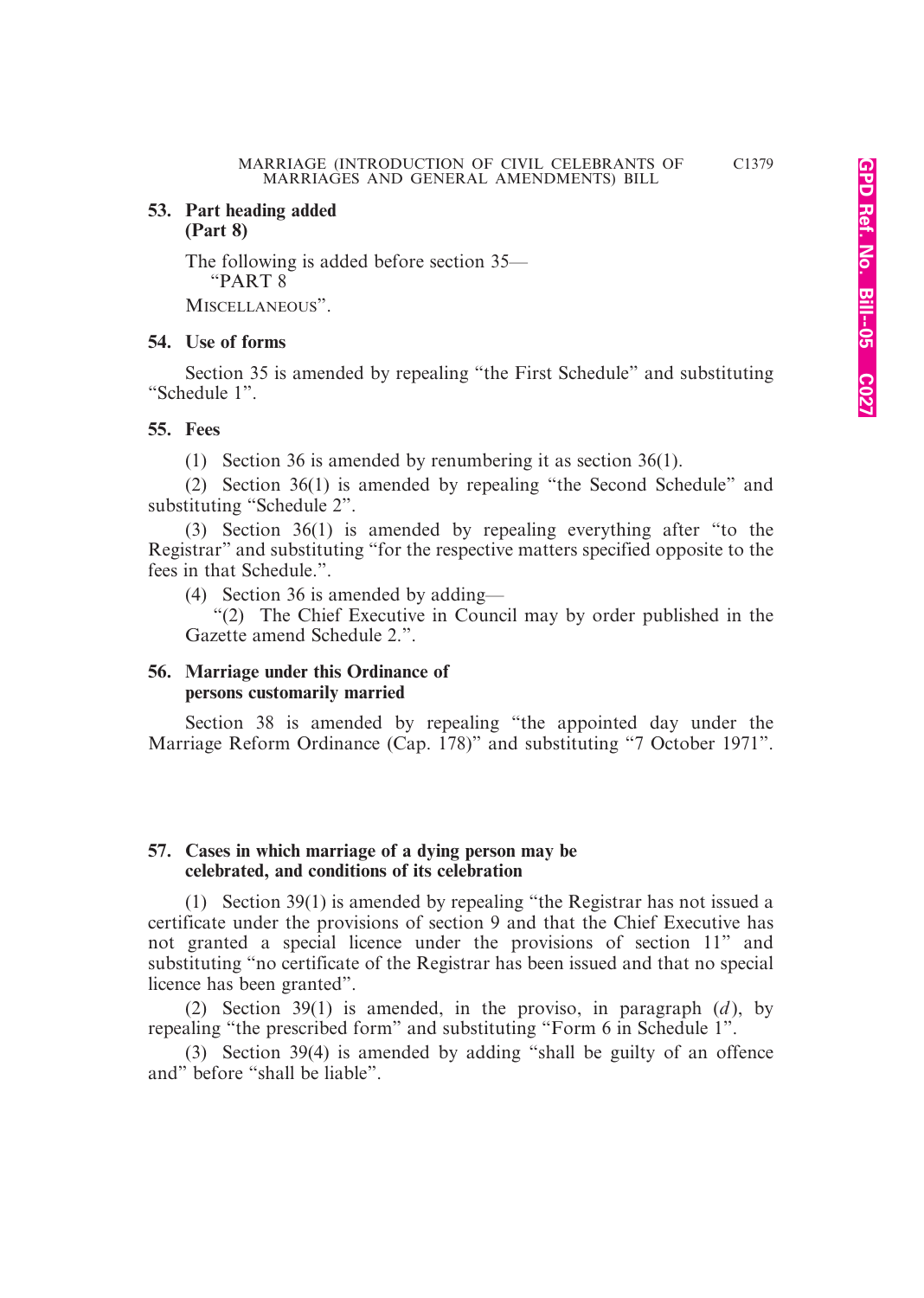#### **58. Forms**

(1) Schedule 1 is amended by repealing Form 2 and substituting—

#### "FORM 2  $[s, 9]$

#### CERTIFICATE OF REGISTRAR OF MARRIAGES 婚姻登記官證明書

#### (Marriage Ordinance (Cap. 181)) (《婚姻條例》 (第 181 章))

I hereby certify that on the day of , 20 a notice of intended marriage was entered in the Marriage Notice Book of Hong Kong in respect of the marriage intended to be contracted between the parties named below.

現證明一份擬結婚通知書已就下述人士擬締結的婚姻已於 年 月 日載入香港結婚通知冊。

|                              | Bridegroom<br>新郎                                 | <b>Bride</b><br>新娘                             |
|------------------------------|--------------------------------------------------|------------------------------------------------|
| Surname<br>and name<br>姓名    |                                                  |                                                |
| Age<br>年齡                    |                                                  |                                                |
| Marital<br>condition<br>婚姻狀況 | Bachelor/Widower/<br>Divorced person<br>未婚/鰥夫/離婚 | Spinster/Widow/<br>Divorced person<br>未婚/寡婦/離婚 |
| Occupation<br>職業             |                                                  |                                                |
| Residential<br>address<br>住址 |                                                  |                                                |

C1381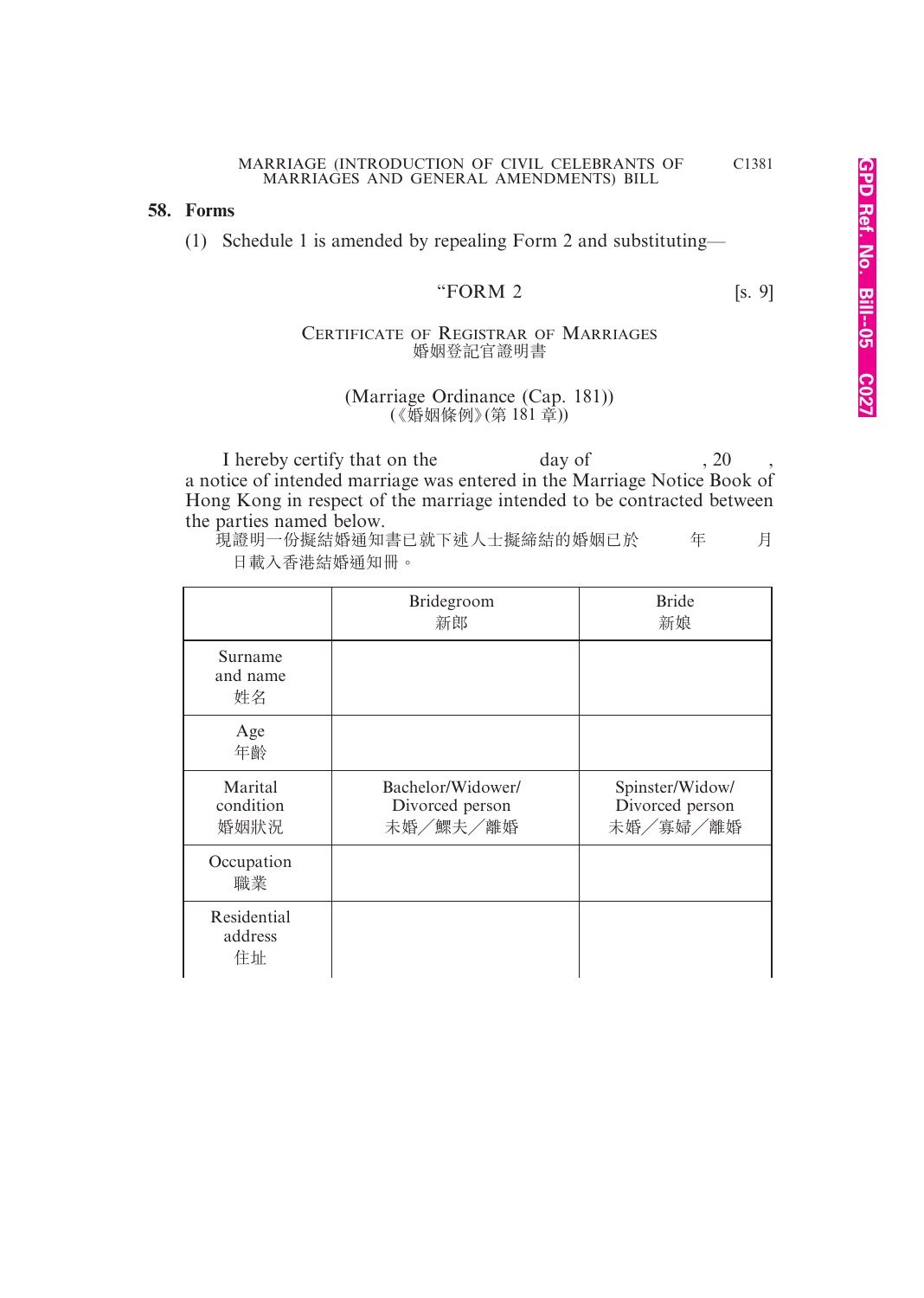| Surname and<br>name of<br>father<br>父親姓名 |  |
|------------------------------------------|--|
| Surname and<br>name of<br>mother<br>早朝性名 |  |

The issue of this certificate has not been forbidden by any person who is entitled under law to forbid the issue of it.

根據法律有權不准發給本證明書的人,並無不准發給本證明書。

| Dated this |   |        | day of | .20 | ٠ |                                                                                      |
|------------|---|--------|--------|-----|---|--------------------------------------------------------------------------------------|
|            | 年 | 月      |        |     |   |                                                                                      |
|            |   |        |        |     |   | (Signature)                                                                          |
|            |   |        |        |     |   | (簽署)                                                                                 |
|            |   |        |        |     |   | (Name and title)                                                                     |
|            |   |        |        |     |   | (姓名及稱銜)                                                                              |
|            |   |        |        |     |   | This certificate will be of no effect unless the marriage is solemnized on or before |
| the        |   | day of |        |     |   |                                                                                      |

| 婚禮須於 |  | 日或之前舉行, 否則本證明書即告無效。 |
|------|--|---------------------|

This certificate was issued under the proviso to section 9(1) of the Marriage Ordinance (Cap. 181).

本證明書根據《婚姻條例》(第 181 章) 第 9(1) 條但書發給。".

(2) Schedule 1 is amended by repealing Form 3 and substituting—

#### "FORM  $3$  [s. 11]

#### SPECIAL LICENCE

(Marriage Ordinance (Cap. 181))

I hereby—

\* dispense, in relation to the intended marriage between [*name of a party to the intended marriage*] and [*name of the other party*], with—

- \* the requirement to give a notice of intended marriage under section 6 of the Marriage Ordinance (Cap. 181);
	- \* the requirement to issue a Certificate of Registrar of Marriages under section 9 of the Marriage Ordinance (Cap. 181).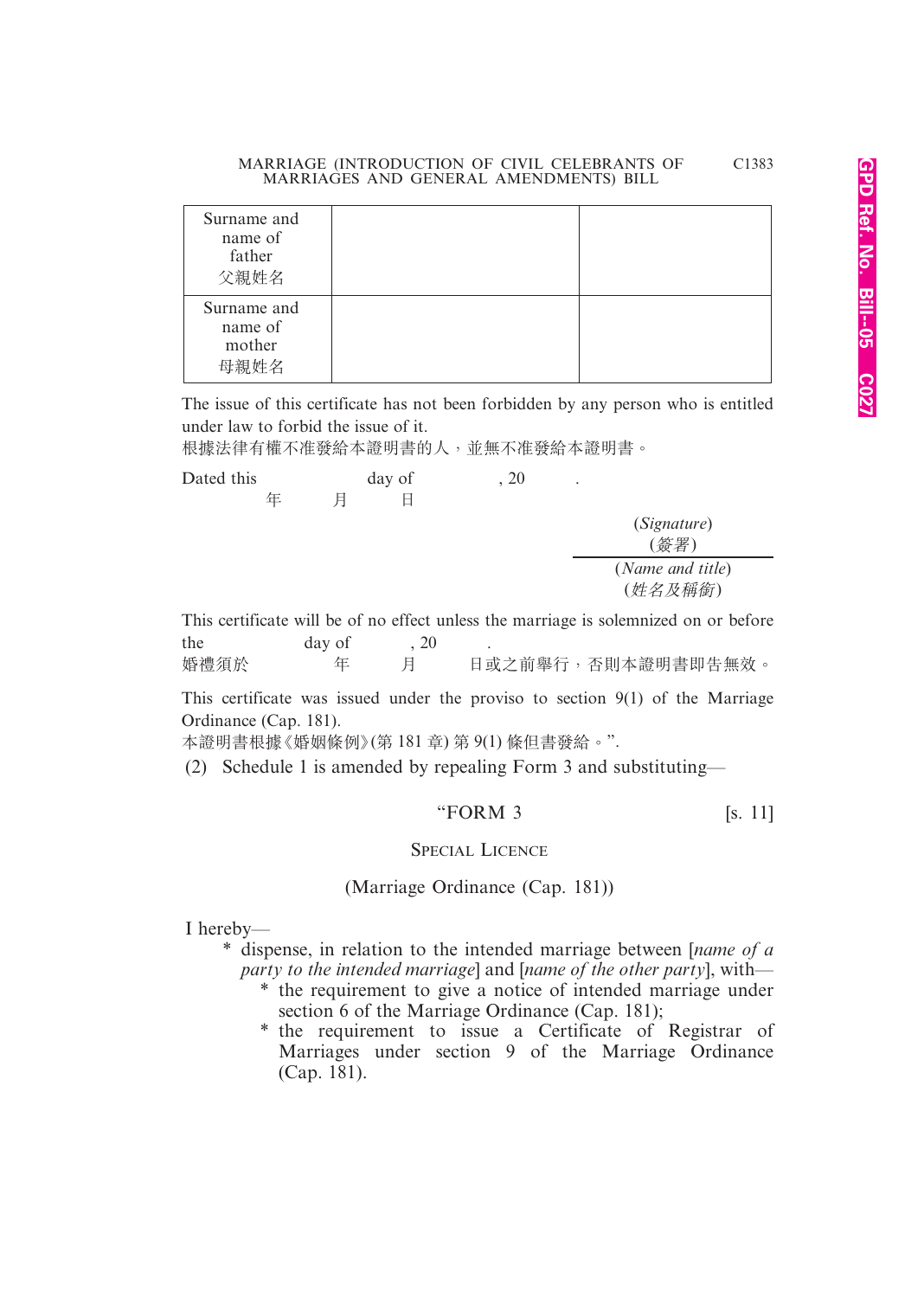\* authorize the celebration of a marriage between [*name of a party to the intended marriage*] and [*name of the other party*] at [*place of celebration of marriage*] between *[period of time]* on the day of  $\overline{)20}$  .  $\overline{)20}$  . <br>ated this day of Dated this day of 20

> (*Signature of the issuer*) (*Name and title of the issuer*)

\* Delete where inapplicable.".

(3) Schedule 1 is amended by repealing Form 4 and substituting—

"FORM 4 [ss. 2  $\&$  20]

#### CERTIFICATE OF MARRIAGE 結婚證書

| Registration No.<br>登記編號                           |                                                  |                                                |
|----------------------------------------------------|--------------------------------------------------|------------------------------------------------|
| Date of Marriage<br>結婚日期                           |                                                  |                                                |
|                                                    | <b>Bridegroom</b><br>新郎                          | <b>Bride</b><br>新娘                             |
| Surname and<br>name<br>姓名                          |                                                  |                                                |
| Age<br>年齡                                          |                                                  |                                                |
| Marital<br>condition<br>before marriage<br>結婚前婚姻狀況 | Bachelor/Widower/<br>Divorced person<br>未婚/鰥夫/離婚 | Spinster/Widow/<br>Divorced person<br>未婚/寡婦/離婚 |
| Occupation<br>職業                                   |                                                  |                                                |

#### (Marriage Ordinance (Cap. 181)) (《婚姻條例》 (第 181 章))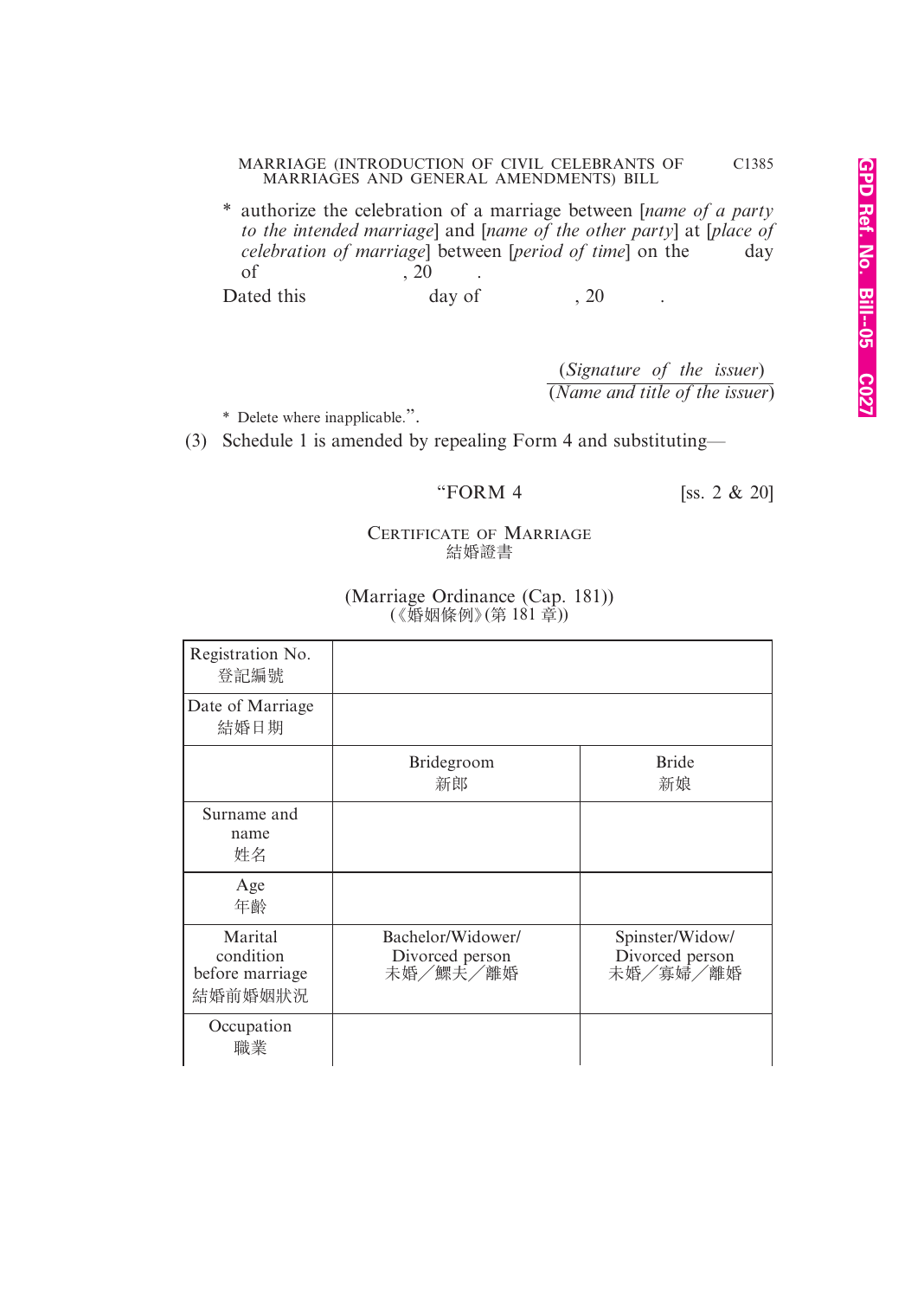| Residential<br>address<br>住址                                                                                                              |                                                                                                 |          |                                                                                                   |  |
|-------------------------------------------------------------------------------------------------------------------------------------------|-------------------------------------------------------------------------------------------------|----------|---------------------------------------------------------------------------------------------------|--|
| Surname and<br>name of<br>father<br>父親姓名                                                                                                  |                                                                                                 |          |                                                                                                   |  |
| Surname and<br>name of<br>mother<br>母親姓名                                                                                                  |                                                                                                 |          |                                                                                                   |  |
| Married at (place of celebration of marriage), Hong Kong according to<br>rites and ceremonies before me.<br>婚禮在本人主持下於香港(舉行婚禮地點)以<br>儀式舉行。 |                                                                                                 |          |                                                                                                   |  |
|                                                                                                                                           |                                                                                                 |          | (Signature of minister)<br>(神職人員的簽署)<br>(Name and title<br>of minister)<br>(神職人員的姓名及稱銜)           |  |
| The<br>marriage<br>was<br>solemnized<br>between us<br>結婚雙方                                                                                | (Signature of<br>bridegroom)<br>(新郎簽署)                                                          | and<br>與 | (Signature of<br>bride)<br>(新娘簽署)                                                                 |  |
| in the presence<br>of us<br>證婚人                                                                                                           | (Signature of the<br>first witness)<br>(第一見證人簽署)<br>(Name of the<br>first witness)<br>(第一見證人姓名) | and<br>及 | (Signature of the<br>second witness)<br>(第二見證人簽署)<br>(Name of the<br>second witness)<br>(第二見證人姓名) |  |

";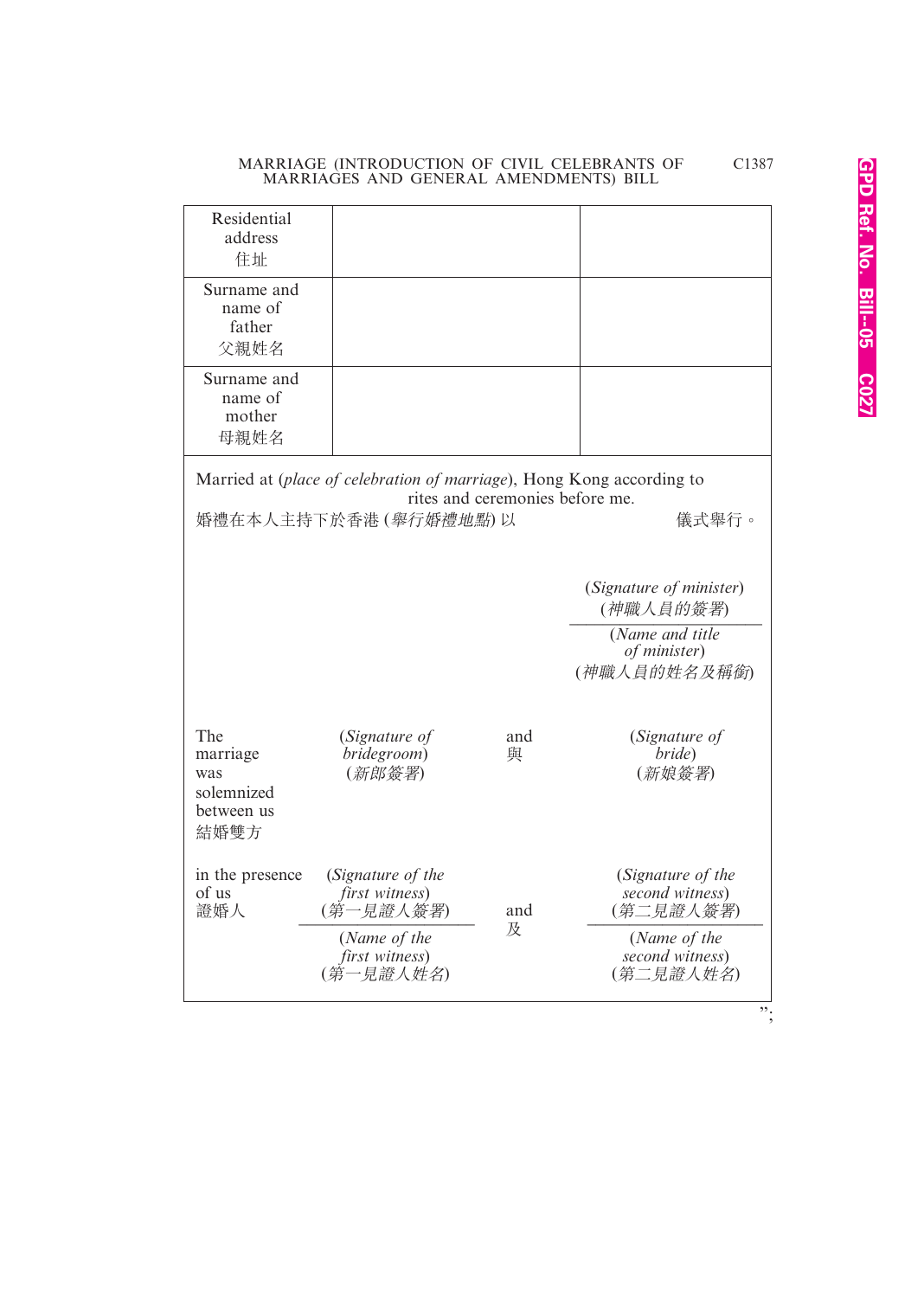### (4) Schedule 1 is amended by repealing Form 6 and substituting—

"FORM 6 [ss. 2 & 39]

#### CERTIFICATE OF MARRIAGE 結婚證書

#### (Marriage Ordinance (Cap. 181)) (《婚姻條例》(第 181 章))

| Registration No.<br>登記編號                           |                                                  |                                                |
|----------------------------------------------------|--------------------------------------------------|------------------------------------------------|
| Date of Marriage<br>結婚日期                           |                                                  |                                                |
|                                                    | Bridegroom<br>新郎                                 | <b>Bride</b><br>新娘                             |
| Surname and<br>name<br>姓名                          |                                                  |                                                |
| Age<br>年齡                                          |                                                  |                                                |
| Marital<br>condition<br>before marriage<br>結婚前婚姻狀況 | Bachelor/Widower/<br>Divorced person<br>未婚/鰥夫/離婚 | Spinster/Widow/<br>Divorced person<br>未婚/寡婦/離婚 |
| Occupation<br>職業                                   |                                                  |                                                |
| Residential<br>address<br>住址                       |                                                  |                                                |
| Surname and<br>name of<br>father<br>父親姓名           |                                                  |                                                |
| Surname and<br>name of<br>mother<br>母親姓名           |                                                  |                                                |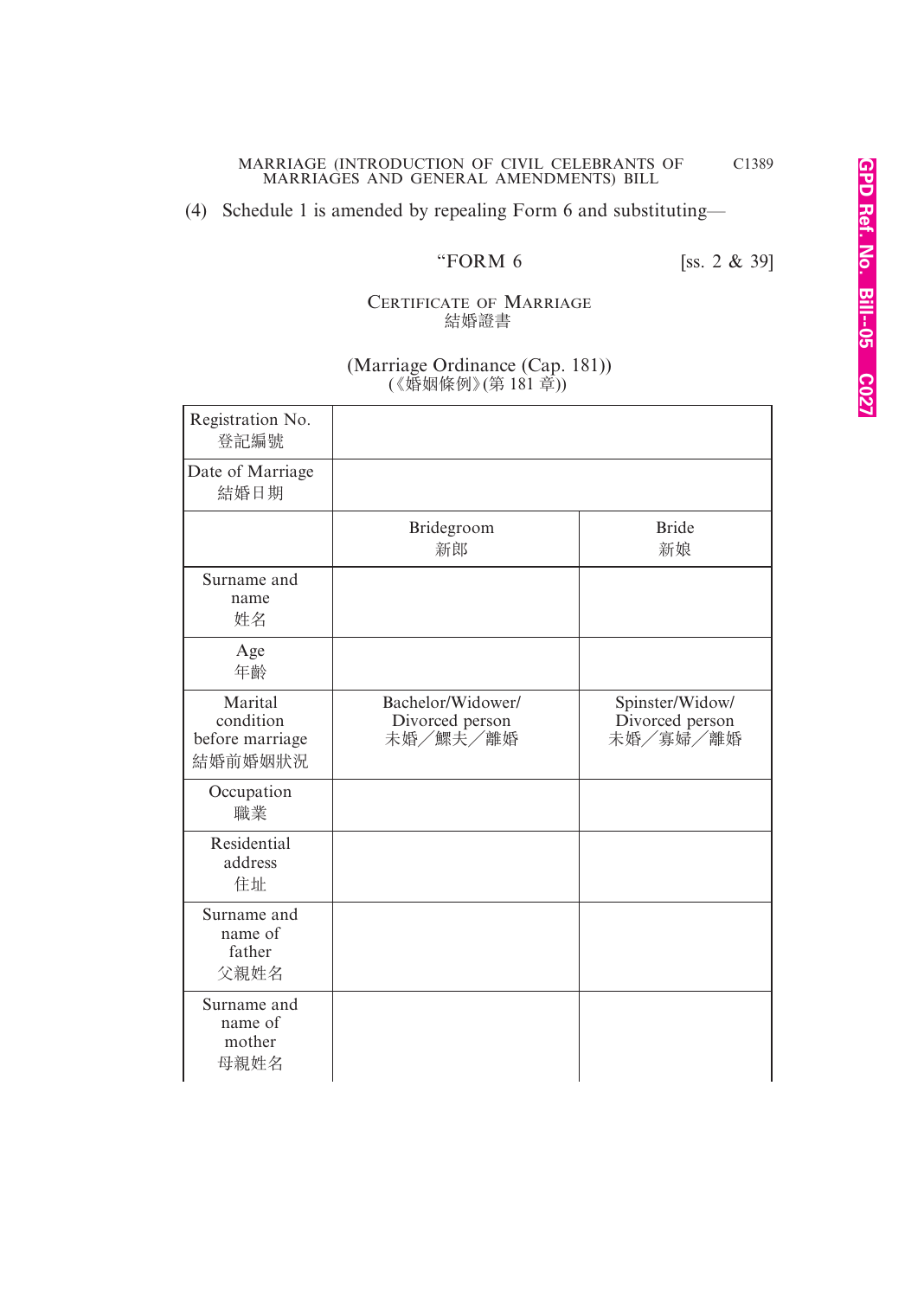| Married at (place of celebration of marriage), Hong Kong in accordance with<br>the provisions of the Marriage Ordinance (Cap. 181) according to<br>rites and ceremonies before me.<br>婚禮在本人主持下於香港(舉行婚禮地點)按照《婚姻條例》(第181章)以 |                                                                                                 |                                                                      |                                                                                                   |  |  |
|---------------------------------------------------------------------------------------------------------------------------------------------------------------------------------------------------------------------------|-------------------------------------------------------------------------------------------------|----------------------------------------------------------------------|---------------------------------------------------------------------------------------------------|--|--|
| 儀式舉行。                                                                                                                                                                                                                     |                                                                                                 |                                                                      |                                                                                                   |  |  |
|                                                                                                                                                                                                                           |                                                                                                 | (Signature of the person<br>celebrating the marriage)<br>(主持婚禮的人的簽署) |                                                                                                   |  |  |
|                                                                                                                                                                                                                           |                                                                                                 |                                                                      | (Name and title of the person<br>celebrating the marriage)<br>(主持婚禮的人的姓名及稱銜)                      |  |  |
| *The<br>marriage<br>was<br>solemnized<br>between us<br>結婚雙方                                                                                                                                                               | (Signature of<br>bridegroom)<br>(新郎簽署)                                                          | and<br>與                                                             | (Signature of<br>bride)<br>(新娘簽署)                                                                 |  |  |
| $*$ The<br>marriage<br>was<br>solemnized<br>between us<br>結婚雙方                                                                                                                                                            | (Signature and name<br>of one party)<br>(一方的簽署及姓名)                                              | and<br>與                                                             | (Name of the<br><i>other party</i> )<br>(另一方的姓名)                                                  |  |  |
| in the presence<br>of us<br>證婚人                                                                                                                                                                                           | (Signature of the<br>first witness)<br>(第一見證人簽署)<br>(Name of the<br>first witness)<br>(第一見證人姓名) | and<br>及                                                             | (Signature of the<br>second witness)<br>(第二見證人簽署)<br>(Name of the<br>second witness)<br>(第二見證人姓名) |  |  |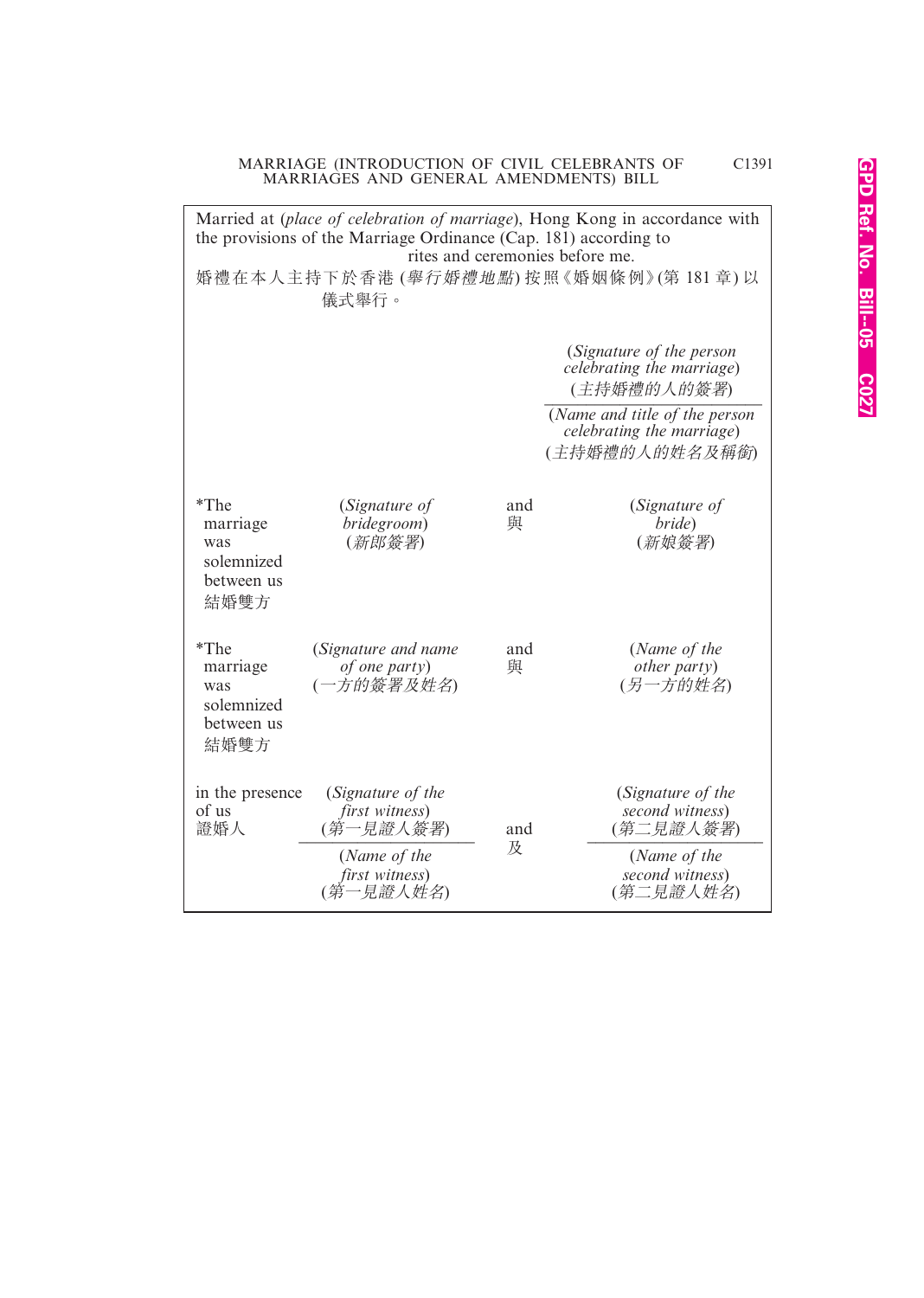\* I hereby certify that the said (*name of the party who was unable to sign*) was unable to sign this certificate owing to \*the state of health/\*[*other ground as may be applicable*]. 本人現核證上述 (不能簽署的一方的姓名) 由於 \* 健康狀況/ \* [適用的其他理由] 而 不能在本證書上簽署。

> (*Signature of the person celebrating the marriage*) (主持婚禮的人的簽署) *\_\_\_\_\_\_\_\_\_\_\_\_\_\_\_\_\_\_\_\_\_\_\_\_\_\_*

(*Name of the person celebrating the marriage*) (主持婚禮的人的姓名)

\* Complete where applicable. 只在適用時填寫。".

#### **59. Fees**

(1) Schedule 2 is amended, in item 1, by adding "intended" after "notice of".

- (2) Schedule 2 is amended, in item 2—
	- (*a*) by repealing "Certificate of notice" and substituting "Certificate of the Registrar";
	- (*b*) by repealing "section 9" and substituting "section 9(1)".
- (3) Schedule 2 is amended, in item 9—
	- (*a*) by repealing "of Marriages";
	- (*b*) by repealing "每宗婚姻" where it twice appears and substituting "每次婚禮".

#### **Explanatory Memorandum**

The object of this Bill is to amend the Marriage Ordinance (Cap. 181) ("the principal ordinance") to—

- (*a*) provide for the appointment of civil celebrants of marriages ("civil celebrant") and regulation of their practice;
- (*b*) enable marriages to be celebrated by civil celebrants;
- (*c*) transfer the powers of the Chief Executive to make subsidiary legislation and to amend two Schedules to the principal ordinance to the Secretary for Security;
- (*d*) modernize the drafting style of certain provisions of the principal ordinance; and
- (*e*) make related or consequential amendments to the principal ordinance and several pieces of other legislation.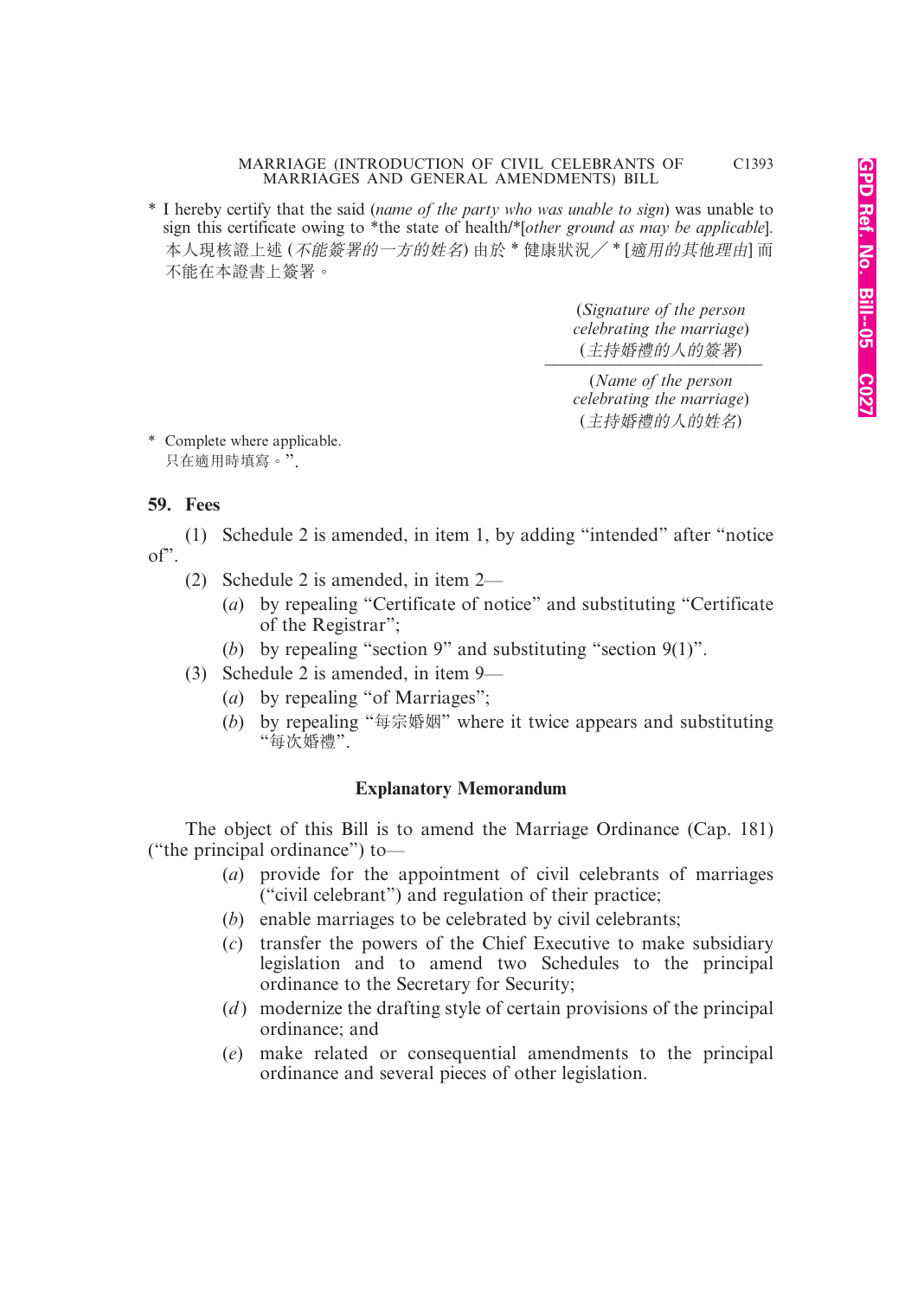Background

2. After the reformation of laws relating to marriage in 1971, marriages in Hong Kong can only be celebrated under the principal ordinance by—

- (*a*) the Registrar of Marriages ("Registrar");
- (*b*) a deputy registrar of marriages (who falls within the definition of "Registrar" in the principal ordinance); or
- (*c*) a competent minister at a place of worship that is licensed under the principal ordinance.

3. Marriages celebrated by the Registrar take place at marriage registries. The Chief Executive may grant a special licence to authorize the celebration of a marriage at a place other than a marriage registry or licensed place of worship. A dying person who satisfies several conditions (see section 39(1) of the principal ordinance) may also have his or her marriage celebrated at a place other than a marriage registry or licensed place of worship.

4. The principal ordinance was first enacted in 1875. A number of its provisions are not consistent with contemporary legislative drafting practice and need modernization.

The Bill

5. The Bill comprises 4 parts. The main provisions are highlighted below.

Part 1 of the Bill

6. Clause 1 provides for the short title of the Bill.

7. Under clause 2, the Ordinance will come into operation on a date appointed by the Secretary for Security. This arrangement allows time for preparatory work.

Part 2 of the Bill

- 8. Part 2 of the Bill deals with—
	- (*a*) appointment of civil celebrants;
	- (*b*) regulation of the practice of civil celebrants;
	- (*c*) celebration of marriage by civil celebrants; and
	- (*d*) transfer of the Chief Executive's powers to make subsidiary legislation and to amend two Schedules to the principal ordinance to the Secretary for Security.

9. Clause 3 adds a number of definitions to define expressions used in the principal ordinance as amended.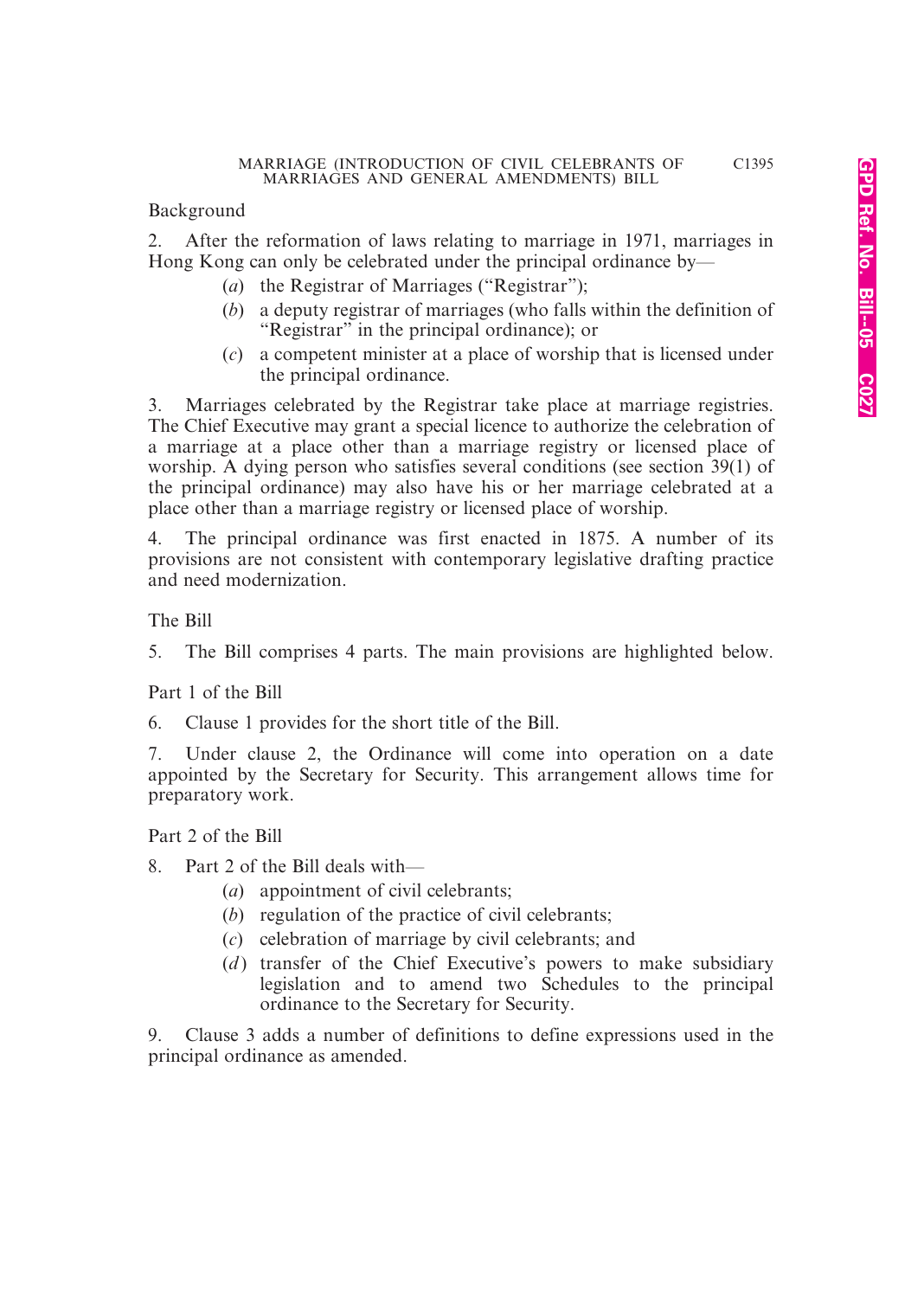10. Clause 4 adds 2 new parts to the principal ordinance. The proposed Part 3 (sections 5A to 5I) deals with appointment of civil celebrants and regulation of their practice. The proposed Part 4 (sections 5J to 5M) prescribes an appeal mechanism to handle appeals against decisions of the Registrar.

11. The proposed section 5A stipulates that people who meet the criteria set out in the proposed Schedule 4 (added by clause 24) are eligible for appointment as civil celebrants by the Registrar.

12. People who are eligible are practising solicitors with 7 years' postqualification experience and notaries public. They must be of good professional standing. They have to complete the required training.

13. The proposed section 5B makes provisions for application for appointment as civil celebrant and renewal of appointment. The Registrar may consult the relevant professional body on the eligibility of an applicant.

14. Under the proposed section 5C, the Registrar may issue a code of practice for civil celebrants. Although a contravention of such code is not a criminal offence in itself, it may lead to cancellation of appointment (the proposed section  $5D(1)(c)$  or suspension of appointment (the proposed section  $5E(1)$ ).

15. The proposed section 5D provides for cancellation of appointment on prescribed grounds. The civil celebrant concerned has an opportunity to make representation. The Registrar is empowered to prohibit a person whose appointment is cancelled from applying again for a period not exceeding 3 years.

16. The proposed section 5E provides for suspension of appointment on the ground of contravention of code of practice. The civil celebrant has an opportunity to make representation.

17. Under the proposed section 5F, defects in the qualification of a civil celebrant will not undermine the validity of marriages celebrated by him.

18. A civil celebrant whose appointment is cancelled or suspended is required by the proposed section 5G to deliver certain documents to the Registrar.

19. The proposed section 5H imposes a duty on civil celebrants to provide certain information to the Registrar.

20. The proposed section 5I prescribes manner of giving notice to civil celebrants.

21. The proposed Part 4 (sections 5J to 5M) makes provisions for handling of appeals relating to appointment of civil celebrants.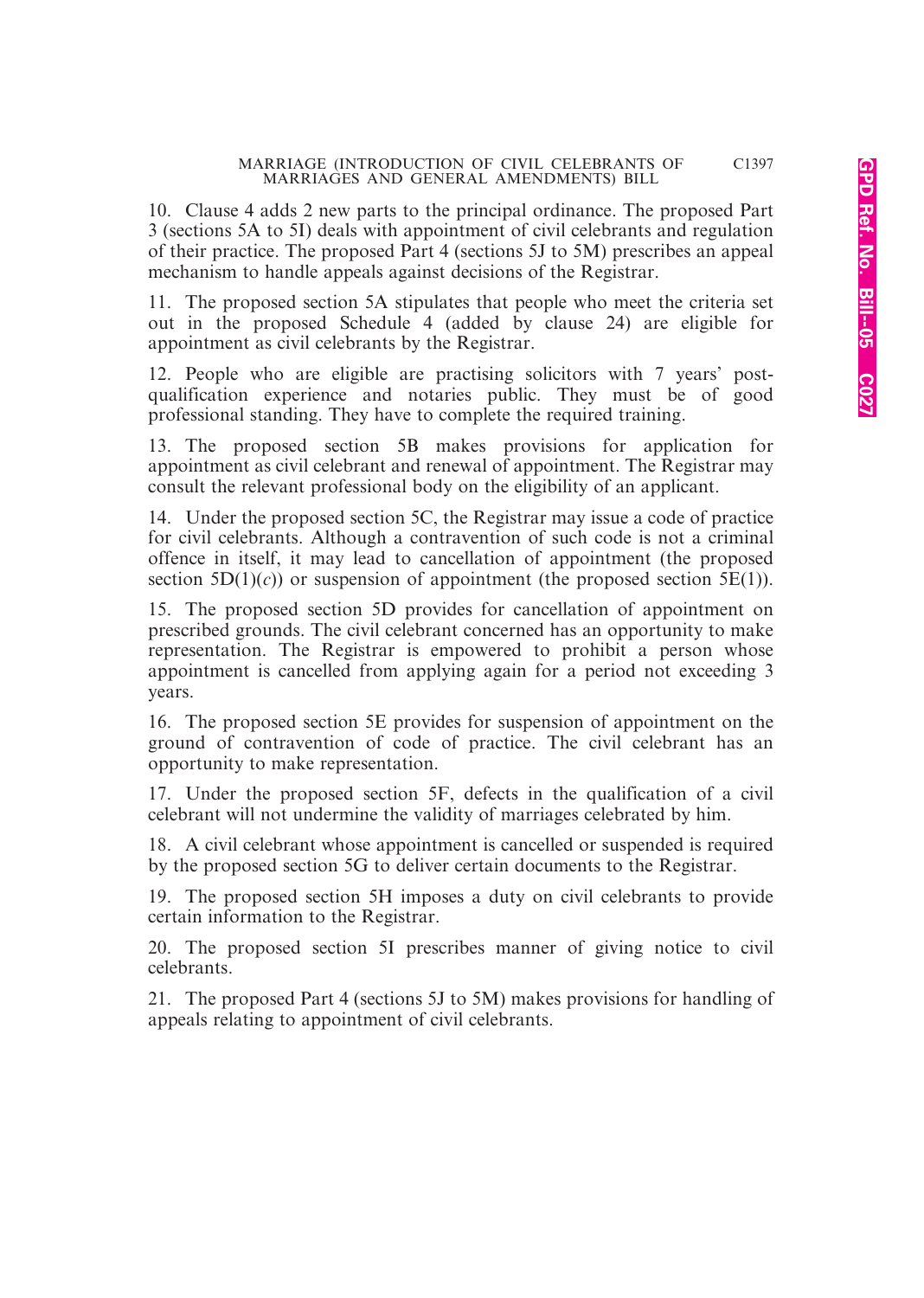22. The proposed section 5J provides for the composition and function of the Civil Celebrant of Marriages Appointment Appeal Board ("the Appeal Board").

23. The proposed section 5K sets out the decisions of the Registrar that can be appealed against.

24. The proposed section 5L prescribes the decisions that the Appeal Board can make. Namely, confirming the decision appealed against, revoking that decision and replacing it with the Appeal Board's own decision.

25. Under the proposed section 5M, no further appeal can be lodged against the decision of the Appeal Board.

26. Clause 5 amends section 6 of the principal ordinance to allow the parties to a proposed marriage to give a notice of intended marriage through a civil celebrant.

27. Clause 6 adds the proposed section 6A to provide for a civil celebrant's functions relating to a notice of intended marriage.

28. Clause 7 amends section 8 of the principal ordinance to require the Registrar to supply forms to civil celebrants.

29. Before the parties to a proposed marriage can contract the marriage, they normally have to obtain a certificate from the Registrar. Clause 8 amends section 9 of the principal ordinance to empower the Registrar to refuse to issue a certificate of the Registrar under certain circumstances. If the marriage is to be celebrated by a civil celebrant, the certificate of the Registrar will be issued to either of the proposed parties through a civil celebrant nominated by either of them.

30. Clause 9 repeals and re-enacts section 12 of the principal ordinance. The section requires the parties to a marriage to make an affidavit before the Registrar or the civil celebrant before the marriage can be celebrated.

31. A person aged 16 or above but below 21 can only marry with the consent of his or her parent or guardian unless the person is a widow or widower. Clause 10 amends section 14 of the principal ordinance to—

- (*a*) clarify that the relevant date for determining the age at which marriage can be contracted without the consent of the third party is the date of marriage; and
- (*b*) stipulate that consent should be produced to the Registrar before a certificate of the Registrar or a special licence for marriage can be issued or granted.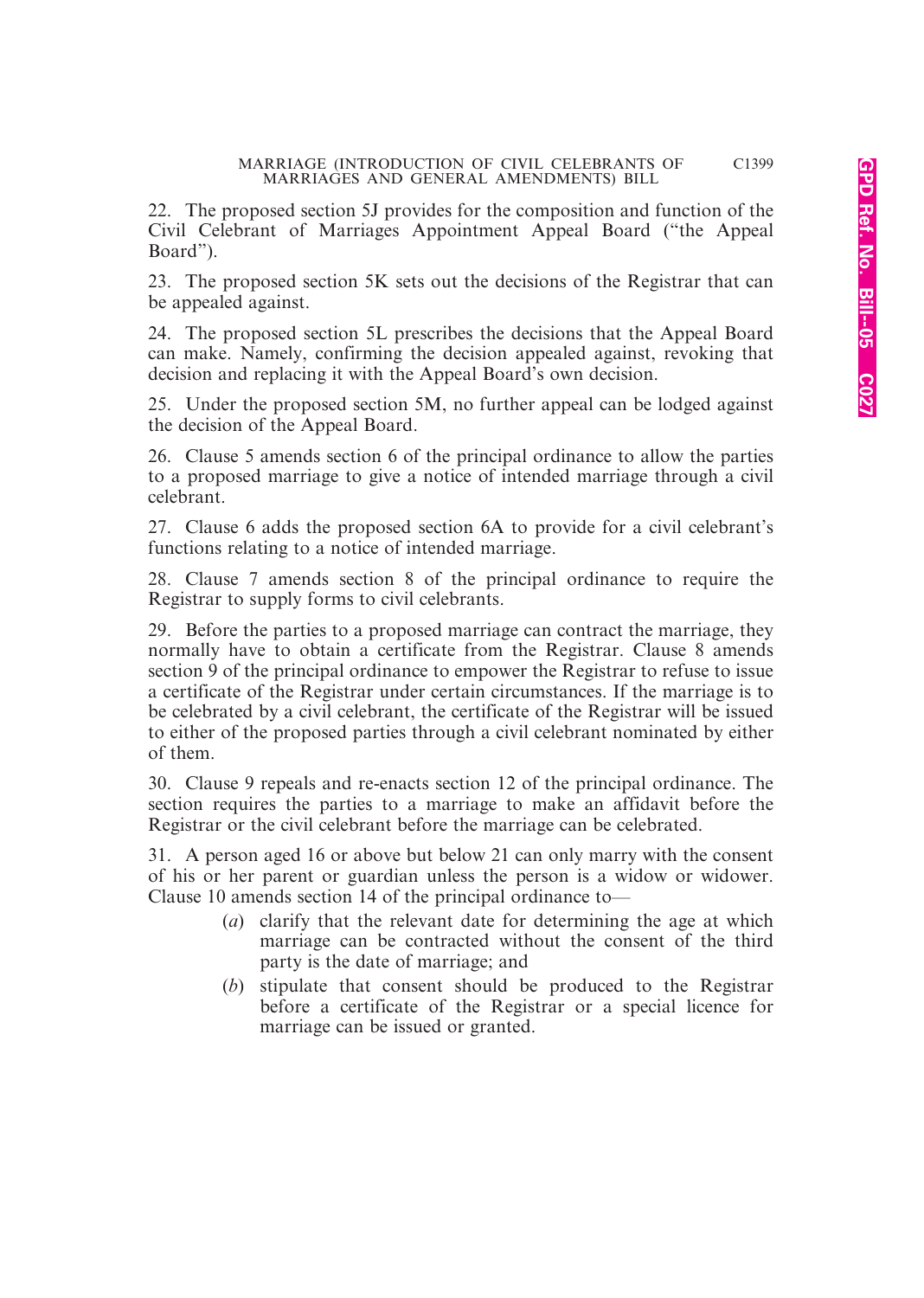32. Clause 11 adds the proposed section 20A to require the Registrar to provide blank marriage certificates to civil celebrants.

33. Section 21 of the principal ordinance provides for the procedure of marriage before the Registrar. Clause 12 amends section 21 to include procedural provisions for celebration of marriages by civil celebrants.

34. The procedure of a marriage celebrated by a civil celebrant is basically the same as that of a marriage contracted before the Registrar. The main difference is that a marriage celebrated by a civil celebrant can take place at any time and at any place other than a marriage registry or a licensed place of worship. (See subclause (6) of clause 12.)

35. Clause 12 also introduces an amendment to adjust the order in which the parties declares their wishes to marry. If a party is not able to make the declaration because of physical disability or because the party cannot speak Chinese or English, the declaration can be made on behalf of the party. The party must signify his or her wish to marry to the satisfaction of the Registrar or the civil celebrant (the proposed section  $21(4A)$  and  $(4B)$ ) through an interpreter or by other means.

36. Section 30 of the principal ordinance prescribes an offence. Clause 14 amends the section to extend its application to civil celebrants.

37. Clause 15 replaces section 31 of the principal ordinance to require a civil celebrant to transmit certain documents to the Registrar. Failure to comply with this requirement is an offence.

38. Clause 16 adds the proposed section 31A to prescribe a number of offences for non-compliance with statutory requirements by civil celebrants.

39. Clause 17 adds another two offence-creating provisions. The proposed section 33A prohibits any person from providing any information which the person knows to be false or does not have reasonable ground to believe to be true in relation to appointment of civil celebrants or regulation of their practice. The proposed section 33B prohibits any person who is not a civil celebrant from advertising or representing himself as a civil celebrant.

40. Clause 18 amends section 42 of the principal ordinance to confer power on the Secretary for Security to make regulations to make provisions for matters relating to appeal to the Civil Celebrant of Marriages Appointment Appeal Board and generally for the purposes of the principal ordinance. Under the existing section 42, the power to make subsidiary legislation for due carrying out of the principal ordinance is vested in the Chief Executive.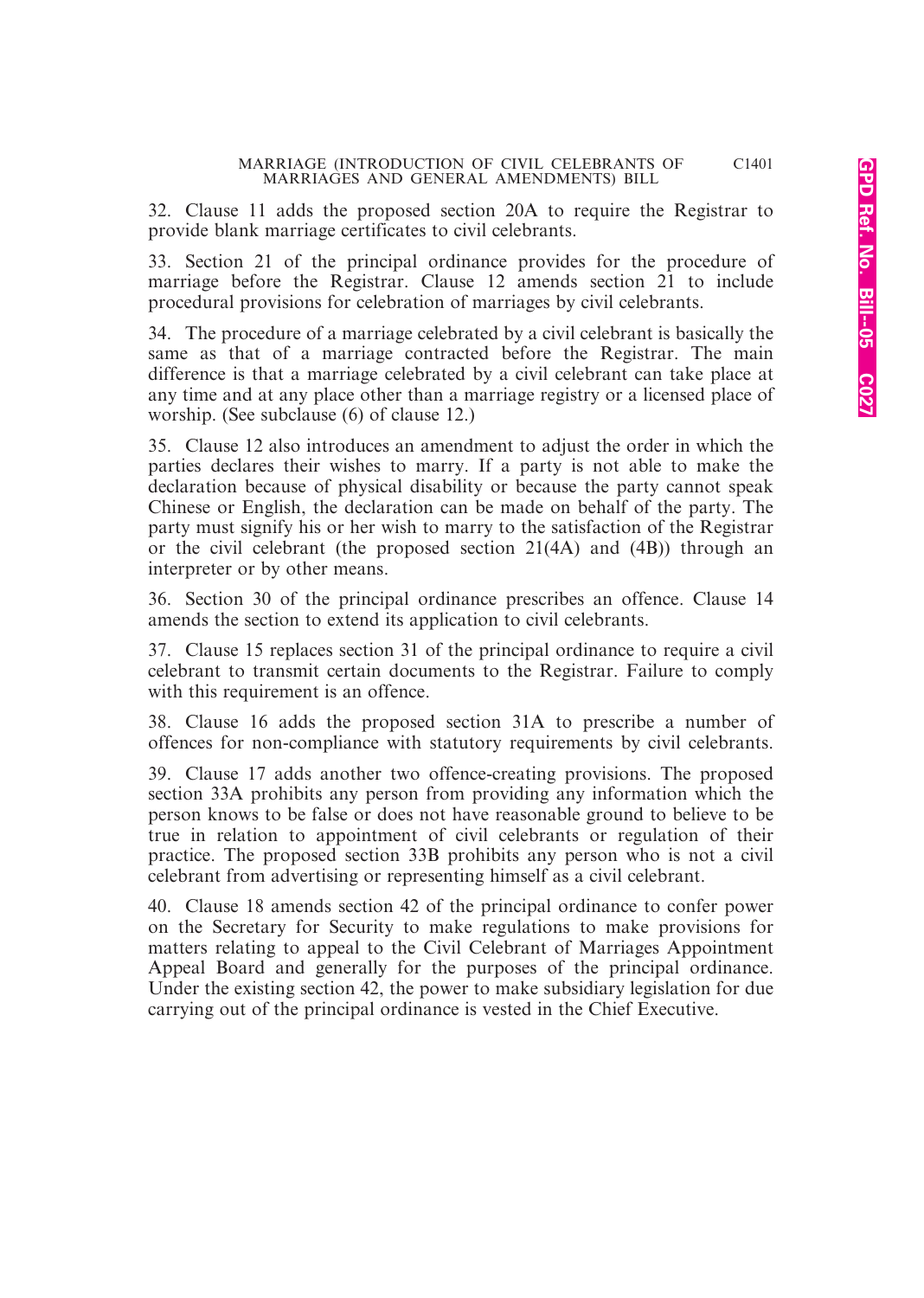41. Clause 19 adds the proposed section 42A to empower the Secretary for Security to amend Schedule 1 and Schedule 3 to the principal ordinance. Under the existing section 42 of the principal ordinance, this power is vested in the Chief Executive.

42. Clause 20 adds the proposed section 44 to empower the Registrar of Marriages to provide information to professional bodies for use in connection with disciplinary proceedings or prospective disciplinary proceedings.

43. Clause 21 amends Schedule 1 to the principal ordinance to—

- (*a*) amend Form 1 and Form 5 in the light of the introduction of civil celebrants; and
- (*b*) add a new form (Form 7) of marriage certificate for marriages celebrated by the Registrar or a Deputy Registrar or civil celebrant.

44. Clause 22 amends Schedule 2 to the principal ordinance to prescribe the fees for—

- (*a*) processing of application for appointment and renewal of appointment as civil celebrant; and
- (*b*) such appointment and renewal.

45. Clause 23 contains a technical amendment to Schedule 3 to the principal ordinance.

46. Clause 24 adds a new Schedule (Schedule 4) which sets out the eligibility criteria for appointment as civil celebrant. The criteria also apply to renewal of appointment. To be successful in an application for appointment or renewal of appointment, a person must—

- (*a*) be a solicitor with not less than 7 years' post-qualification experience or a notary public;
- (*b*) hold a valid unconditional practising certificate;
- (*c*) be of good professional standing; and
- (*d*) have completed specified training.

Part 3 of the Bill

47. Part 3 of the Bill contains consequential amendments to 3 other pieces of legislation.

48. Clause 25 adds the Secretary for Security to the Schedule to the Specification of Public Offices (Cap. 1 sub. leg. C) to allow the Secretary to delegate his power to determine the remuneration of the Chairperson, Deputy Chairpersons and members of the Civil Celebrant of Marriages Appointment Appeal Board.